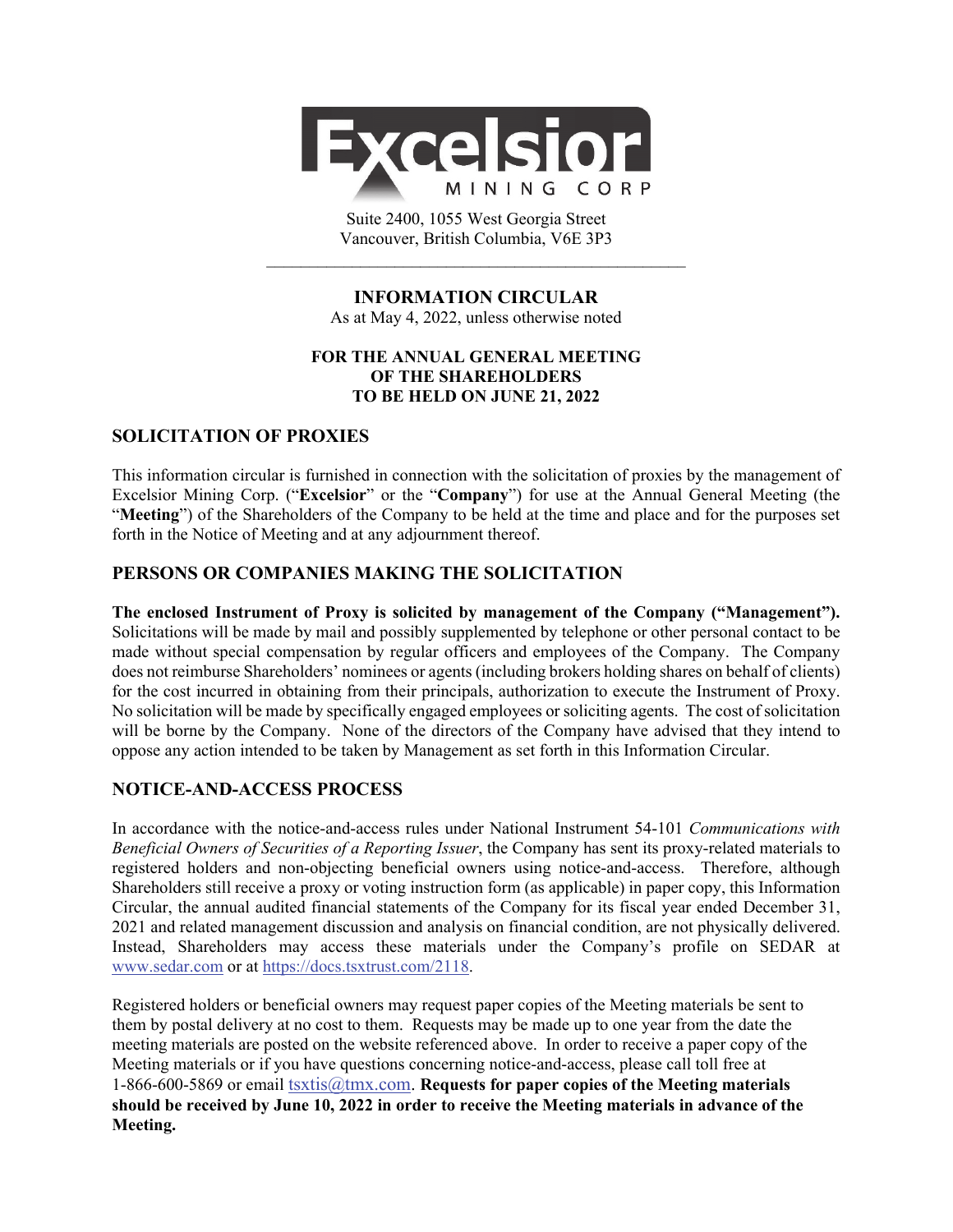### **APPOINTMENT AND REVOCATION OF PROXIES**

The persons named in the accompanying Instrument of Proxy are directors or officers of the Company and are nominees of Management. **A Shareholder has the right to appoint a person to attend and act for him/her on his/her behalf at the Meeting other than the persons named in the enclosed Instrument of Proxy. To exercise this right, a Shareholder should strike out the names of the persons named in the Instrument of Proxy and insert the name of his/her nominee in the blank space provided, or complete another proper form of Instrument of Proxy. The completed Instrument of Proxy should be deposited with the Company's Registrar and Transfer Agent, TSX Trust Company, located at 301 – 100 Adelaide Street West, Toronto, ON, M5H 4H1, at least 48 hours before the time of the Meeting or any adjournment thereof, excluding Saturdays, Sundays and holidays.**

The Instrument of Proxy must be dated and be signed by the Shareholder or by his/her attorney in writing, or, if the Shareholder is a Company, it must either be under its common seal or signed by a duly authorized officer.

**In addition to revocation in any other manner permitted by law, a Shareholder may revoke a Proxy either by (a) signing a Proxy bearing a later date and depositing it at the place and within the time aforesaid, or (b) signing and dating a written notice of revocation (in the same manner as the Instrument of Proxy is required to be executed as set out in the notes to the Instrument of Proxy) and either depositing it at the place and within the time aforesaid or with the Chair of the Meeting on the day of the Meeting or on the day of any adjournment thereof, or (c) registering with the Scrutineer at the Meeting as a Shareholder present in person, whereupon such Proxy shall be deemed to have been revoked.** 

#### **NON-REGISTERED HOLDERS OF COMPANY'S SHARES**

**Only Shareholders whose names appear in the Company's Central Securities Register (the "Registered Shareholders") or duly appointed proxyholders are permitted to vote at the Meeting. Shareholders who do not hold their common shares of the Company ("Common Shares") in their own name ("Beneficial Shareholders") are advised that only proxies from Shareholders of record can be recognized and voted at the Meeting.** Beneficial Shareholders who complete and return an Instrument of Proxy must indicate thereon the person (usually a brokerage house) who holds their Common Shares as registered Shareholder. Every intermediary (broker) has its own mailing procedure, and provides its own return instructions, which should be carefully followed. The form of proxy supplied to Beneficial Shareholders is similar to that provided to Registered Shareholders. However, its purpose is limited to instructing the registered Shareholder how to vote on behalf of the Beneficial Shareholder. Management of the Company does not intend to pay for intermediaries to forward to objecting beneficial owners under National Instrument 54-101 the proxy-related materials and Form 54-101F7 – *Request for Voting Instructions Made by Intermediary*, and in case of an objecting beneficial owner, the objecting beneficial owner will not receive the materials unless the objecting beneficial owner's intermediary assumes the cost of delivery.

If Common Shares are listed in an account statement provided to a Shareholder by a broker, then in almost all cases those Common Shares will not be registered in such Shareholder's name on the records of the Company. Such Common Shares will more likely be registered under the name of the Shareholder's broker or agent of that broker. In Canada, the vast majority of such Common Shares are registered under the name of CDS & Co. (the registration for the Canadian Depository for Securities, which company acts as nominee for many Canadian brokerage firms). Common shares held by brokers or their nominees can only be voted (for or against resolutions) upon the instructions of the Beneficial Shareholder. Without specific instructions, brokers/nominees are prohibited from voting shares for their clients. The directors and officers of the Company do not know for whose benefit the Common Shares registered in the name of CDS & Co. are held.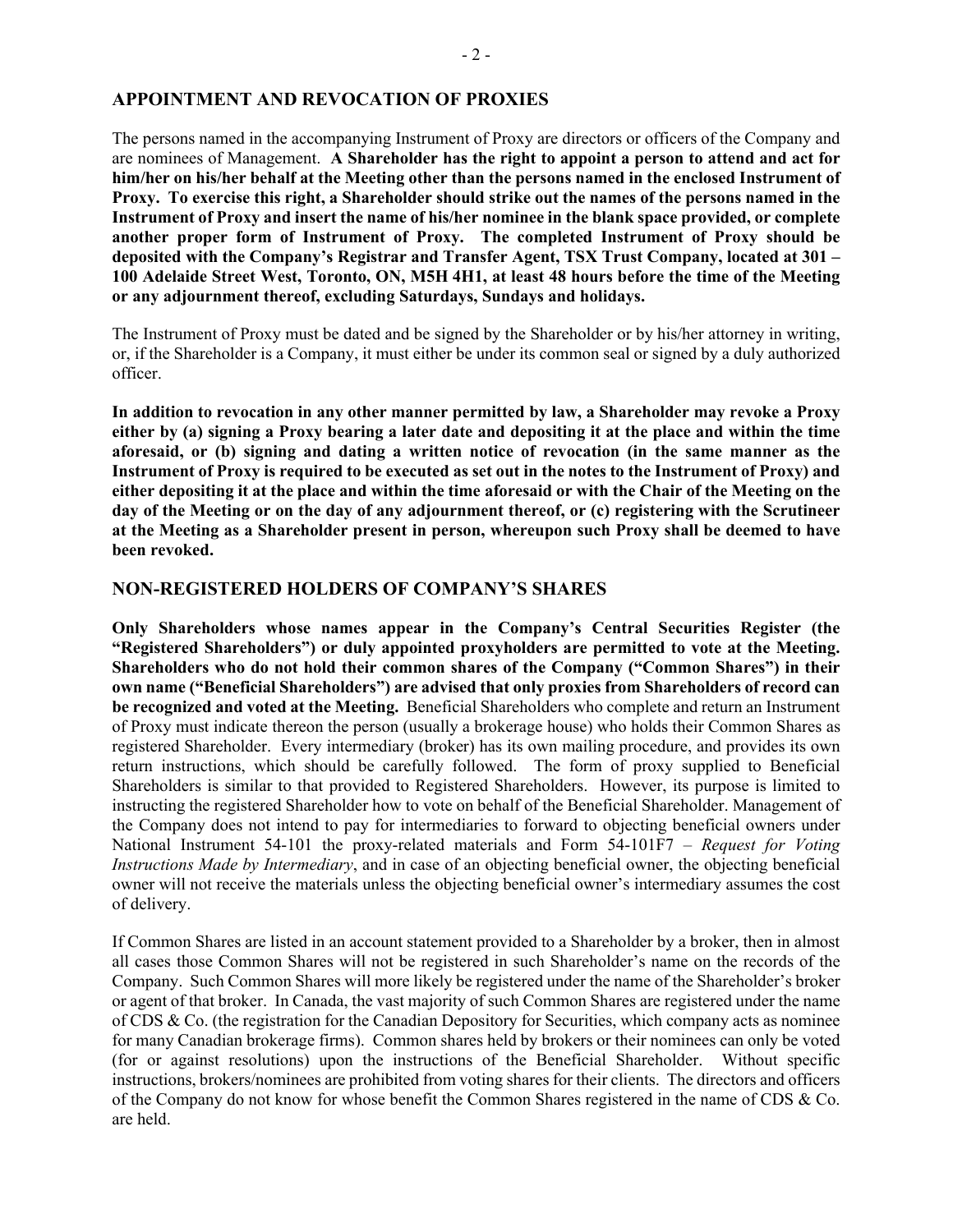In accordance with National Instrument 54-101 of the Canadian Securities Administrators, the Company has distributed copies of the Notice of Meeting, this Information Circular and the Instrument of Proxy to the clearing agencies and intermediaries for onward distribution. Applicable regulatory policy requires intermediaries/brokers to seek voting instructions from Beneficial Shareholders in advance of Shareholders' meetings unless the Beneficial Shareholders have waived the right to receive meeting materials. Every intermediary/broker has its own mailing procedures and provides its own return instructions, which should be carefully followed by Beneficial Shareholders in order to ensure that their Common Shares are voted at the Meeting. Often the form of proxy supplied to a Beneficial Shareholder by its broker is identical to the Instrument of Proxy provided by the Company to the Registered Shareholders. However, its purpose is limited to instructing the Registered Shareholder how to vote on behalf of the Beneficial Shareholder. Should a Beneficial Shareholder receive such a form and wish to vote at the Meeting, the Beneficial Shareholder should strike out the Management proxyholder's name in the form and insert the Beneficial Shareholder's name in the blank provided. The majority of brokers now delegate the responsibility for obtaining instructions from clients to Broadridge Financial Solutions, Inc. ("**Broadridge**"). Broadridge typically applies a special sticker to the proxy forms, mails those forms to the Beneficial Shareholders and requests Beneficial Shareholders to return the proxy forms to Broadridge. Broadridge then tabulates the results of all instructions received and provides appropriate instructions respecting the voting of Common Shares to be represented at the Meeting. **A Beneficial Shareholder receiving a proxy with a Broadridge sticker on it cannot use that proxy to vote Common Shares directly at the Meeting – the proxy must be returned to Broadridge well in advance of the Meeting in order to have the Common Shares voted.** All references to Shareholders in this Information Circular and the accompanying Instrument of Proxy and Notice of Meeting are to Shareholders of record unless specifically stated otherwise.

## **VOTING OF SHARES AND EXERCISE OF DISCRETION OF PROXIES**

**On any poll, the persons named in the enclosed Instrument of Proxy will vote the shares in respect of which they are appointed and, where directions are given by the Shareholder in respect of voting for or against any resolution, will do so in accordance with such direction.** 

**If no choice is specified on the proxy with respect to a matter to be acted upon, the proxy confers discretionary authority with respect to the matter upon the proxyholder named on the Instrument of Proxy. In the absence of any direction in the Instrument of Proxy, it is intended that the proxyholder named by Management in the Instrument of Proxy will vote the shares represented by the proxy in favour of the motions proposed to be made at the Meeting as stated under the headings in this Information Circular.** The Instrument of Proxy enclosed, when properly signed, confers discretionary authority with respect to amendments or variations to any matters which may properly be brought before the Meeting.

At the time of printing of this Information Circular, the Management of the Company is not aware that any such amendments, variations or other matters are to be presented for action at the Meeting. However, if any other matters which are not now known to the Management should properly come before the Meeting, the Proxies hereby solicited will be exercised on such matters in accordance with the best judgement of the nominee.

### **FINANCIAL STATEMENTS**

The audited financial statements of the Company for the year ended December 31, 2021 will be presented to the Shareholders at the Meeting.

# **VOTING SHARES AND PRINCIPAL HOLDERS THEREOF**

At May 4, 2022, the Company had 274,835,944 Common Shares and no non-voting common shares ("**Non-Voting Common Shares**") issued and outstanding.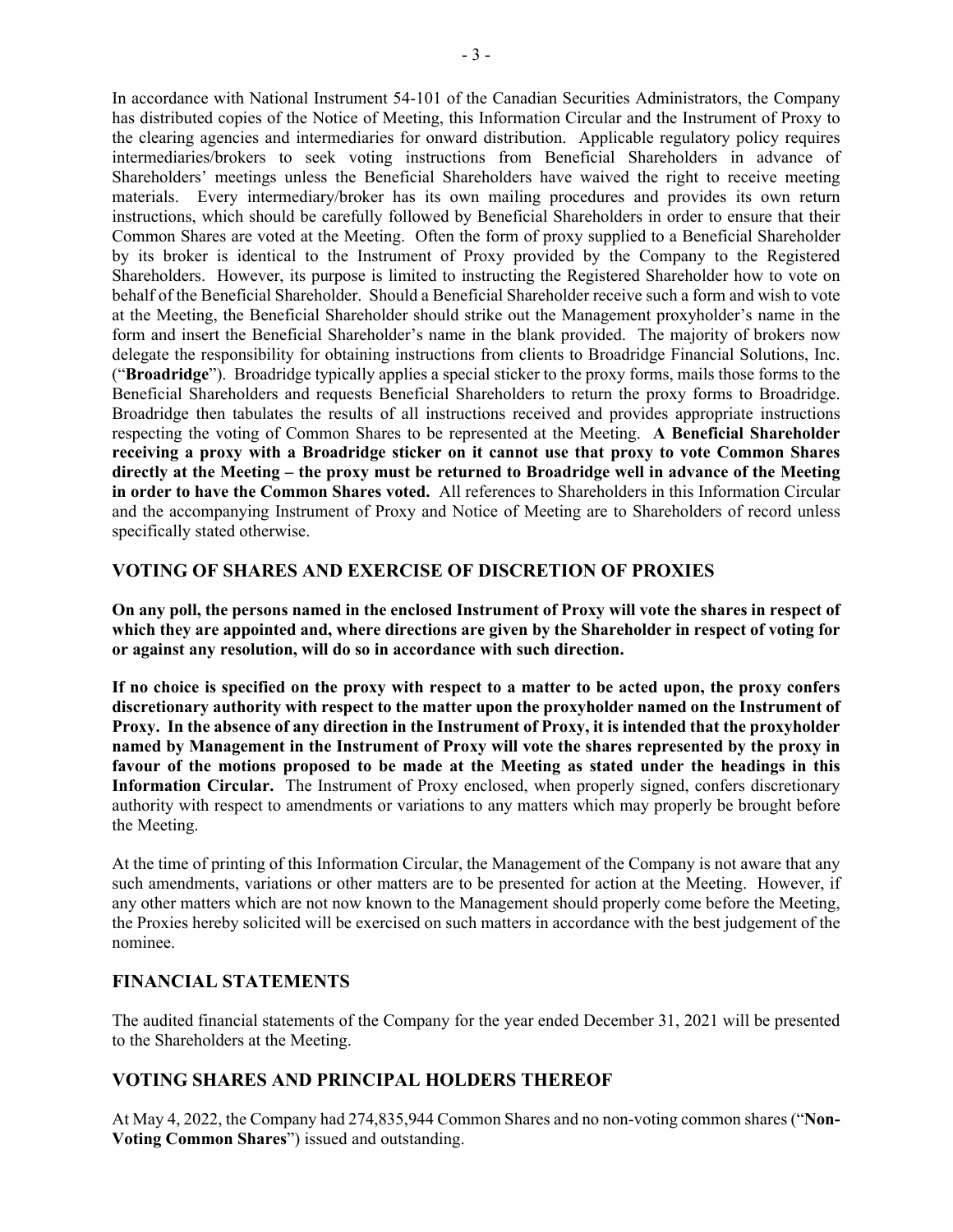## **Common Shares**

May 4, 2022 has been determined as the record date as of which holders of Common Shares or their duly appointed proxies are entitled to receive notice of and attend and to one vote per common share at the Meeting. Shareholders desiring to be represented by proxy at the Meeting must deposit their proxies at the place and within the time set forth in the notes to the Instrument of Proxy in order to entitle the person duly appointed by the proxy to attend and vote thereat.

## **Non-Voting Common Shares**

The Non-Voting Common Shares are restricted securities within the meaning of National Instrument 51- 102. Non-Voting Common Shares do not carry the right to vote at any meetings of the Shareholders. Nonvoting shares may be converted at the option of the holder into Common Shares on the basis of one (1) nonvoting common share for one (1) common share of the Company. As the Non-Voting Common Shares are convertible into Common Shares, pursuant to National Instrument 62-104, a take-over bid for the Common Shares must also be made to the holders of the Non-Voting Common Shares.

## **Quorum and Significant Shareholders**

The quorum for a meeting of Shareholders is two persons who are, or who represent by proxy, shareholders who, in the aggregate, hold at least 5% of the issued shares entitled to be voted at the meeting.

Other than as set forth below, to the knowledge of the directors or executive officers of the Company, as at May 5, 2022 no Shareholder beneficially owns or controls, directly or indirectly, voting securities carrying more than 10% of the voting rights attached to the Common Shares of the Company.

Greenstone Resources L.P. ("**Greenstone Resources**"), through its affiliates, Greenstone Excelsior Holdings L.P. ("**Greenstone**"), Greenstone Co-Investment No. 1 (Excelsior) L.P. ("**Greenstone No. 1**"), Greenstone Co-Investment No. 2 (Excelsior) L.P. ("**Greenstone No. 2**") and Greenstone Resources II L.P. ("**Greenstone II**") is the beneficial owner of 116,028,937 Common Shares representing approximately 42.22% of the issued and outstanding Common Shares.

# **FIXING THE NUMBER OF DIRECTORS AND ELECTION OF DIRECTORS**

The persons named in the enclosed Instrument of Proxy intend to vote in favour of the ordinary resolution fixing the number of directors on the board of directors of the Company (the "Board of Directors") at eight (8). Although Management is nominating seven (7) individuals to stand for election, the names of further nominees for directors may come from the floor at the Meeting. Each director of the Company is elected annually and holds office until the next Annual General Meeting unless that person ceases to be a director before then. Management of the Company proposes to nominate the persons herein listed for election as directors of the Company to serve until their successors are elected or appointed. In the absence of instructions to the contrary, the Common Shares represented by proxy will, on a poll, be voted for the nominees herein listed. MANAGEMENT OF THE COMPANY DOES NOT CONTEMPLATE THAT ANY OF THE NOMINEES WILL BE UNABLE TO SERVE AS A DIRECTOR. IN THE EVENT THAT PRIOR TO THE MEETING ANY VACANCIES OCCUR IN THE SLATE OF NOMINEES HEREIN LISTED, IT IS INTENDED THAT DISCRETIONARY AUTHORITY SHALL BE EXERCISED BY MANAGEMENT TO VOTE THE PROXY ON ANY POLL FOR THE ELECTION OF ANY PERSON OR PERSONS AS DIRECTOR UNLESS THE SHAREHOLDER HAS SPECIFIED OTHERWISE IN THE PROXY. **UNLESS AUTHORITY TO DO SO IS WITHHELD, THE PERSONS NAMED IN THE ACCOMPANYING INSTRUMENT OF PROXY INTEND TO VOTE FOR THE ELECTION OF ALL OF THE NOMINEES.** 

The Board of Directors of the Company has adopted a policy ("**Majority Voting Policy**") stipulating that if the Common Shares voted in favour of the election of a director nominee at a meeting of the Company's shareholders represent less than a majority of the total Common Shares voted for and voted as withheld at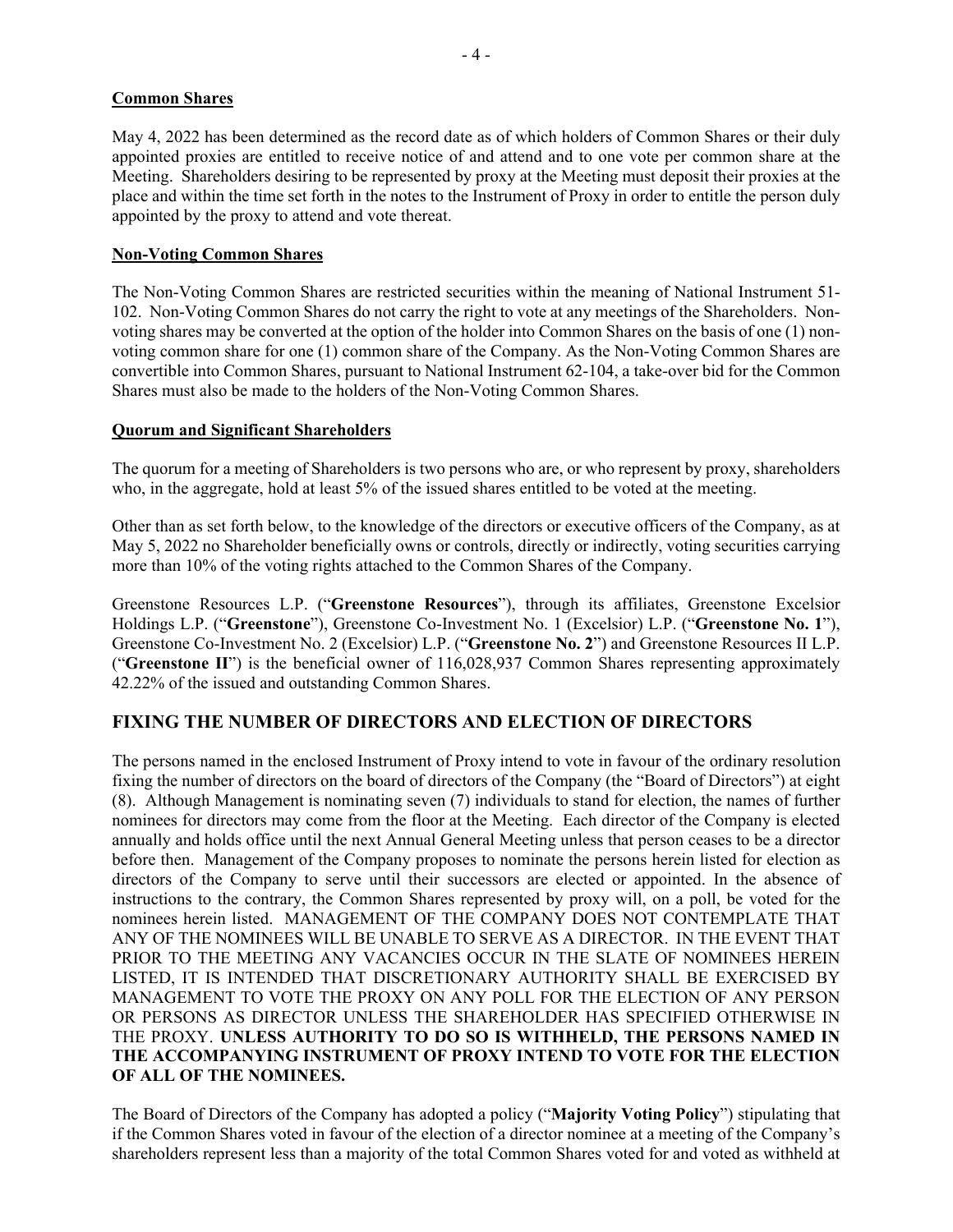the meeting, the director nominee will submit his resignation promptly after such meeting to the the Compensation, Nominating and Corporate Governance Committee's consideration. After reviewing the matter, the the Compensation, Nominating and Corporate Governance Committee will make a recommendation to the Board, and the Board's subsequent decision to accept or reject the resignation offer will be publicly disclosed.

With the exception of exceptional circumstances that would warrant the continued service of the subject director on the Board of Directors, the the Compensation, Nominating and Corporate Governance Committee shall be expected to accept and recommend acceptance of the resignation by the Board of Directors. Within 90 days following the applicable meeting of the Company's shareholders, the Board of Directors shall make its decision, on the Compensation, Nominating and Corporate Governance Committee's recommendation and in making its decision the Board of Directors shall be required to accept the resignation of the Subject Director, absent exceptional circumstances. The director nominee will not participate in any Compensation, Nominating and Corporate Governance Committee or Board deliberations regarding the resignation offer. The Majority Voting Policy does not apply in circumstances involving contested director elections.

The following table sets out the names of the persons to be nominated for election as directors, the positions and offices which they presently hold with the Company, their respective principal occupations or employment during the past five years if such nominee is not presently an elected director and the number of Common Shares of the Company which each beneficially owns, directly or indirectly, or over which control or direction is exercised as of the date of this Information Circular:

| Name, Province or State and<br><b>Country of Ordinary</b><br><b>Residence of Nominee<sup>(8)</sup></b> and<br><b>Present Positions</b><br>with the Company | Principal Occupation and, if not a<br><b>Presently Elected Director, Occupation</b><br>during the last Five Years <sup>(8)</sup> | <b>Period from</b><br>which Nominee<br>has been a<br><b>Director</b> | Number of<br>Common<br><b>Shares</b><br>$\text{Held}^{(1)(2)}$ |
|------------------------------------------------------------------------------------------------------------------------------------------------------------|----------------------------------------------------------------------------------------------------------------------------------|----------------------------------------------------------------------|----------------------------------------------------------------|
| Stephen Twyerould $(5)$<br>Director, President, CEO<br>Arizona, USA                                                                                        | President and Chief Executive Officer<br>of the Company.                                                                         | October 14,<br>2010                                                  | 5,293,786                                                      |
| Fred $DuVal^{(3)}$<br>Director<br>Arizona, USA                                                                                                             | President of DuVal and Associates.                                                                                               | June 28, 2018                                                        | Nil                                                            |
| Colin Kinley $(5)$<br>Director<br>Kansas, USA                                                                                                              | President and CEO of Kinley<br>Exploration LLC.                                                                                  | October 14,<br>2010                                                  | 378,652                                                        |
| Jim Kolbe $\overline{^{(3)}}$<br>Director<br>Arizona, USA                                                                                                  | President, JTK Consulting, Inc.                                                                                                  | February 15,<br>2012                                                 | 356,208                                                        |
| Michael Haworth $(3)(5)(7)$<br>Director<br>United Kingdom                                                                                                  | Managing Partner with Greenstone<br>Capital LLP.                                                                                 | September 5,<br>2014                                                 | Nil <sup>(6)</sup>                                             |
| Lord Robin Renwick $(4)(7)$<br>Director<br>United Kingdom                                                                                                  | Director, Stonehage Fleming.                                                                                                     | October 20,<br>2014                                                  | 311,640                                                        |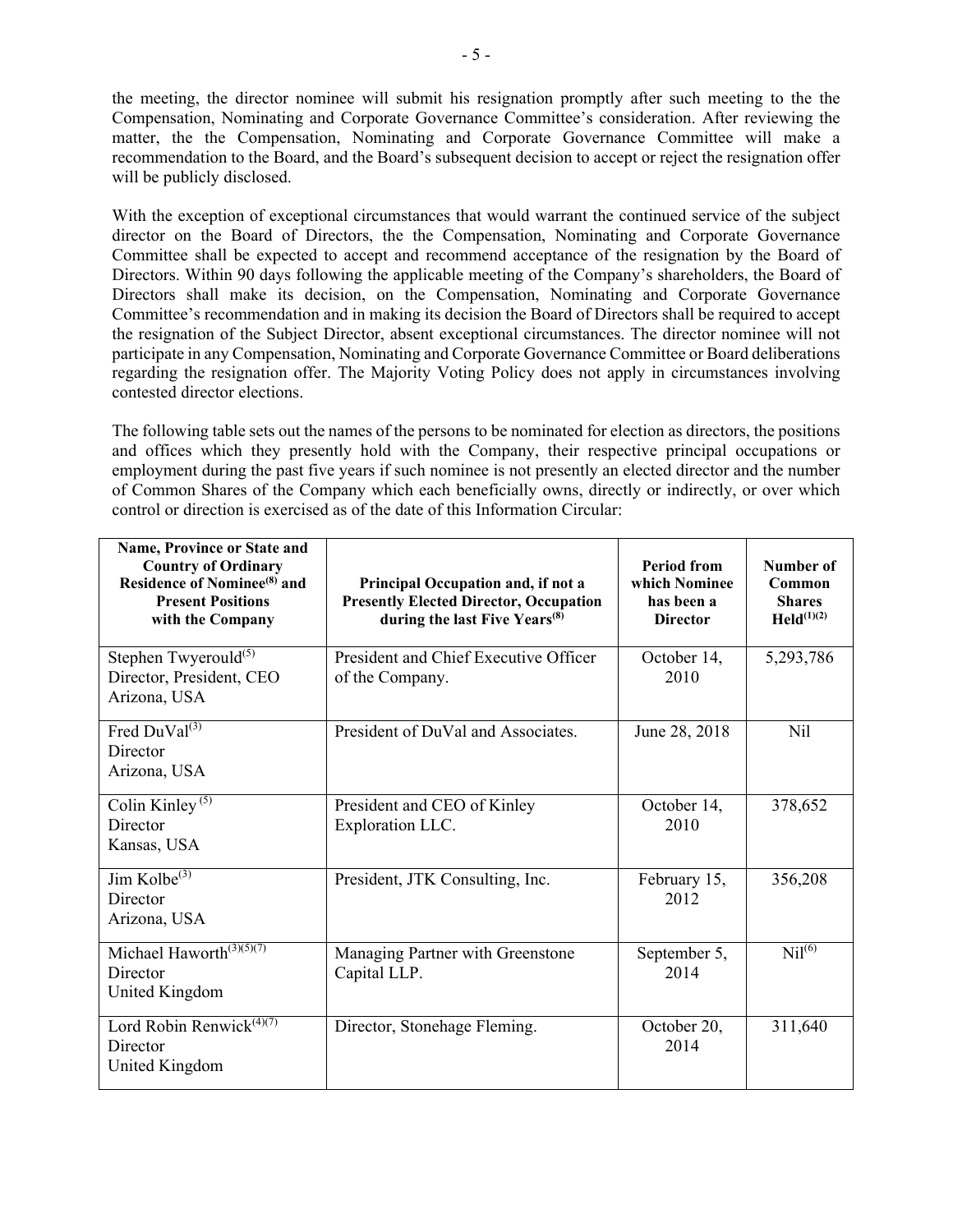| Name, Province or State and<br><b>Country of Ordinary</b><br>Residence of Nominee <sup>(8)</sup> and<br><b>Present Positions</b><br>with the Company | <b>Principal Occupation and, if not a</b><br><b>Presently Elected Director, Occupation</b><br>during the last Five Years <sup>(8)</sup>                                                                        | <b>Period from</b><br>which Nominee<br>has been a<br><b>Director</b> | Number of<br>Common<br><b>Shares</b><br>$Held^{(1)(2)}$ |
|------------------------------------------------------------------------------------------------------------------------------------------------------|----------------------------------------------------------------------------------------------------------------------------------------------------------------------------------------------------------------|----------------------------------------------------------------------|---------------------------------------------------------|
| Stephen $Axcell^{(5)}$<br>Director<br><b>United States</b>                                                                                           | Independent Consultant providing<br>services to the Mining Industry and on<br>large capital projects since 2017;<br>previously Senior Vice President,<br>Mining & Minerals of Jacobs<br>Engineering Group Inc. | August 20,<br>2018                                                   | Nil                                                     |

 (1) Common shares beneficially owned, directly and indirectly, or over which control or direction is exercised, at the date hereof, based upon the information furnished to the Company by individual directors and officers. Unless otherwise indicated, such Common Shares are held directly. These figures do not include Common Shares that may be acquired on the exercise of any share purchase warrants or stock options held by the respective directors or nominees.

- (2) The directors and nominees, as a group beneficially own, directly or indirectly, 8,630,372 Common Shares of the Company representing approximately 3.1% of the total issued and outstanding Common Shares of the Company.
- (3) Current Member of the Audit Committee of the Company.
- (4) Current Member of the Compensation, Nominating and Corporate Governance Committee of the Company.<br>
Current Mamber of the Project Steering Committee of the Company.
- $\frac{(5)}{(6)}$  Current Member of the Project Steering Committee of the Company.
- Michael Haworth is a Managing Member of Greenstone Capital LLP and a Director of Greenstone Management Ltd., the General Partner to Greenstone Resources. Greenstone Resources, through its affiliates Greenstone, Greenstone No. 1, Greenstone No. 2 and Greenstone II, is the beneficial owner of 116,028,937 Common Shares representing approximately 42.22% of the issued and outstanding Common Shares.
- (7) Mr. Haworth and Lord Renwick are also nominees of Greenstone Resources which has a contractual right to appoint up to two director nominees to the Board of Directors. While Greenstone holds Common Shares which exceed 10% of the Common Shares outstanding, it has the right to appoint one director nominee (currently Mr. Haworth). While Greenstone holds Common Shares which exceed 15% of the Common Shares outstanding, it has the right to appoint a second director nominee, provided that such director nominee is independent of both the Company and Greenstone (currently Lord Renwick).
- (8) The information as to country of residence and principal occupation, not being within the knowledge of the Company, has been furnished by the respective directors individually.

Pursuant to the applicable securities legislation, the Company is required to have an audit committee. The general function of the audit committee is to review the overall audit plan and the Company's system of internal controls, to review the results of the external audit, and to resolve any potential dispute with the Company's auditors.

# **PENALTIES AND SANCTIONS**

No proposed director of the Company is, or within the 10 years prior to the date of this Information Circular, has been, a director, chief executive officer or chief financial officer of any company that while that person was acting in that capacity:

- (a) was the subject to a cease trade or similar order or an order that denied the relevant company access to any exemption under securities legislation, for a period of more than 30 consecutive days; or
- (b) was subject to an event that resulted, after the proposed director ceased to be a director, chief executive officer or chief financial officer, in the company being the subject of a cease trade or an order that denied the relevant company access to any exemption under securities legislation, for more than 30 consecutive days.

Except as disclosed below, no proposed director of the Company is, or within the 10 years prior to the date of this Information Circular, has been, a director or executive officer of any company that while that person was acting in that capacity or within a year of that person ceasing to act in that capacity, became bankrupt, made a proposal under any legislation relating to bankruptcy or insolvency or was subject to or instituted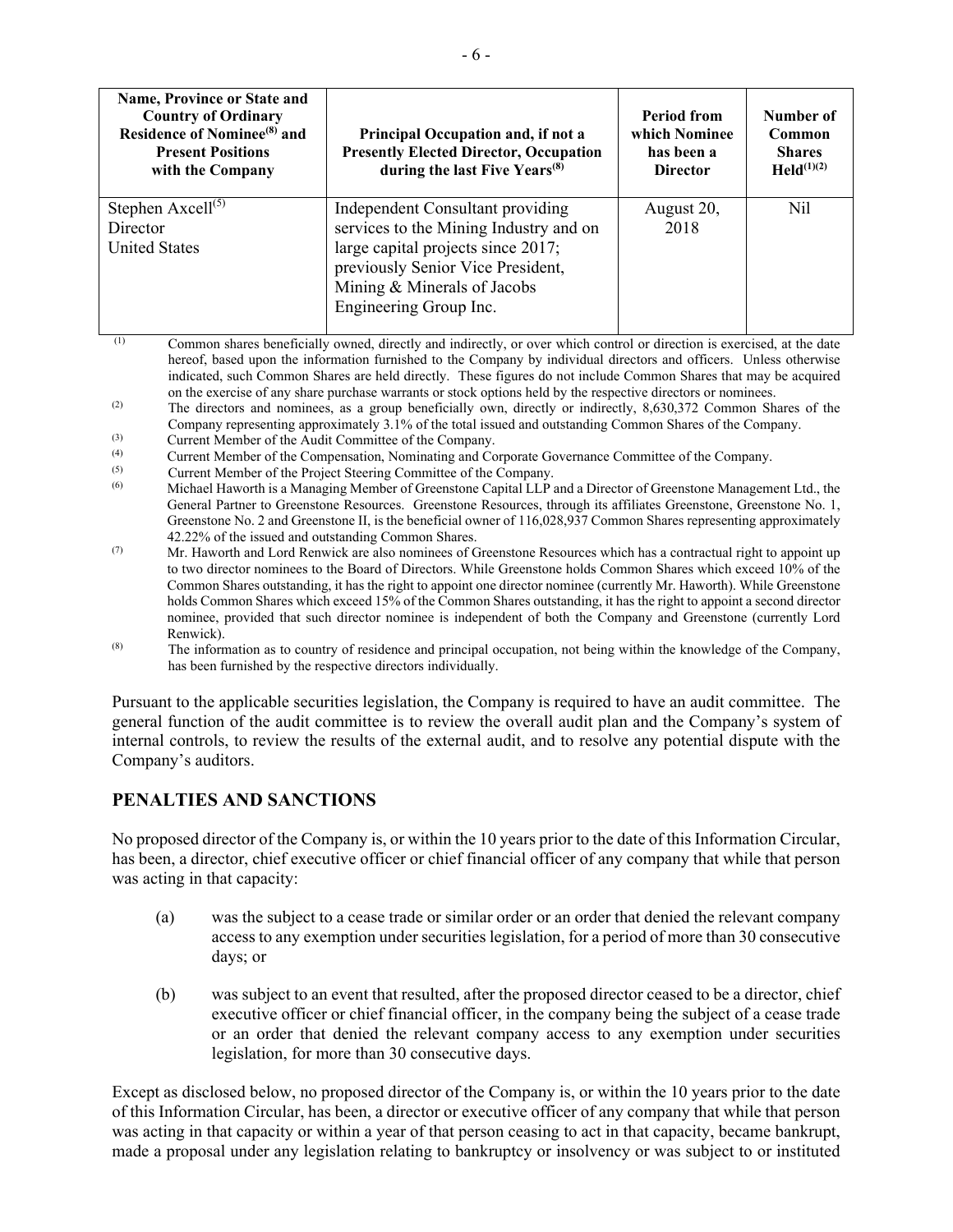any proceedings, arrangement or compromise with creditors or had a receiver, receiver manager or trustee appointed to hold its assets.

No proposed director has individually, within the 10 years prior to this Information Circular, become bankrupt, made a proposal under any legislation relating to bankruptcy or insolvency, or become subject to or instituted any proceedings, arrangement or compromise with creditors, or had a receiver, receiver manager or trustee appointed to hold the assets of the director, officer or Shareholder.

No proposed director of the Company has been subject to: (a) any penalties or sanctions imposed by a court relating to securities legislation or by a securities regulatory authority or has entered into a settlement agreement with a securities regulatory authority; or (b) any other penalties or sanctions imposed by a court or regulatory body that would likely be considered important to a reasonable securityholder in deciding whether to vote for a proposed director.

# **APPOINTMENT AND REMUNERATION OF AUDITOR**

PricewaterhouseCoopers LLP, Chartered Professional Accountants, of Vancouver, British Columbia, the current Auditors of the Company, were appointed on May 12, 2015.

The persons named in the enclosed Instrument of Proxy will vote for the appointment of PricewaterhouseCoopers LLP, Chartered Professional Accountants, of Vancouver, British Columbia, as Auditors of the Company, to hold office until the next Annual General Meeting of the Shareholders at remuneration to be fixed by the directors.

# **INTEREST OF CERTAIN PERSONS IN MATTERS TO BE ACTED UPON**

Except as disclosed under the heading "*Particulars of Other Matters to be Acted Upon*", none of the directors or executive officers of the Company, no proposed nominee for election as a director of the Company, none of the persons who have been directors or executive officers of the Company since the commencement of the Company's last completed financial year and no associate or affiliate of any of the foregoing persons has any material interest, direct or indirect, by way of beneficial ownership of securities or otherwise, in any matter to be acted upon at the Meeting other than the election of directors or appointment of auditors.

# **INTEREST OF INFORMED PERSONS IN MATERIAL TRANSACTIONS**

Other than as disclosed under the headings *"Fixing the Number of Directors"* and *"Particulars of Other Matters to be Acted Upon"*, and other than transactions carried out in the ordinary course of business of the Company or its subsidiary, none of the directors or executive officers of the Company, any shareholder directly or indirectly beneficially owning, or exercising control or direction over, more than 10% of the outstanding Common Shares, nor an associate or affiliate of any of the foregoing persons has had, during the most recently completed financial year of the Company or during the current financial year, any material interest, direct or indirect, in any transactions that materially affected or would materially affect the Company or its subsidiary.

# **STATEMENT OF EXECUTIVE COMPENSATION**

The Company's Statement of Executive Compensation for the year ended December 31, 2021 is attached as Schedule "B" to this Information Circular.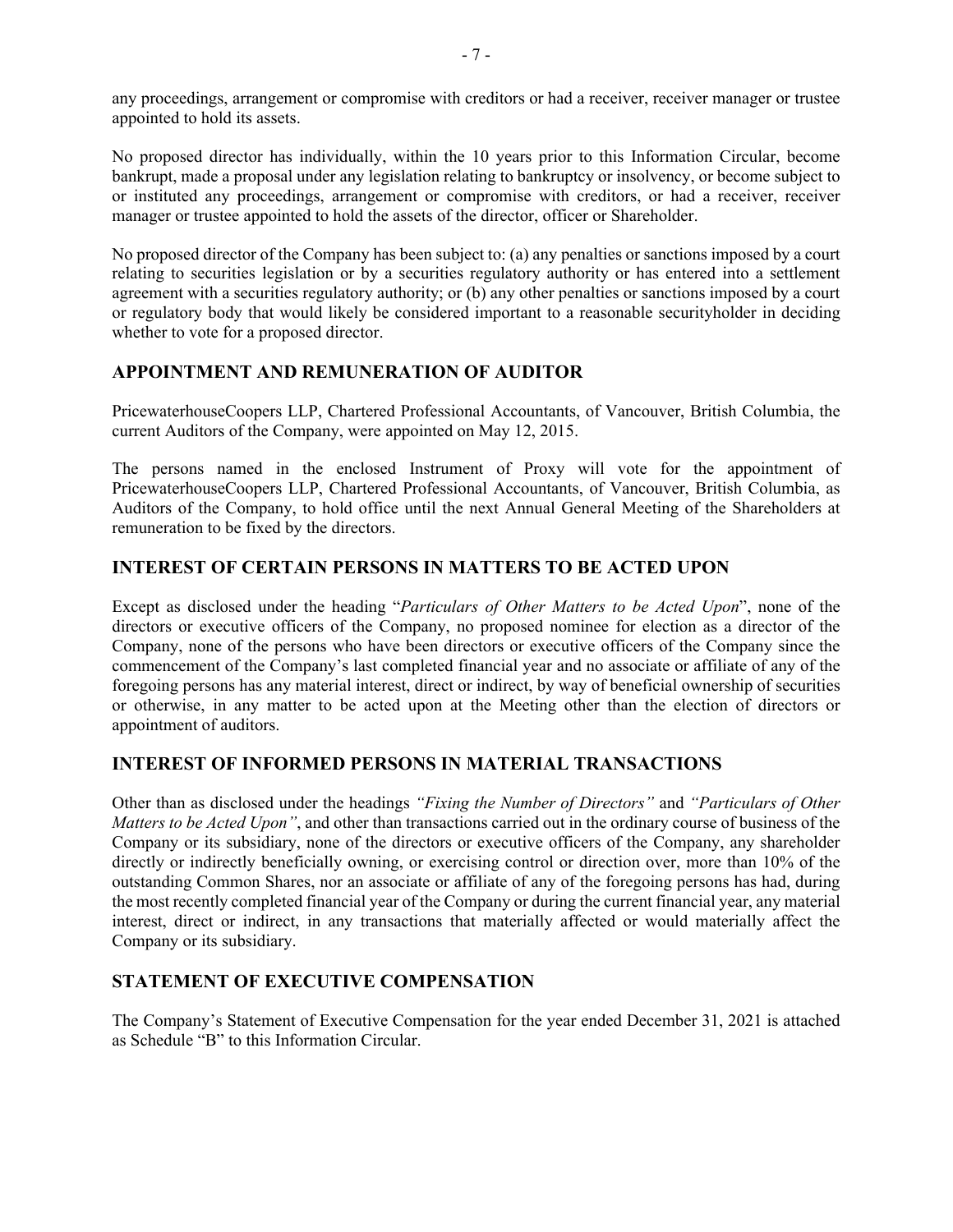## **EQUITY COMPENSATION PLAN INFORMATION**

The following table sets out particulars of the compensation plans and individual compensation arrangements under which equity securities of the Company are authorized for issuance as of December 31, 2021:

| <b>Plan Category</b>                                                           | Number of securities to<br>be issued upon exercise<br>of outstanding options,<br>warrants and rights <sup>(1)</sup> | Weighted-average<br>exercise price of<br>outstanding options,<br>warrants and rights | Number of securities<br>remaining available for<br>future issuance under<br>equity compensation<br>plans |
|--------------------------------------------------------------------------------|---------------------------------------------------------------------------------------------------------------------|--------------------------------------------------------------------------------------|----------------------------------------------------------------------------------------------------------|
| Equity compensation plans<br>approved by<br>securityholders                    | 19,470,654                                                                                                          | \$0.82                                                                               | 8,012,960                                                                                                |
| Equity compensation plans<br>not approved by<br>securityholders <sup>(1)</sup> | Nil                                                                                                                 | Nil                                                                                  | Nil                                                                                                      |
| Total                                                                          | 19.470.654                                                                                                          | \$0.82                                                                               | 8,012,960                                                                                                |

(1) At December 31, 2021, the Company had a "rolling" Stock Option Plan, a Restricted Share Unit Plan and a Performance Share Unit Plan, that collectively reserved 10% of the Company's outstanding Common Shares from time to time for issuance.

For a description of the material features of the Stock Option Plan, the Restricted Share Unit Plan and the Performance Share Unit Plan, please see "*Statement of Executive Compensation – Option-based Awards.*" attached as Schedule "B" to this Information Circular.

# **INDEBTEDNESS OF DIRECTORS AND EXECUTIVE OFFICERS**

Other than routine indebtedness, no current or former director, executive officer or senior officer of the Company, employee or any proposed nominee for election as a director of the Company, or any associate or affiliate of any such director, executive officer or senior officer, employee or proposed nominee, is or has been indebted to the Company or any of its subsidiaries, or to any other entity that was provided a guarantee or similar arrangement by the Company or any of its subsidiaries in connection with the indebtedness, at any time since the beginning of the most recently completed financial year of the Company.

# **MANAGEMENT CONTRACTS**

Effective May 17, 2010, Excelsior engaged King & Bay West of Suite 2400, 1055 West Georgia Street Pender Street, Vancouver, British Columbia V6E 3P3, to provide services and facilities to the Company. King & Bay West is a private company which is owned by Mark Morabito, Director and Chair of the Company. The following are the executive officers of King & Bay West, all of whom are residents of British Columbia, Canada: Mr. Mark Morabito, Chair & CEO and Ms. Sheila Paine, Secretary. King & Bay West provides the Company with administrative and management services. The services provided by King & Bay West include shared facilities and corporate secretarial services. The fees for these management services are determined and allocated to the Company based on the cost or value of the services provided to the Company as determined by King & Bay West, and the Company reimburses King & Bay West for such costs on a monthly basis. During the financial year ended December 31, 2021 the Company incurred fees of \$221.,688 (excluding taxes) to King & Bay West. Of this amount \$180,961 was for services provided to the Company by King & Bay West personnel and \$40,727 was for overhead and third-party costs in curred by King & Bay West on behalf of the Company.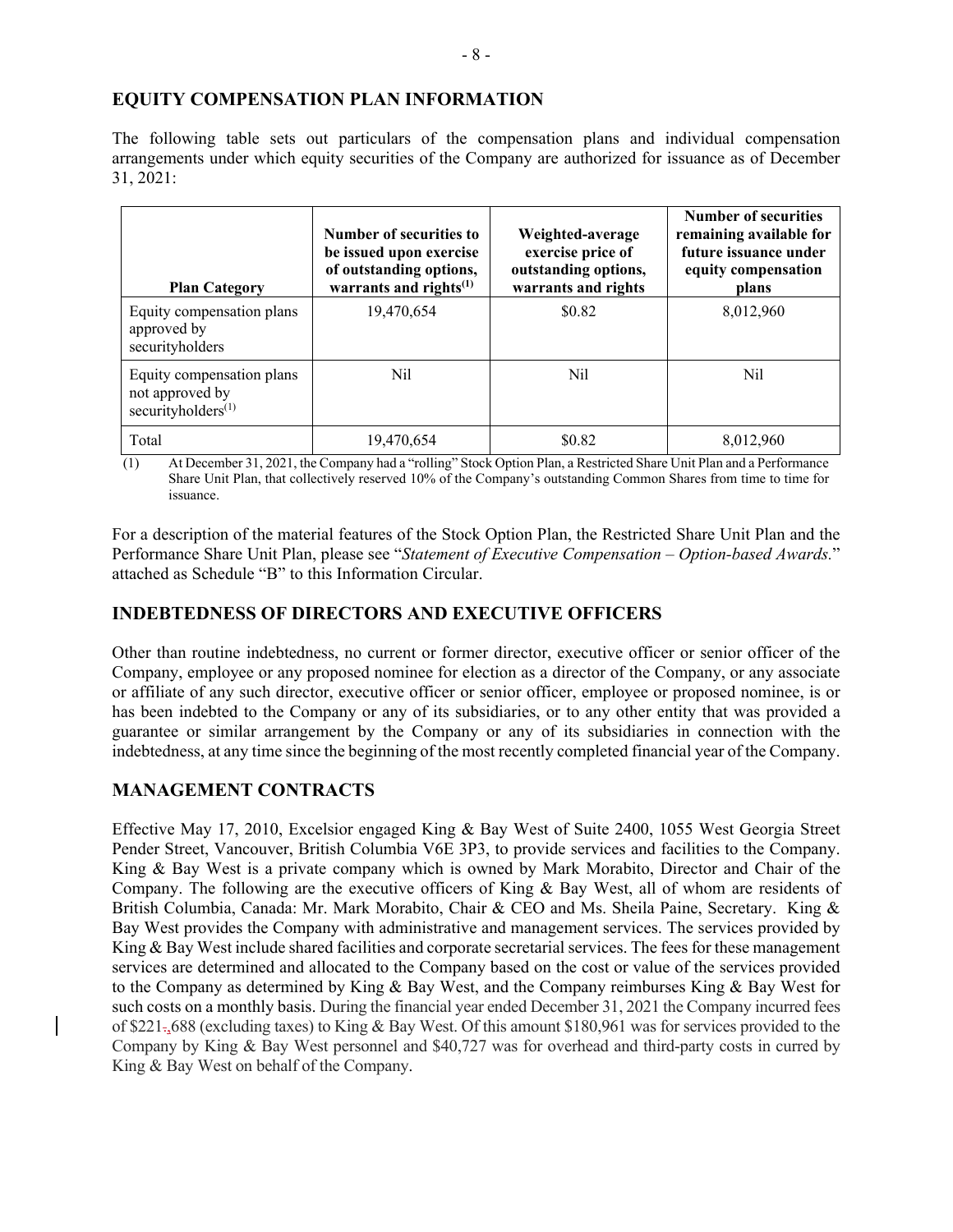# **AUDIT COMMITTEE**

For information regarding the Audit Committee, see the Company's annual information form (the "AIF") for the year ended December 31, 2021 under the heading, "Audit Committee", including a copy of the audit committee charter which is attached to the AIF as Schedule "A". The AIF is available under the Company's profile at www.sedar.com. The current members of the Audit Committee are Jim Kolbe (Chair), Fred DuVal and Michael Haworth. As defined in National Instrument 52-110 – *Audit Committees* ("**NI 52-110**"), Mr. Kolbe and Mr. DuVal are independent within the meaning of applicable securities laws, and are financially literate. Mr. Haworth, due to his affiliation with Greenstone Resources, is not independent. Mr. Haworth is financially literate.

# **STATEMENT OF CORPORATE GOVERNANCE PRACTICES**

The Canadian Securities Administrators have introduced in final form National Instrument 58-101 – *Disclosure of Corporate Governance Practices* ("**NI 58-101**") and National Policy 58-201 – *Corporate Governance Guidelines* ("**NP 58-201**"). The Company has reviewed its own corporate governance practices in light of the NP 58-201 guidelines. In certain cases, the Company's practices comply with NP 58-201, however, the Board of Directors considers that some of the guidelines are not suitable for the Company at its current stage of development and therefore certain guidelines have not been adopted. Set out in Schedule "A" is a description of certain corporate governance practices of the Company, as required by NI 58-101.

# **OTHER MATTERS**

It is not known if any other matters will come before the Meeting other than set forth above and in the Notice of Meeting, but if such should occur, the persons named in the accompanying Proxy intend to vote on any poll, on such matters in accordance with their best judgment, exercising discretionary authority with respect to amendments or variations of matters identified in the Notice of Meeting and other matters which may properly come before the Meeting or any adjournment thereof.

### **ADDITIONAL INFORMATION**

**Additional information regarding the Company is available on SEDAR at www.sedar.com. Shareholders can obtain copies of the Company's financial statements and management discussion and analysis of financial results by sending a request in writing to the Company at 24th Floor, 1055 West Georgia Street, Vancouver, British Columbia V6E 3P3. Financial information regarding the Company is provided in the Company's audited comparative financial statements for the years ended December 31, 2021 and 2020 and in the accompanying management discussion and analysis, both of which are available on SEDAR at www.sedar.com.** 

DATED at Vancouver, British Columbia, this 4<sup>th</sup> day of May, 2022.

*"Fred DuVal"*  Fred DuVal Chair of the Board of Directors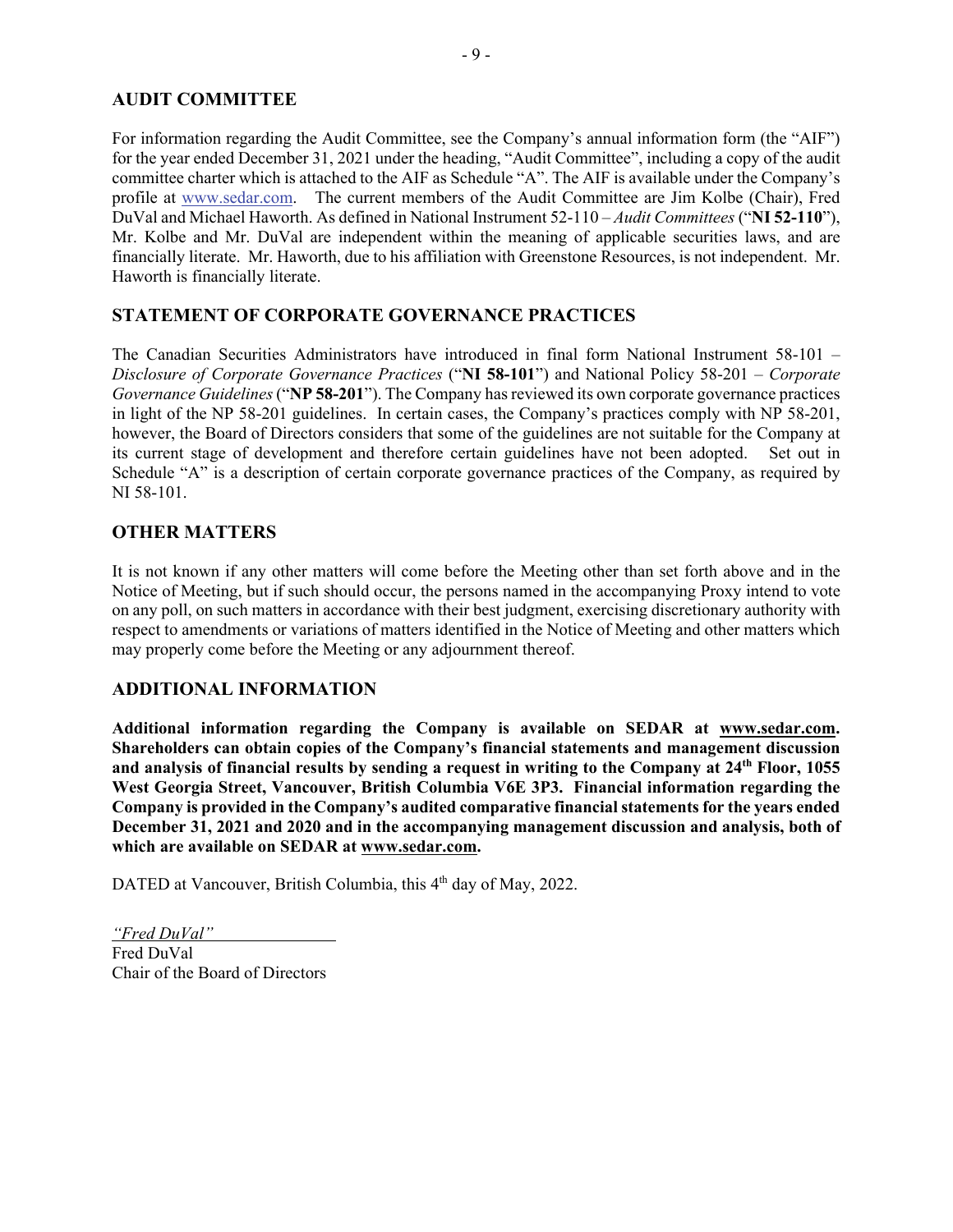## **SCHEDULE "A"**

## **STATEMENT OF CORPORATE GOVERNANCE PRACTICES NEW DISCLOSURE RULES AND POLICIES (FORM 58-101F1)**

### **1. BOARD OF DIRECTORS**

#### **(a) Disclose the identity of directors who are independent.**

NP 58-201 recommends that boards of directors of reporting issuers be composed of a majority of independent directors. NI 52-110 sets out the standard for director independence under applicable Canadian securities laws. Under NI 52-110, a director is independent if he or she has no direct or indirect material relationship with the Company. A material relationship is a relationship which could, in the view of the Board of Directors, be reasonably expected to interfere with the exercise of a director's independent judgment.

The current Board of Directors consists of seven directors, with four of the seven directors considered independent: Fred DuVal, Stephen Axcell, Jim Kolbe and Lord Robin Renwick are independent directors under applicable Canadian securities laws. The slate of directors proposed for the Meeting has seven directors, with four of the seven directors considered independent

#### **(b) Disclose the identity of directors who are not independent, and describe the basis for that determination.**

Stephen Twyerould is the President & CEO of the Company and therefore is not considered independent. Michael Haworth is a Managing Member of Greenstone Capital LLP and a Director of Greenstone Management Ltd., the General Partner to Greenstone Resources. Greenstone Resources, through its affiliates Greenstone, Greenstone No. 1, Greenstone No. 2 and Greenstone II, is the beneficial owner of 116,028,937 Common Shares representing approximately 42.22% of the issued and outstanding Common Shares and have certain rights under the Greenstone Investor Rights Agreement. Therefore, Mr. Haworth is not considered independent. Mr. Kinley is the principal of Kinley Exploration, LLC. Kinley Exploration, LLC entered into a consulting agreement with Excelsior Arizona to provide consulting services to Excelsior Arizona with respect to the Company's Gunnison Copper Project. Therefore, Mr. Kinley is not considered independent.

## **(c) Disclose whether or not a majority of directors are independent. If a majority of directors are not independent, describe what the board of directors (the board) does to facilitate its exercise of independent judgement in carrying out its responsibilities.**

Four of the seven current directors, and director nominees, are independent. As a result, the majority of directors are independent. The Board of Directors believes that Management is effectively supervised by the independent directors of the Company on an informal basis, as the independent directors are actively and regularly involved in reviewing the operations of the Company and have regular and full access to management.

## **(d) If a director is presently a director of any other issuer that is a reporting issuer (or the equivalent) in a jurisdiction or a foreign jurisdiction, identify both the director and the other issuer.**

Currently, the following existing directors or proposed directors serve on the following boards of directors of other public companies:

| Director          | <b>Public Corporation Board Membership</b> |
|-------------------|--------------------------------------------|
| Stephen Twyerould | None                                       |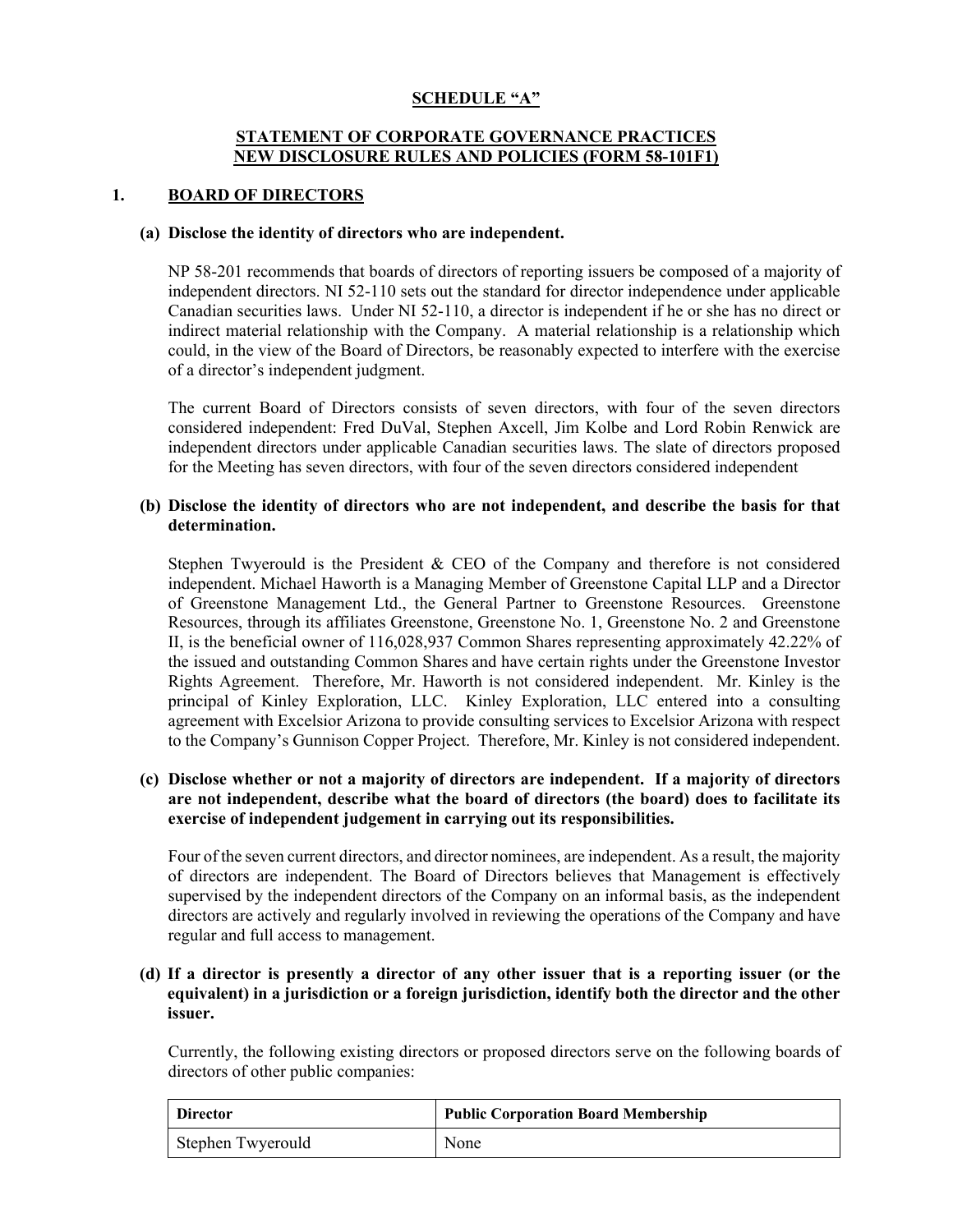| <b>Director</b>    | <b>Public Corporation Board Membership</b>                                                                     |
|--------------------|----------------------------------------------------------------------------------------------------------------|
| Colin Kinley       | Marimaca Copper Corp.<br>Eco Atlantic Oil and Gas                                                              |
| Jim Kolbe          | None                                                                                                           |
| Michael Haworth    | <b>Adventus Mining Corporation</b><br>Marimaca Copper Corp.<br>Ncondezi Energy Limited<br>Elevation Gold Corp. |
| Lord Robin Renwick | Kropz plc                                                                                                      |
| Fred DuVal         | None                                                                                                           |
| Stephen Axcell     | Orezone Gold Corporation                                                                                       |

**(e) Disclose whether or not the independent directors hold regularly scheduled meetings at which non-independent directors and members of management are not in attendance. If the independent directors hold such meetings, disclose the number of meetings held since the beginning of the issuer's most recently completed financial year. If the independent directors do not hold such meetings, describe what the board does to facilitate open and candid discussion among its independent directors.** 

The independent directors do not hold regularly scheduled meetings at which non-independent directors are not in attendance. However, during the course of a directors' meeting, if a matter is more effectively dealt with without the presence of directors who are also members of Management, the non-management directors ask members of Management to leave the meeting, and the independent directors are able to discuss matters in camera. In addition, during meetings of the Audit Committee, executives, officers and other guests attending these meetings may be asked to withdraw from these meetings for a certain period at the end of each meeting to allow the three independent directors on the Audit Committee to discuss issues freely among themselves in camera.

**(f) Disclose whether or not the chair of the board is an independent director. If the board has a chair or lead director who is an independent director, disclose the identity of the independent chair or lead director, and describe his or her role and responsibilities. If the board has neither a chair that is independent nor a lead director that is independent, describe what the board does to provide leadership for its independent directors.** 

Fred DuVal, the Chair of the Board of Directors is an independent director. The role and responsibilities of the Chair are to:

- Protect the integrity of the Board for the long-term benefit of the Company and its shareholders.
- Provide effective leadership in ensuring that the Board works harmoniously as a cohesive team.
- Ensure that the Board can function independently of management by meeting without management and engaging outside advisors as required.
- Ensure that the responsibilities of the Board are well understood by both the Board and management, and that the boundaries between Board and management responsibilities are clearly understood and respected.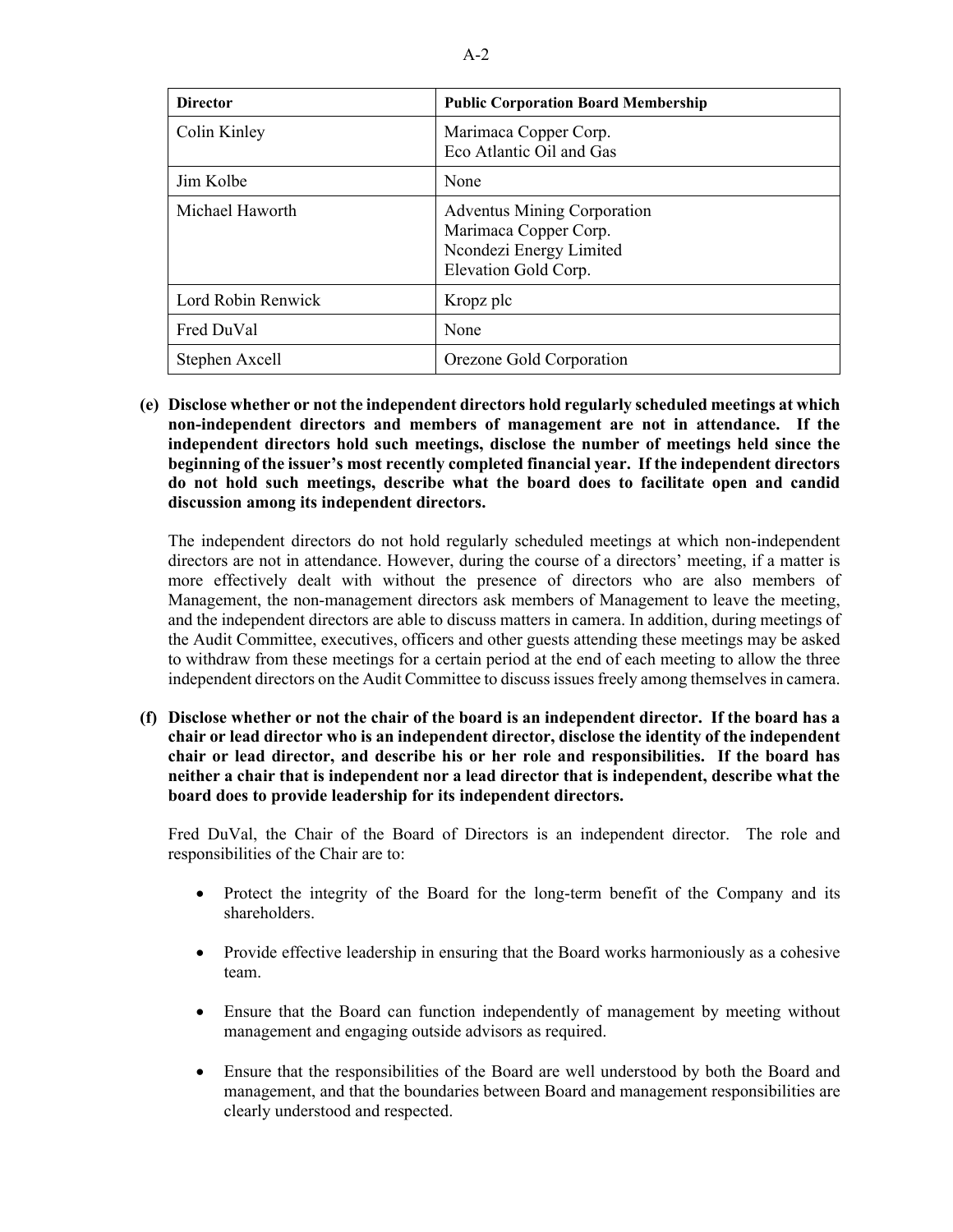- Lead in reviewing and monitoring the goals, objectives, strategies and policies of the Company.
- Interpret and ensure compliance with the general policies established by the Board, and direct the development of specific policies, procedures and programs to ensure that they are efficiently administered and controlled in a way that best meets the objectives and policies established by the Board.
- Lead in appointing committees, maintain regular contact with committee chairs, and attend committee meetings as an observer for the purpose of (i) assisting the committees to meet their obligations under their mandates, and (ii) gaining a better understanding of the issues that are discussed by the committees in order to facilitate the effective and efficient presentation and discussion of these issues at meetings of the Board, and to facilitate the creation and prioritization of the Board meeting agendas.
- Establish procedures to govern the Board's work including:
	- o working with the CEO and Corporate Secretary, to schedule meetings of the Board and its committees;
	- o developing the agenda for Board meetings with input from other Board members and management;
	- o working with the CEO and Corporate Secretary to ensure that proper and timely information is delivered to the Board;
	- o working with the CEO to ensure that the conduct of Board meetings provides adequate time for serious discussion of relevant issues;
	- o chairing all meetings of the Board;
	- o encouraging full participation, stimulating debate, facilitating consensus and ensuring clarity regarding decision-making;
	- o providing an opportunity for the independent directors to meet in-camera, in conjunction with each meeting of the Board;
	- o ensuring that the Board has appropriate administrative support; and
	- o addressing complaints, questions and concerns regarding Board matters.
- Communicate with directors between meetings.
- Ensure the Board provides stewardship as well as objective and critical evaluation of management plans. This includes, but is not restricted to, ensuring the Board and all of its committees have adequate resources to fully exercise their duties and responsibilities in compliance with applicable governance and other policies.
- Ensure the Board fully exercises its responsibilities and duties and complies with applicable governance and other policies.

As the Chair is independent, the Company does not have a lead director.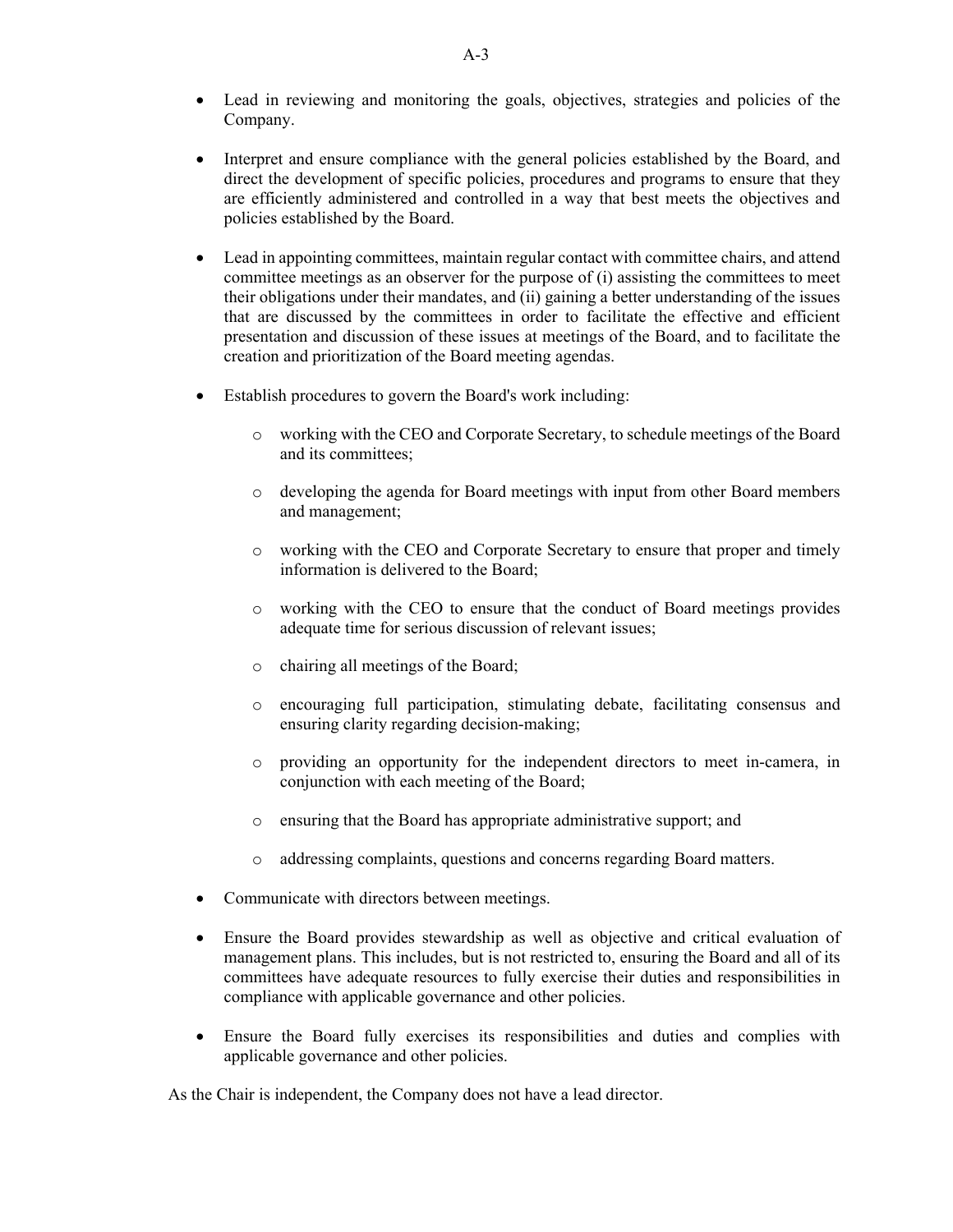### **(g) Disclose the attendance record of each director for all board meetings held since the beginning of the issuer's most recently completed financial year.**

Excelsior's Board meets when it is necessary and desirable to transact business of the Company. Each committee of Excelsior's Board meets at least once each year or more frequently as deemed necessary by the applicable committee. The Audit Committee meets every quarter. The frequency of the meetings and the nature of the meeting agendas are dependent upon the nature of the business and affairs which Excelsior faces from time to time.During the financial year ended December 31, 2021, Excelsior's Board met seven times, the Audit Committee met five times, the Compensation, Nominating and Corporate Governance Committee met one time and the Project Steering Committee met 13 times. The following table provides details regarding director attendance at Board and committee meetings held during each director's tenure on Excelsior's Board and his respective committees during the financial year ended December 31, 2021.

| <b>Director</b>    | <b>Board</b>      | Audit<br>Committee | Compensation,<br>Nominating and<br>Corporate<br>Governance<br>Committee <sup>1</sup> | <b>Project Steering</b><br>Committee |
|--------------------|-------------------|--------------------|--------------------------------------------------------------------------------------|--------------------------------------|
| Mark J. Morabito   | $7$ of $7$        | N/A                | $1$ of $1$                                                                           | N/A                                  |
| Stephen Twyerould  | 7 of 7            | N/A                | N/A                                                                                  | 13 of 13                             |
| Colin Kinley       | 6 of 7            | N/A                | N/A                                                                                  | $11$ of $13$                         |
| Jim Kolbe          | 6 of 7            | $5$ of $5$         | N/A                                                                                  | N/A                                  |
| Michael Haworth    | 7 of 7            | 5 of 5             | N/A                                                                                  | $11$ of $13$                         |
| Lord Robin Renwick | 6 of 7            | N/A                | $1$ of $1$                                                                           | N/A                                  |
| Fred DuVal         | 7 <sub>of</sub> 7 | 5 of 5             | N/A                                                                                  | N/A                                  |
| Stephen Axcell     | 6 of 7            | N/A                | N/A                                                                                  | $10$ of $13$                         |

1 Effective November 2, 2021, the Compensation, Nominating and Corporate Governance Committee was restructured to constitute the Compensation Committee and the Nominating and Corporate Governance Committee as separate entities, comprised solely of independent directors.

# **2. BOARD MANDATE**

### **Disclose the text of the board's written mandate. If the board does not have a written mandate, describe how the board delineates its role and responsibilities.**

The Excelsior Board does not have a written mandate. The duties and responsibilities of Excelsior's Board are to supervise the management of the business and affairs of Excelsior and to act with a view towards the best interests of Excelsior. Excelsior's Board delegates day-to-day management of Excelsior to executive officers, relying on them to keep it apprised of all significant developments affecting Excelsior. In discharging its mandate, Excelsior's Board is responsible for the oversight and review of the development of, among other things, the following matters: the strategic planning process of Excelsior; identifying the principal risks of Excelsior 's business and ensuring the implementation of appropriate systems to manage these risks; succession planning, including appointing, training and monitoring senior management; a communications policy for Excelsior to facilitate communications with investors and other interested parties; and the integrity of Excelsior's internal control and management information systems.

Excelsior's Board also has the mandate to assess the effectiveness of Excelsior's Board as a whole, its committees and the contribution of individual directors. Excelsior's Board discharges its responsibilities directly and through its committees, currently consisting of the Audit Committee, the Compensation Committee, the Nominating and Corporate Governance Committee and the Project Steering Committee.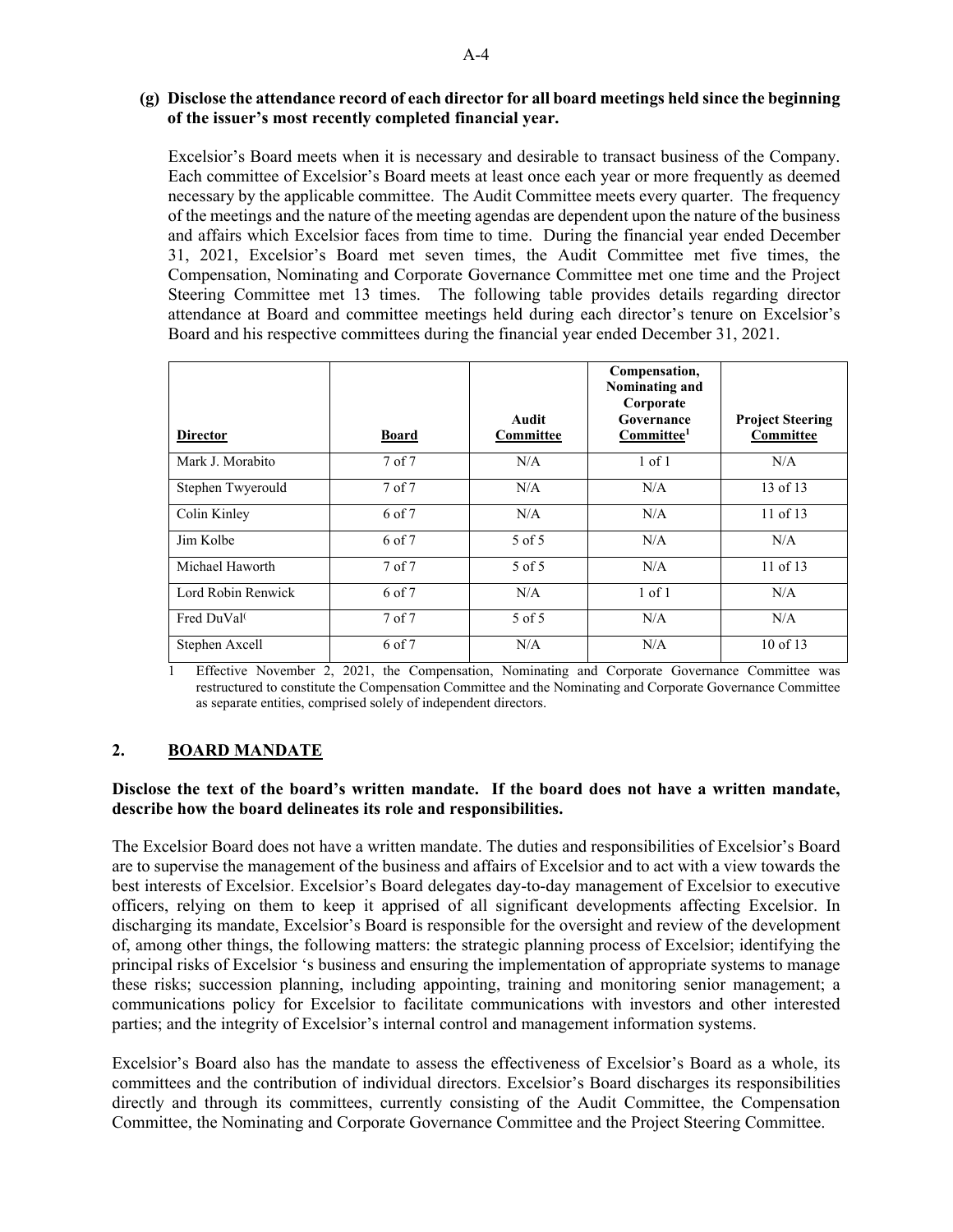#### **3. BOARD OF DIRECTORS**

**(a) Disclose whether or not the board has developed written position descriptions for the chair and the chair of each board committee. If the board has not developed written position descriptions for the chair and/or the chair of each board committee, briefly describe how the board delineates the role and responsibilities of each such position.** 

The Board has developed a written position description for the Chair. The Chair of each Board committee acts within the parameters set by their respective committee charters.

## **(b) Disclose whether or not the board and CEO have developed a written position description for the CEO. If the board and CEO have not developed such a position description, briefly describe how the board delineates the role and responsibilities of the CEO.**

The Board has developed a written position description for the Chief Executive Officer.

#### **4. ORIENTATION AND CONTINUING EDUCATION**

#### **(a) Briefly describe what measures the board takes to orient new directors regarding**

#### **(i) the role of the board, its committees and its directors, and**

#### **(ii) the nature and operation of the issuer's business.**

The Company provides an orientation program to new directors. This program consists of:

- A detailed briefing with the Chair.
- A detailed briefing with the President and Chief Executive Officer.
- The Company's General Counsel providing education regarding directors' responsibilities, corporate governance issues and recent and developing issues related to corporate governance and regulatory reporting.
- Provision of the Company's committee charters and corporate governance policy booklet to the new director.
- Access to the Company's independent directors, as required, for the new director to discuss the operation of the Company and the Board.

## **(b) Briefly describe what measures, if any, the board takes to provide continuing education for its directors. If the board does not provide continuing education, describe how the board ensures that its directors maintain the skill and knowledge necessary to meet their obligations as directors.**

The Company encourages senior management to participate in professional development programs and courses and supports Management's commitment to training and developing employees. The Board of Directors provides comprehensive information regarding the Company to new directors and continuing education for directors on an ad hoc basis in respect of issues that are necessary for them to understand to meet their obligations as directors.

As required, directors are briefed on strategic issues affecting the Company, and these briefings include reviews of the competitive environment, the Company's progress and performance relative to its peers, and any other developments that could materially affect the Company's business. The briefings are conducted by the Chair and Chief Executive Officer, Chief Financial Officer and other members of the executive management team. Furthermore, the Nominating and Corporate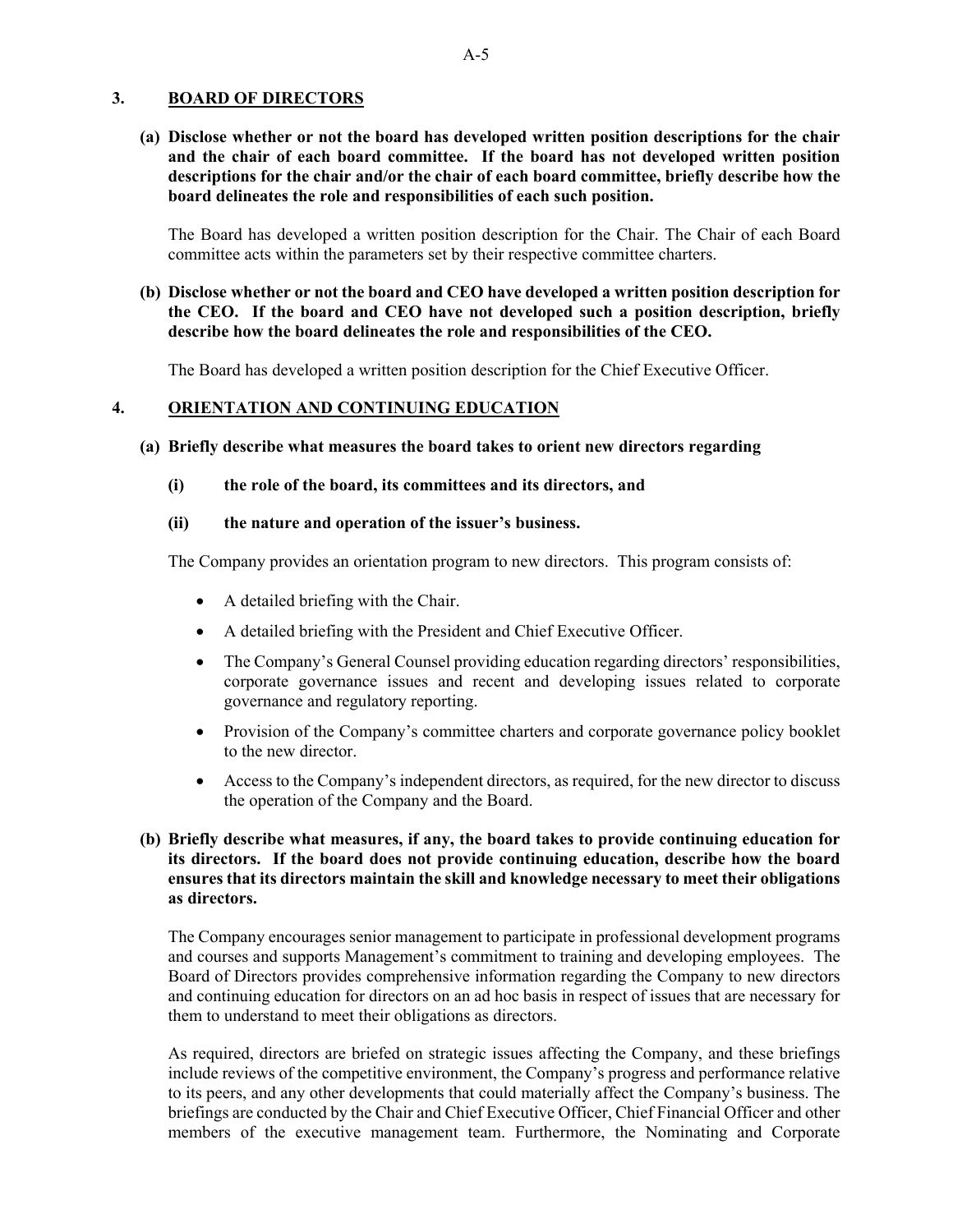Governance Committee is responsible for reviewing, monitoring and making recommendations regarding new director orientation and ongoing development of existing directors.

## **5. ETHICAL BUSINESS CONDUCT**

## **(a) Disclose whether or not the board has adopted a written code for the directors, officers and employees. If the board has adopted a written code:**

## **(i) disclose how a person or company may obtain a copy of the code;**

The Board of Directors expects Management to operate the business of the Company in a manner that enhances shareholder value and is consistent with the highest level of integrity. Management is expected to execute the Company's business plan and to meet performance goals and objectives. The Board of Directors has adopted a formal written Code of Business Conduct and Ethics (the "**Code**") which is available on SEDAR at www.sedar.com.

## **(ii) describe how the board monitors compliance with its code, or if the board does not monitor compliance, explain whether and how the board satisfies itself regarding compliance with its code; and**

Compliance with the Code is based first and foremost on the cooperation and vigilance of all persons subject to the Code. Each director, officer and employee and consultant is provided with a copy of the Code and is required to acknowledge in their employment or consulting contract, as applicable, that they have read, understood and agree to comply with the Code. The Nominating and Corporate Governance Committee is responsible for monitoring compliance with the Code by ensuring that all directors, officers, consultants and employees receive and become thoroughly familiar with the Code and acknowledge their support and understanding of the Code. Any noncompliance with the Code is to be reported to the Chair of the Board, Chief Executive Officer, Chief Financial Officer, General Counsel or other appropriate person. The Board sets the tone for ethical conduct throughout the Company by considering and discussing ethical considerations when reviewing the corporate transactions of the Company.

The Code requires all employees, officers, directors and consultants of the Company to perform the responsibilities of their positions on the basis of what is in the best interests of the Company and free from the influence of personal considerations and relationships. No material change report has ever been filed that pertains to any conduct of a director or executive officer that constitutes a departure from the Code.

The Company has also adopted a Whistleblower Policy to address Excelsior's commitment to integrity, ethical behavior, and compliance with the Code by its personnel. The Company's Whistleblower Policy sets out procedures for directors, officers, consultants and employees of the Company to make good faith complaints concerning a suspicion of unethical behaviour of the Company or any of its personnel. The Board believes that providing a procedure for employees and officers to raise concerns about ethical conduct on an anonymous and confidential basis fosters a culture of ethical conduct within the Company.

## **(iii) provide a cross-reference to any material change report filed since the beginning of the issuer's most recently completed financial year that pertains to any conduct of a director or executive officer that constitutes a departure from the code.**

No material change report was filed by the Company since January 1, 2021 regarding departures from the Code by directors or executive officers.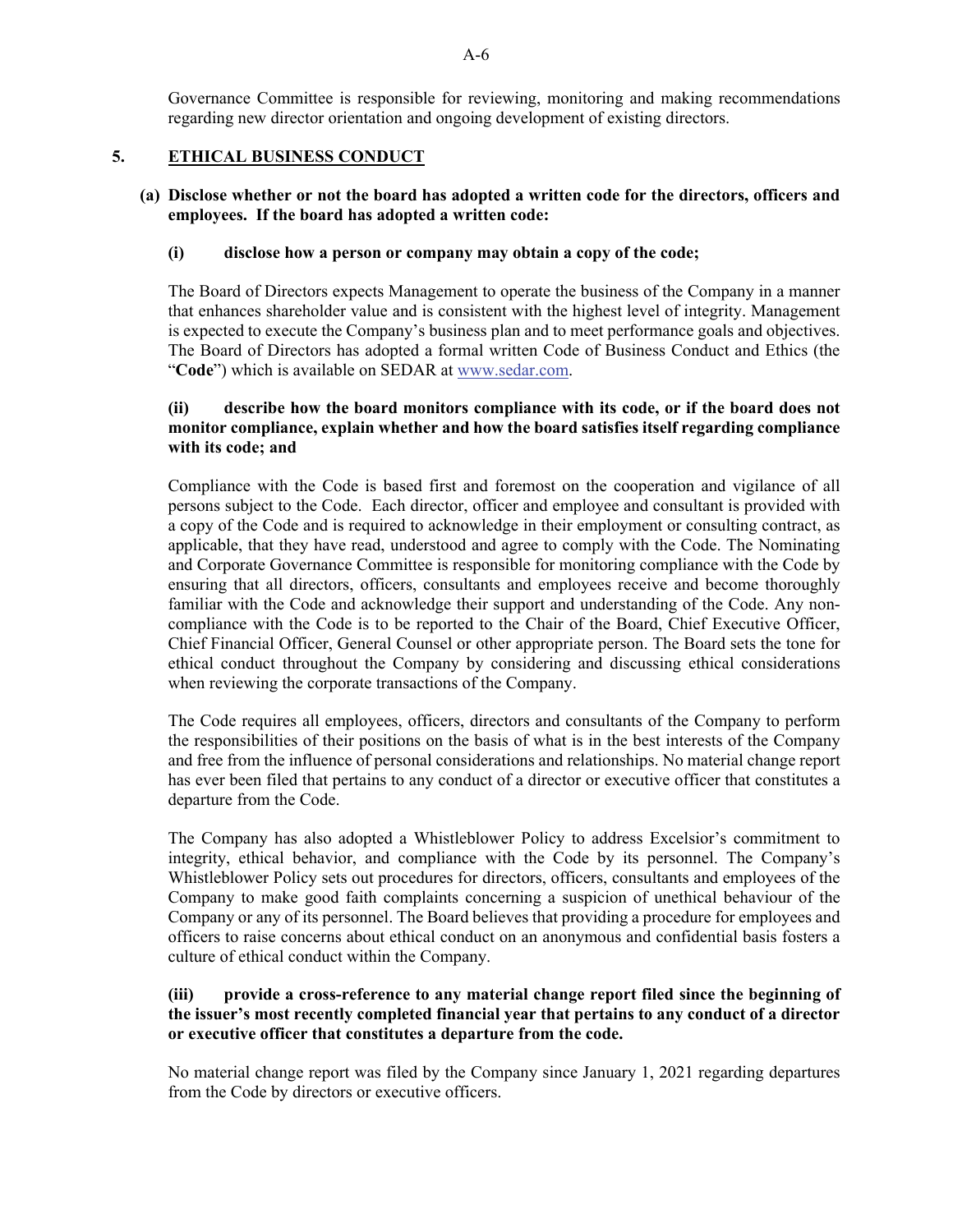- **(b) Describe any steps the board takes to ensure directors exercise independent judgement in considering transactions and agreements in respect of which a director or executive officer has a material interest.**
- **(c) Describe any other steps the board takes to encourage and promote a culture of ethical business conduct.**

The Board endeavors to ensure that directors, officers and employees exercise independent judgement in considering transactions and agreements in respect of which a director, officer or employee of the Company has a material interest, which include ensuring that directors, officers and employees are thoroughly familiar with the Code and, in particular, the rules concerning reporting conflicts of interest and obtaining direction from the Compensation, Nominating and Corporate Governance Committee regarding any potential conflicts of interest.

In accordance with the *Business Corporations Act* (British Columbia) (the "**Act**"), if a director is a director or officer of, or has a material interest in, any person who is a party to a transaction or proposed transaction with the Company, that director is not entitled to vote on any directors' resolutions in respect of such transaction, in most circumstances. The Compensation, Nominating and Corporate Governance Committee monitors the disclosure of conflicts of interest to the Board by directors and ensures that no director will vote or participate in a discussion on a matter in respect of which such director has a material interest. Committee Chairs perform the same function with respect to meetings of each Board committee.

#### **6. NOMINATION OF DIRECTORS**

#### **(a) Describe the process by which the board identifies new candidates for board nomination.**

The Nominating and Corporate Governance Committee is responsible for recommending to the Board, on an annual basis, nominees for election as directors for the next annual meeting of Shareholders and analyzing the needs of the Board and recommending nominees who meet such needs, when vacancies arise on the Board.

### **(b) Disclose whether or not the board has a nominating committee composed entirely of independent directors. If the board does not have a nominating committee composed entirely of independent directors, describe what steps the board takes to encourage an objective nomination process.**

On November 2, 2021, the board of directors restructured the Compensation Committee, the Nominating and Corporate Governance Committee to constitute the Compensation Committee and the Nominating and Corporate Governance Committee as separate committees, comprised solely of independent directors. The Nominating and Corporate Governance Committee is currently comprised of Lord Robin Renwick, Fred DuVal and Stephen Axcell. Each of Lord Renwick, Mr. DuVal and Mr. Axcell is considered an independent director for purpose of application securities laws.

#### **(c) If the board has a nominating committee, describe the responsibilities, powers and operation of the nominating committee.**

To encourage an objective nominating process, when considering potential Board nominees the Nominating and Corporate Governance Committee takes into account a number of factors, which may include the current composition of the Board, the ability of the individual candidate to contribute on an overall basis, the ability of the individual to contribute sufficient time and resources to the Board, the current and future needs of the Company, the individual's direct experience with public companies in general and mining companies in particular as well as the individual's skills and knowledge and the skills and knowledge of existing members of the Board.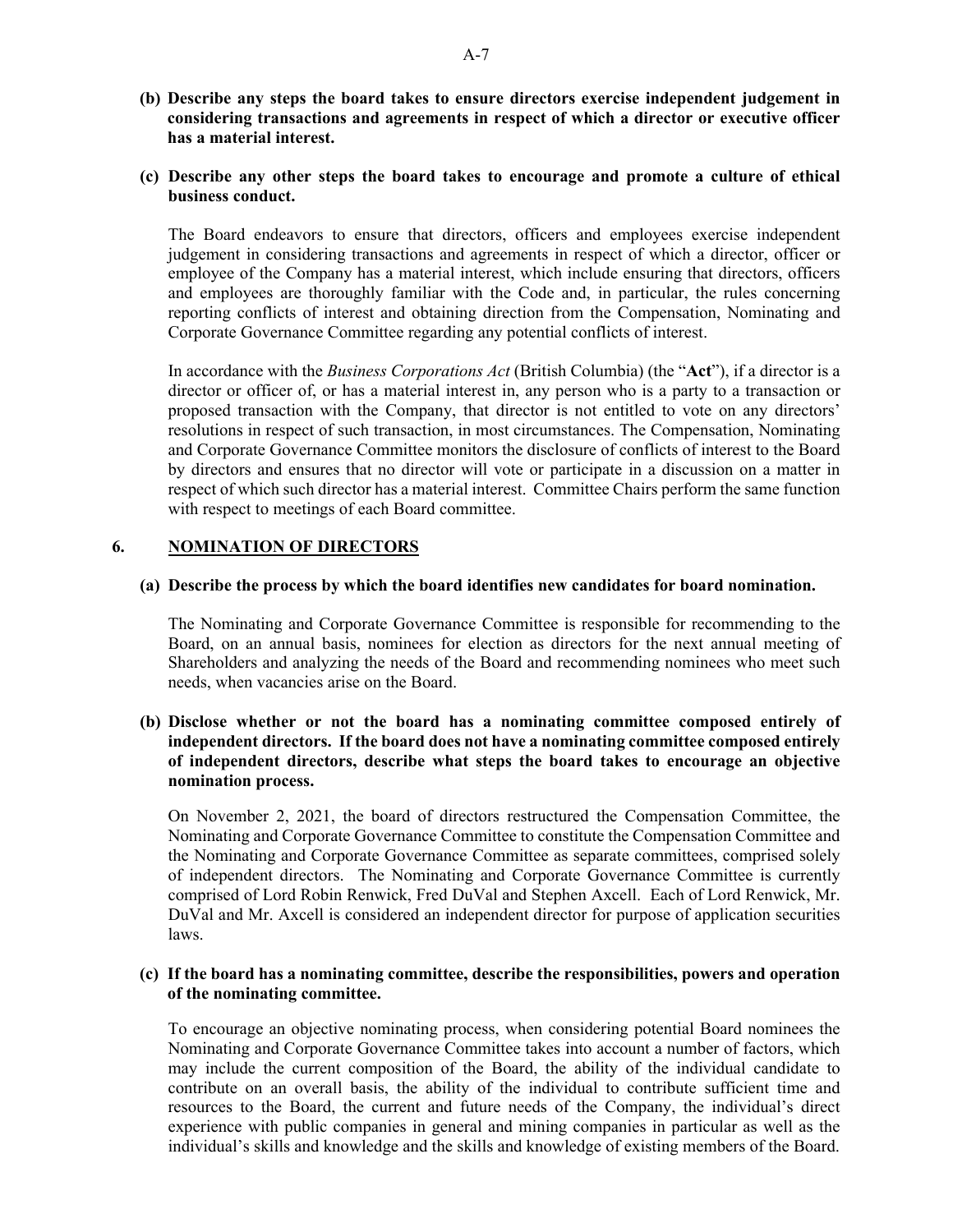The overall purpose of the Nominating and Corporate Governance Committee is to:

- assist the Company in its corporate governance responsibilities under applicable law;
- establish criteria for Board and committee membership;
- recommend composition of the Board and its committees; and
- as circumstances arise, assess directors' performance.

The Nominating and Corporate Governance Committee uses the following process to identify and nominate highly qualified and dedicated director candidates for election to the Board:

- the Chair of the Board, the Chair of the Nominating and Corporate Governance Committee or other members of the Board identify the need to add new Board members, with careful consideration of the mix of qualifications, skills and experience represented on the Board;
- the Nominating and Corporate Governance Committee coordinates the search for qualified candidates with input from management and other Board members;
- the Nominating and Corporate Governance Committee may engage a candidate search firm to assist in identifying potential nominees, if it deems such engagement necessary and appropriate;
- selected members of Management and the Board will interview prospective candidates;
- the Nominating and Corporate Governance Committee will recommend a nominee and seek full Board endorsement of the selected candidate, based on its judgment as to which candidate will best serve the interests of the Shareholders;
- the Nominating and Corporate Governance Committee may, to the extent it deems appropriate, consult with significant Shareholders of the Company or other Shareholders as part of the process of nominating new directors; and
- the Nominating and Corporate Governance Committee will consider any candidates submitted by Shareholders on the same basis as any other candidate.

#### **7. COMPENSATION**

## **(a) Describe the process by which the board determines the compensation for the issuer's directors and officers.**

Reference should be made to the "Statement of Executive Compensation" attached to this Information Circular as Schedule "B" for details regarding the Company's process for determining compensation.

## **(b) Disclose whether or not the board has a compensation committee composed entirely of independent directors. If the board does not have a compensation committee composed entirely of independent directors, describe what steps the board takes to ensure an objective process for determining such compensation.**

Reference should be made to the "Statement of Executive Compensation" attached to this Information Circular as Schedule "B" for details regarding the Company's Compensation, Committee.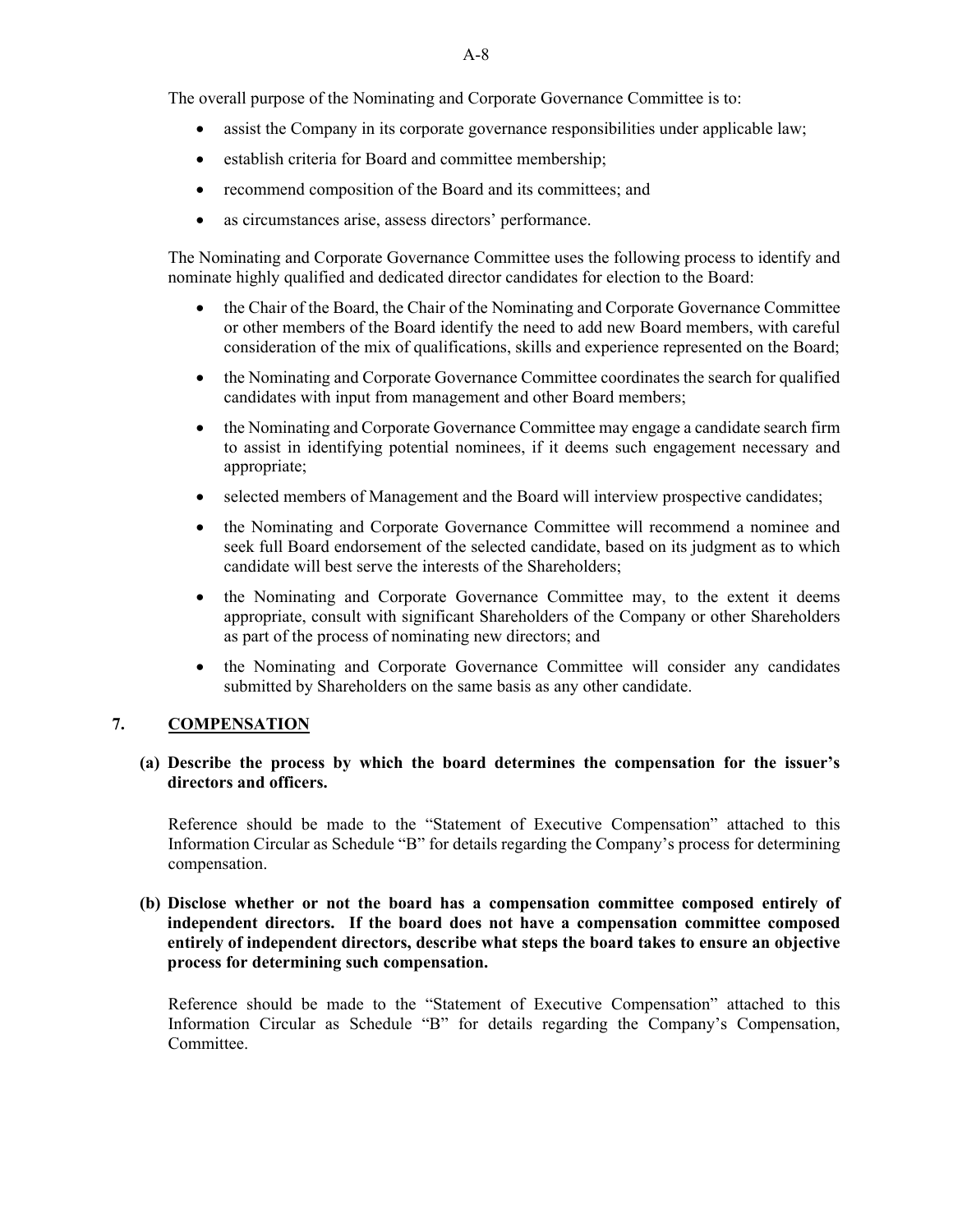#### **(c) If the board has a compensation committee, describe the responsibilities, powers and operation of the compensation committee.**

Reference should be made to the "*Statement of Executive Compensation*" attached to this Information Circular as Schedule "B" for details regarding the Company's Compensation, Committee.

## **8. OTHER BOARD COMMITTEES**

## **If the board has standing committees other than the audit, compensation and nominating committees, identify the committees and describe their function.**

The only committee of the Board that the Company has, other than the Audit Committee, the Compensation, Committee and the Nominating and Corporate Governance Committee, is the Project Steering Committee. The current members of the Project Steering Committee are Stephen Twyerould, Michael Haworth, Colin Kinley and Stephen Axcell. The purpose of the Project Steering Committee is to assess and review the overall progress of the Company's Gunnison Copper Project, and in particular, to consider and guide the Company in respect of the technical, financing, permitting and stakeholder engagement aspects of the Gunnison Copper Project.

## **9. ASSESSMENTS**

**Disclose whether or not the board, its committees and individual directors are regularly assessed with respect to their effectiveness and contribution. If assessments are regularly conducted, describe the process used for the assessments. If assessments are not regularly conducted, describe how the board satisfies itself that the board, its committees, and its individual directors are performing effectively.** 

The Board, its Committees and individual directors are currently not regularly assessed with respect to their effectiveness and contribution. However, the Chair meets with directors individually which facilitates a discussion of his or her contribution and that of other directors. When needed, time is set aside at a meeting of the Board for a discussion regarding the effectiveness of the Board and its committees. If appropriate, the Board then considers procedural or substantive changes to increase the effectiveness of the Board and its committees. On an informal basis, the Chair and the Nominating and Corporate Governance Committee are responsible for reporting to the Board on areas where improvements can be made. Any agreed upon improvements required to be made are implemented and overseen by the Nominating and Corporate Governance Committee. A more formal assessment process will be instituted as, if, and when the Board considers it to be necessary.

# **10. TERM LIMITS**

**Disclose whether or not the issuer has adopted term limits for the directors on its board or other mechanism of board renewal and, if so, include a description of those director term limits or other mechanism of board renewal. If the issuer has not adopted director term limits or other mechanisms of board renewal, disclose why it has not done so.** 

The Company has not adopted term limits for directors because the risk profile of the Company makes it more difficult for the Company to attract and to retain highly qualified board members than other companies. The Company seeks to avoid losing the services of a qualified director with knowledge of its business through the imposition of an arbitrary term limit.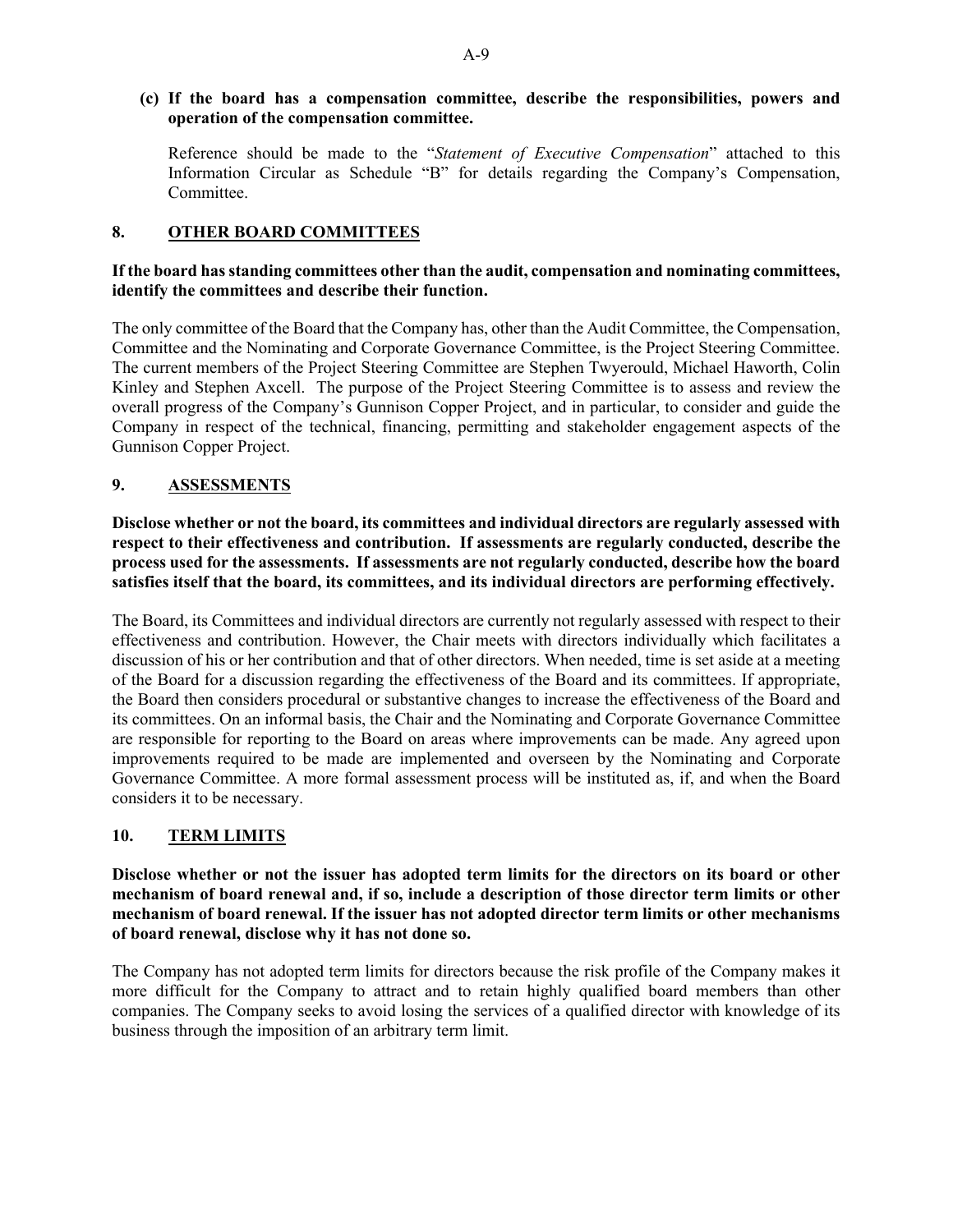#### **11. POLICIES REGARDING THE REPRESENATION OF WOMEN ON THE BOARD**

# **(a) Disclose whether the issuer has adopted a written policy relating to the identification and nomination of women directors. If the issuer has not adopted such a policy, disclose why it has not done so.**

The Company has not adopted a written policy relating to the identification and nomination of women directors. The Nominating and Corporate Governance Committee generally identifies, evaluates and recommends candidates to become members of the Board with the goal of creating a Board that, as a whole, consists of individuals with various and relevant career experience, industry knowledge and experience, and financial and other specialized expertise. The composition of the Board of Directors is primarily a question of experience and expertise brought by each nominee to the Board of Directors. The Nominating and Corporate Governance Committee, when searching for nominees to the Board of Directors, also takes diversity, including gender diversity, into account. Primarily, the Board of Directors needs directors who have the expertise and the skills necessary for a copper development company. Although the committee does not have a formal diversity policy concerning membership of the Board, it considers diversity in its broadest sense when evaluating candidates, including persons diverse in gender, ethnicity, experience, and background.

**(b) If the issuer has adopted a policy referred to in (a), disclose the following in respect of the policy: (i) a short summary of its objectives and key provisions; (ii) the measures taken to ensure that the policy has been effectively implemented; (iii) annual and cumulative progress by the issuer in achieving the objectives of the policy; and (iv) whether and, if so, how the board or its nominating committee measures the effectiveness of the policy.** 

The Company does not have a written policy relating to the identification and nomination of women directors.

### **12. CONSIDERATION OF THE REPRESENATION OF WOMEN IN THE DIRECTOR IDENTIFICATION AND SELECTION PROCESS.**

**Disclose whether and, if so, how the board or nominating committee considers the level of representation of women on the board in identifying and nominating candidates for election or reelection to the board. If the issuer does not consider the level of representation of women on the board in identifying and nominating candidates for election or re-election to the board, disclose the issuer's reasons for not doing so.** 

The Nominating and Corporate Governance Committee considers all factors it deems relevant in the process of identifying and nominating candidates for election or re-election to the Board. As noted above, gender diversity is taken into account but its primary focus to identify directors who have the expertise and the skills necessary for a copper development company.

## **13. CONSIDERATON GIVEN TO THE REPRESENTATION OF WOMEN IN EXECUTIVE OFFICER APPOINTMENTS**

**Disclose whether and, if so, how the issuer considers the level of representation of women in executive officer positions when making executive officer appointments. If the issuer does not consider the level of representation of women in executive officer positions when making executive officer appointments, disclose the issuer's reason for not doing so.** 

The Company identifies, evaluates and recommends persons to become executive officers with the goal of creating a senior management team that, as a whole, consists of individuals with various and relevant career experience and industry knowledge and experience. The composition of the senior management team is primarily a question of the experience and expertise brought by officer. Primarily, the Company needs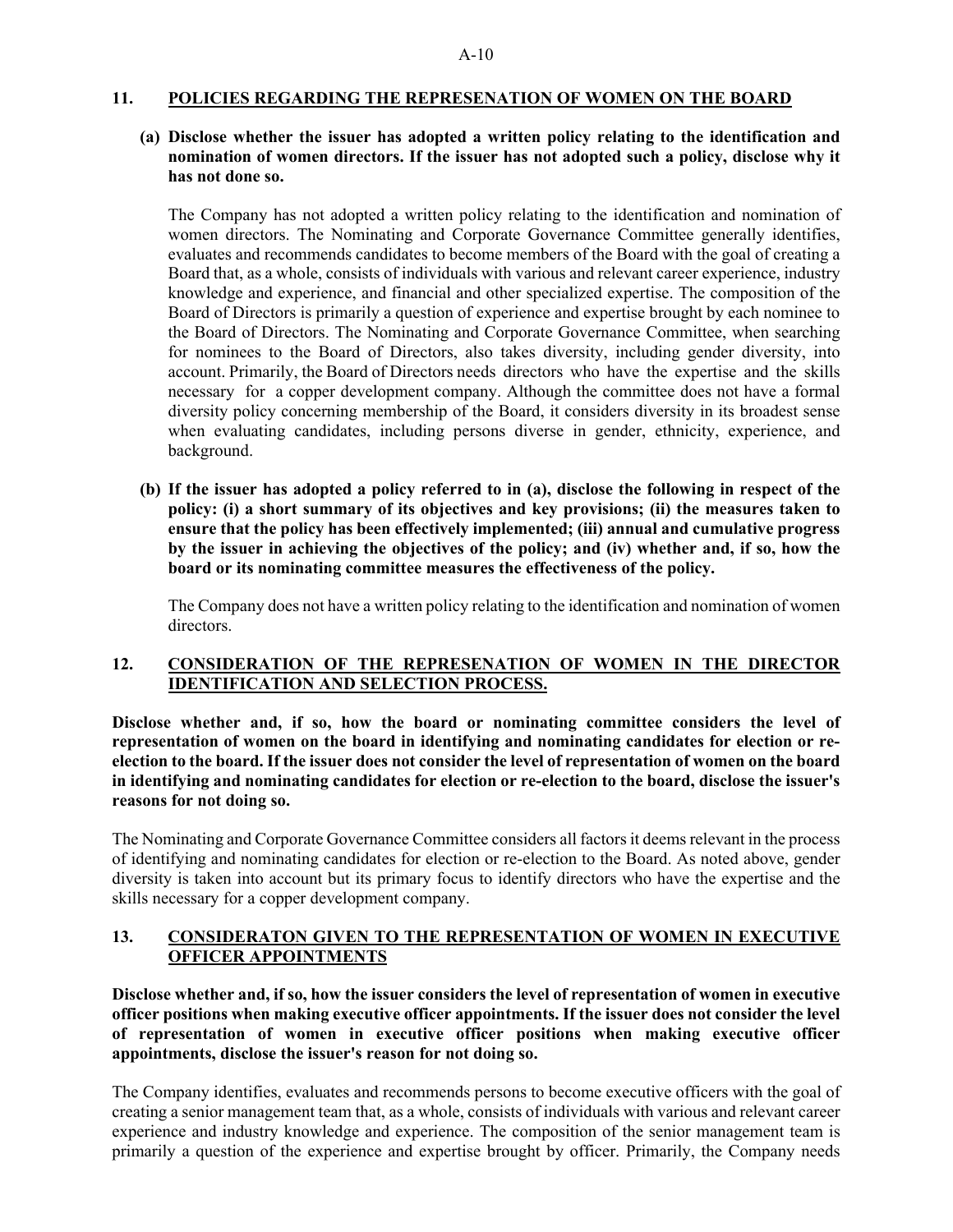executive officers who have the expertise and the skills necessary for the development of a copper project in the State of Arizona.

## **14. ISSUER'S TARGETS REGARDING THE REPRESENTATION OF WOMEN ON THE BOARD AND IN EXECUTIVE OFFICER POSITIONS**

**For purposes of this item, a "target" means a number or percentage, or a range of numbers or percentages, adopted by the issuer of women on the issuer's board or in executive officer positions of the issuer by a specific date. Disclose whether the issuer has adopted a target regarding women on the issuer's board. If the issuer has not adopted a target, disclose why it has not done so. Disclose whether the issuer has adopted a target regarding women in executive officer positions of the issuer. If the issuer has not adopted a target, disclose why it has not done so. If the issuer has adopted a target of either type, disclose the target and the annual and cumulative progress of the issuer in achieving the target.** 

The Company has not adopted a target regarding women on the Board because the Nominating and Corporate Governance Committee generally identifies, evaluates and recommends candidates to become members of our Board with the goal of creating a Board that, as a whole, consists of individuals with various and relevant career experience, industry knowledge and experience, and financial and other specialized experience, while taking diversity, including gender diversity, into account. The Company has not adopted a target regarding women in executive officer positions because the Company's risk profile and lack of resources deprive it of the ability to make appointments on any basis other than finding, often on short notice, the most qualified person who is willing to accept the risks inherent in the Company's financial situation.

### **15. NUMBER OF WOMEN ON THE BOARD AND IN EXECUTIVE OFFICER POSITIONS**

**(a) Disclose the number and proportion (in percentage terms) of directors on the issuer's board who are women.** 

Currently no member of the Company's Board is a woman.

### **(b) Disclose the number and proportion (in percentage terms) of executive officers of the issuer, including all major subsidiaries of the issuer, who are women.**

Currently only the Company's Corporate Secretary is a woman, representing 15% of the executive officers of the issuer.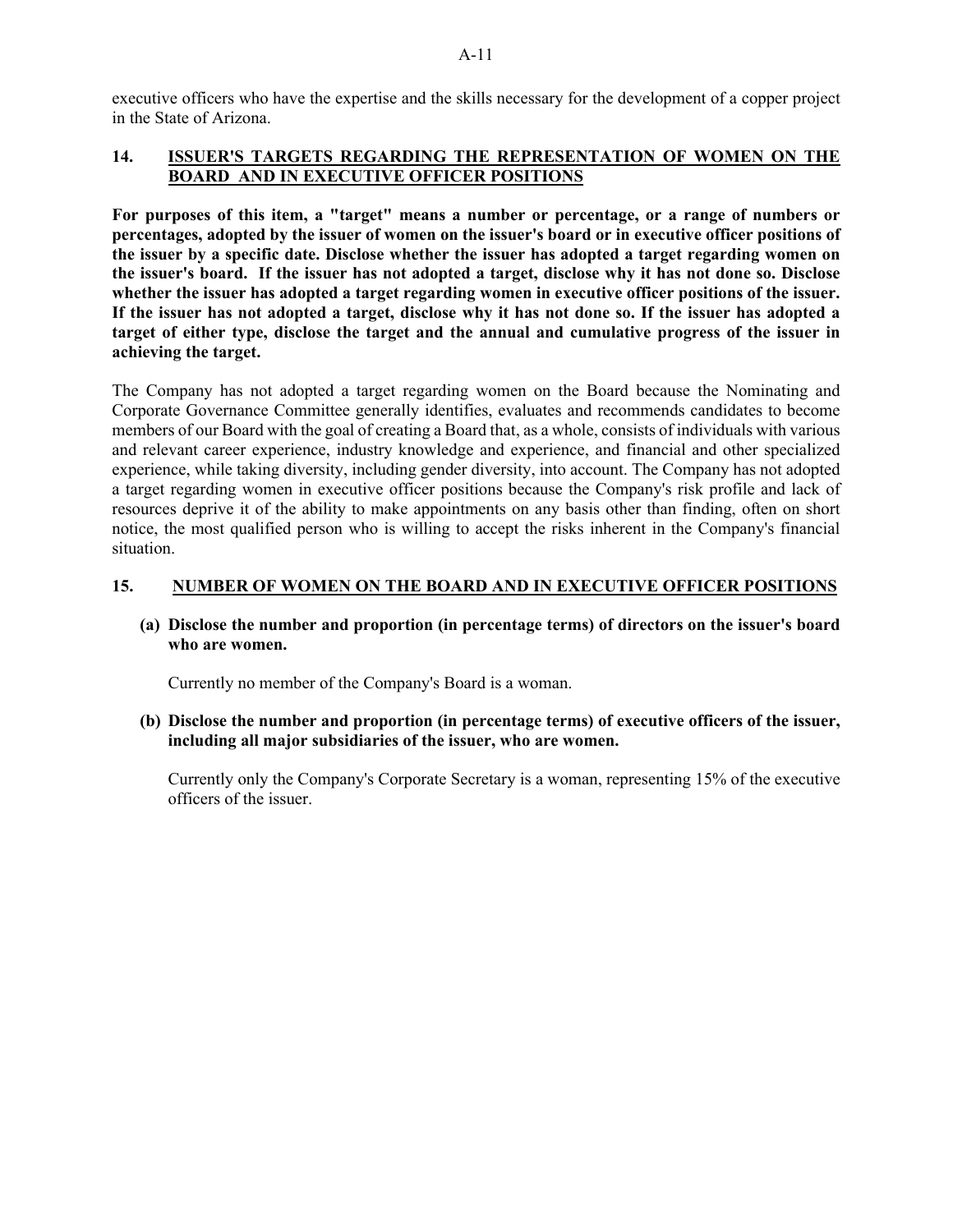## **SCHEDULE "B"**

# **FORM 51-102F6 STATEMENT OF EXECUTIVE COMPENSATION**

## **EXCELSIOR MINING CORP. (the "Company")**

#### **(for the year ended December 31, 2021)**

### **DATED MAY 4, 2022**

#### **Definitions**

For the purpose of this Information Circular:

"**Chief Executive Officer**" or "**CEO**" of the Company means an individual who served as chief executive officer of the Company or acted in a similar capacity during the most recently completed financial year;

"**Chief Financial Officer**" or "**CFO**" of the Company means an individual who served as chief financial officer of the Company or acted in a similar capacity during the most recently completed financial year;

"**Executive officer**" of the Company for the financial year, means an individual who at any time during the year was:

- (a) a chair of the Company;
- (b) a vice-chair of the Company;
- (c) the president of the Company;
- (d) a vice-president of the Company in charge of a principal business unit, division or function, including sales, finance or production; or
- (e) performing a policy-making function in respect of the Company.

#### **"NEO"** or **"named executive officer"** means each of the following individuals:

- (a) a CEO;
- (b) a CFO;
- (c) each of the three most highly compensated executive officers, or the three most highly compensated individuals acting in a similar capacity, other than the CEO and CFO, at the end of the most recently completed financial year whose total compensation was, individually, more than \$150,000, as determined in accordance with subsection 1.3(6) of Form 51-102F6, for that financial year; and
- (d) each individual who would be an NEO under paragraph (c) but for the fact that the individual was neither an executive officer of the company, nor acting in a similar capacity, at the end of that financial year;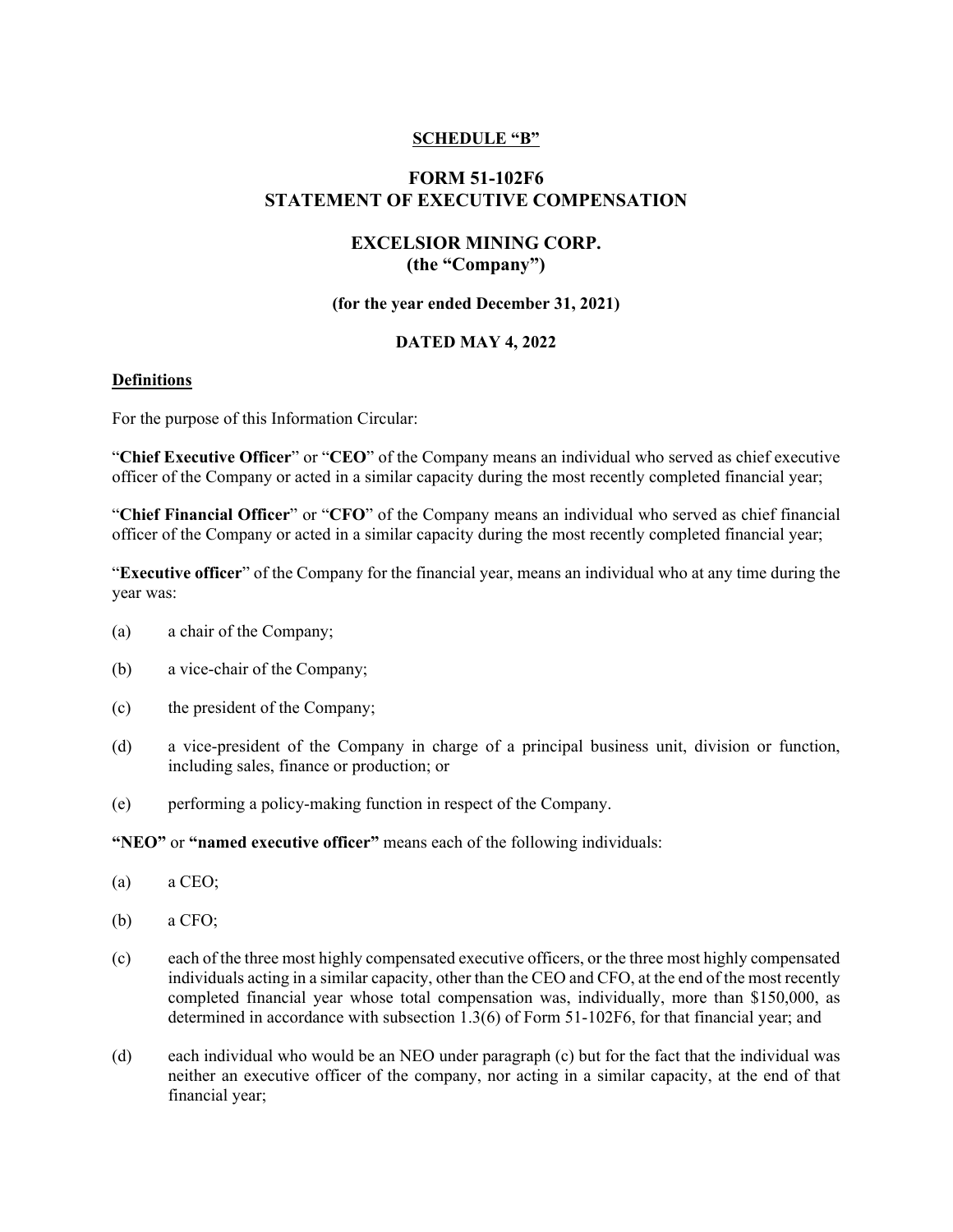**"equity incentive plan"** means an incentive plan, or portion of an incentive plan, under which awards are granted and that falls within the scope of IFRS 2 Share-based Payment;

**"incentive plan"** means any plan providing compensation that depends on achieving certain performance goals or similar conditions within a specified period;

**"incentive plan award"** means compensation awarded, earned, paid, or payable under an incentive plan;

**"non-equity incentive plan"** means an incentive plan or portion of an incentive plan that is not an equity incentive plan;

"**option-based award**" means an award under an equity incentive plan of options, including, for greater certainty, share options, share appreciation rights, and similar instruments that have option-like features;

**"plan"** includes any plan, contract, authorization, or arrangement, whether or not set out in any formal document, where cash, securities, similar instruments or any other property may be received, whether for one or more persons;

**"share-based award"** means an award under an equity incentive plan of equity-based instruments that do not have option-like features, including, for greater certainty, common shares, restricted shares, restricted share units, deferred share units, phantom shares, phantom share units, common share equivalent units, and stock.

#### **Compensation discussion and analysis**

The Company has a Compensation Committee (the "**Compensation Committee**") that is responsible for recommending to the Board of Directors all forms of compensation to be granted to the Named Executive Officers and the directors, and for reviewing the President and CEO's recommendations respecting compensation of the other officers of the Company. The Company's Named Executive Officers are compensated through consulting agreements, employment agreements or management services arrangements.

Compensation for the NEOs is composed of five components: base salary, performance bonuses, stock options, restricted share units and performance share units. Performance bonuses are considered from time to time. The Compensation Committee does not rely on any formula, or objective criteria and analysis to determine an exact amount of compensation to pay. The establishment of base salary, award of stock options, restricted share units, performance share units and performance bonuses are based on subjective criteria including individual performance, level of responsibility, length of service and available market data. The target is for the total compensation package granted to the NEOs to be approximately in the middle range of other comparably sized mining companies; however, while reference is made to executive compensation surveys, there is no fixed formula, or pre-determined set of peer companies that is used for this determination.

Base compensation is determined following a review of comparable compensation packages for that position, together with an assessment of the responsibility and experience required for the position to ensure that it reflects the contribution expected from each NEO taking into consideration a variety of factors. These factors include overall financial and operating performance of the Company and the Board's overall assessment of each NEO's individual performance and contribution towards meeting corporate objectives, levels of responsibility, length of service and industry comparables. Each of these factors is evaluated on a subjective basis.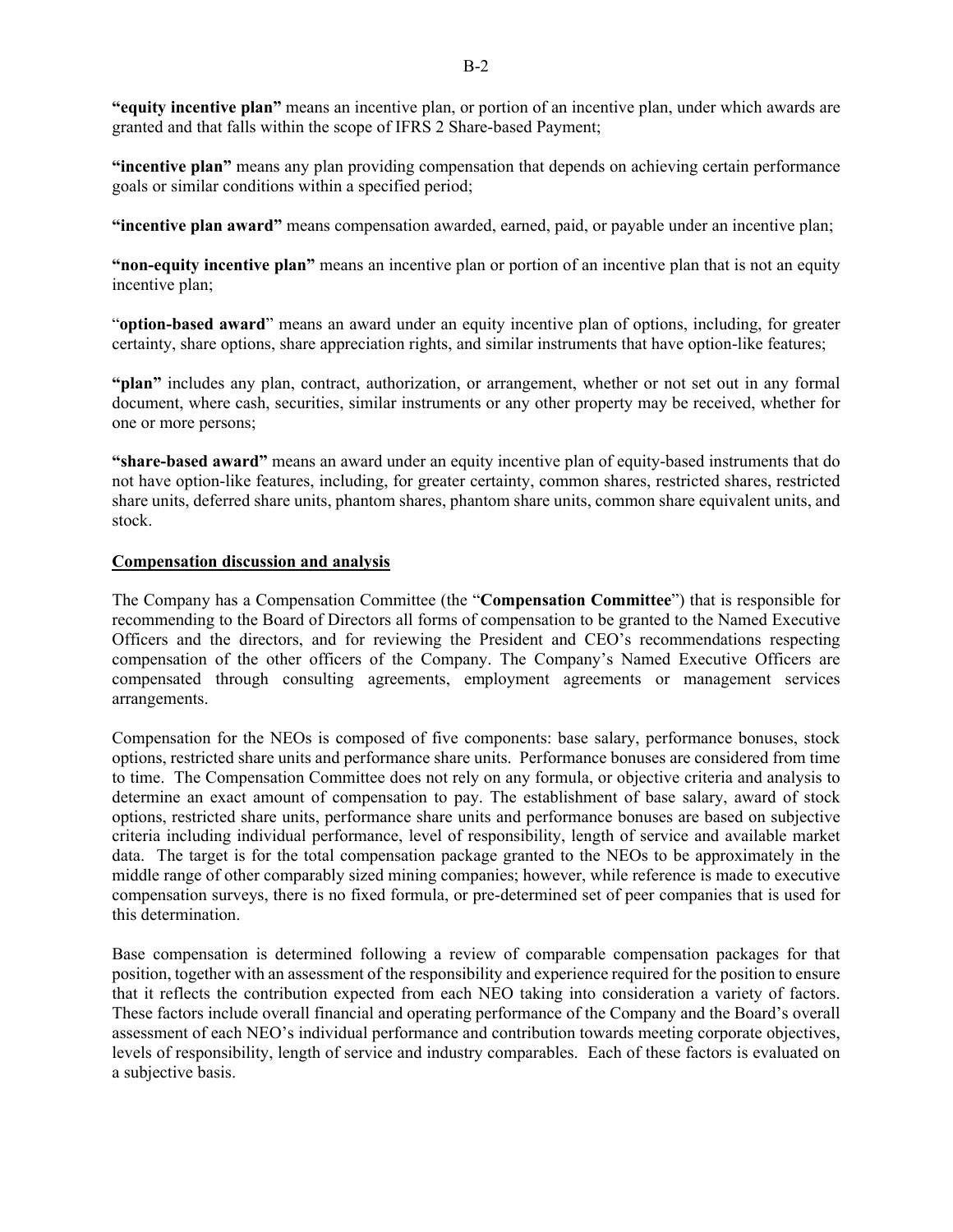#### *Base Salary*

In determining the base salary of an executive officer, the Compensation Committee begins its analysis with a recommendation from the President and CEO of the Company and also places weight on the following factors: the particular responsibilities related to the position; the experience level of the executive officer; the difficulties in recruiting new talent; and his or her overall performance.

In addition, the Compensation Committee makes reference to salary surveys that are published by various organizations that set out a broad comparison of the salary and compensation programs of various companies. During fiscal 2021, the Compensation Committee made reference to:

The Canadian Mining Industry Report prepared by The Bedford Consulting Group Inc.

This survey contains a summary of the compensation practices of hundreds of companies in the mining industry, ranging for junior, mid-tier, and major firms that are publicly listed in Canada and internationally. These companies range in stage of evolution (exploration, development, production) and commodity focus (gold, silver, copper, etc.). The Compensation Committee made reference to the general results of the surveys for companies that have corporate assets between \$100 million and \$500 million, without making reference to any specific companies within that group.

For the Company's CEO, the Compensation Committee targets total compensation, including base salary, annual cash incentive compensation and long-term incentive compensation of between the  $25<sup>th</sup>$  and  $50<sup>th</sup>$ percentile of the competitive market. For the NEOs other than the CEO, the Compensation Committee's policy is to target compensation relative to the CEO and to use the Survey information on similarly situated executives at companies in the Survey, including informal survey information on similarly situated executives where that data is not available in the Survey. The Compensation Committee has established this market positioning policy for total compensation because it believes the Company's success is highly dependent on its executive talent.

During the financial year ended December 31, 2021, the annual base salary for services provided by Stephen Twyerould, the President and CEO was US\$410,000, the annual base salary for services provided by Roland Goodgame, Senior Vice President Business Development, was US\$330,000, the annual base salary for services provided by Greg Duschek, the Senior Vice President and CFO was US\$250,000, and the annual base salary for Robert Winton, Senior Vice President Operations and General Manager was US\$270,000. Due to the global economic crisis created by the COVID-19 pandemic and slower production ramp-up, the Compensation Committee elected to not provide salary increases for Mr. Twyerould, Mr. Goodgame, Mr. Duschek or Mr. Winton in fiscal 2021.

### *Bonus Payments*

Executive officers are eligible for annual cash bonuses at the discretion of the Board of Directors, based on recommendations from the Compensation Committee. The Compensation Committee has not previously prescribed a set of formal objective measures to determine discretionary bonus entitlements. Rather, the Compensation Committee first looks to measure the standards of performance of the NEO within the strategic goals set by the Board for the Company. The Compensation Committee includes those duties commensurate with the position and salary that the NEO was hired for, such as cost and capital control and safety, management of Company affairs, and governance. The Compensation Committee considers the standards and expectations of the base salary engagement the NEO is employed under, and then looks to informally gauge where the NEO has performed beyond expectations. In particular, areas where the actions and controls of the NEO merit recognition and scoring above and beyond the standards of the base salary expectations of the Executive. These areas may include superior performance in any of many categories such as safety, corporate strategy, cost care and control of capital expenditures, permitting, and project startup. These areas also include other informal and not necessarily defined goals typical for exploration and development stage companies such as strategic acquisitions, advancement of exploration, operations and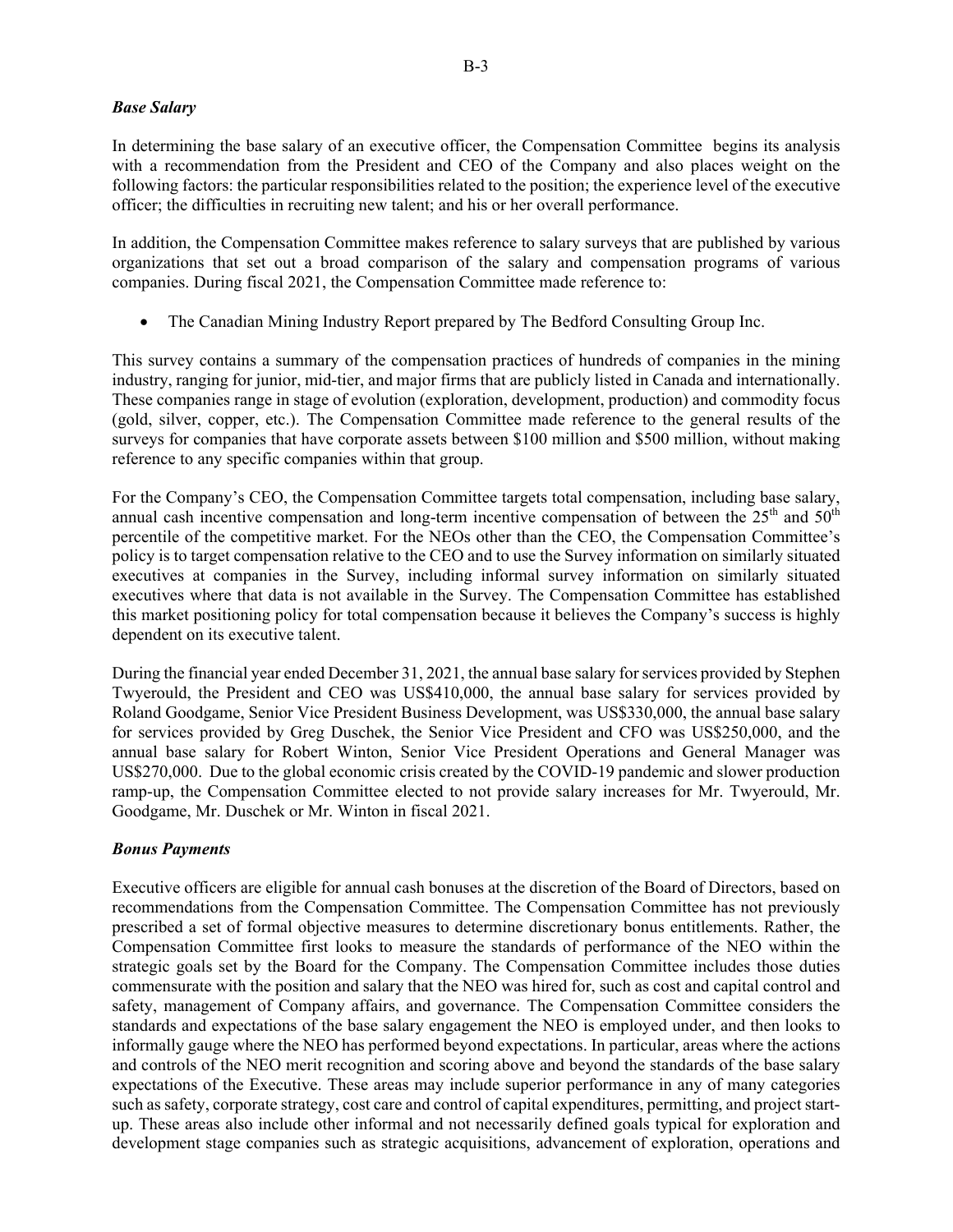development, equity and debt financings and other transactions and developments that serve to increase the Company's valuation and not normally gauged as expected performance within the base salary. Precise goals or milestones are not pre-set by the Compensation Committee. The Company has set out bonus targets as set forth in the table below:

| <b>Named Executive Officer</b>                                                              | 2020 Bonus Target<br>(% of Base Salary) | <b>Annual Bonus</b><br>amount paid $(\% )$ | <b>Annual Bonus</b><br>amount paid (US\$) |
|---------------------------------------------------------------------------------------------|-----------------------------------------|--------------------------------------------|-------------------------------------------|
| President & Chief Executive<br>Officer                                                      | $100\%$                                 | $0\%$                                      | Nil                                       |
| Chief Financial Officer and Senior<br>Vice President                                        | N/A                                     | $0\%$                                      | Nil                                       |
| <b>Senior Vice President Business</b><br>Development (formerly Chief)<br>Operating Officer) | 75%                                     | $0\%$                                      | Nil                                       |
| Senior Vice President Operations<br>and General Manager                                     | 50%                                     | $0\%$                                      | Nil                                       |

The Compensation Committee undertook a review of both Company and executive performance during fiscal 2021. After consideration, the Compensation Committee determined that no bonuses would be payable to Stephen Twyerould, Roland Goodgame, Greg Duschek or Robert Winton. In making this assessment the Compensation Committee considered certain performance metrics relative to schedule and production. As full start-up of the Company's operations at the Gunnison Project was delayed, the Compensation Committee resolved that production-based metrics would be taken into consideration in evaluating bonus payments for fiscal 2022.

# *Long-Term Incentives*

The Company believes that granting stock options, RSUs and PSUs to key personnel encourages retention and more closely aligns the interests of executive management with the intent of Shareholders. The inclusion of options, RSUs and PSUs in compensation packages allows the Company to compensate employees while not drawing on cash resources. Further, the Company believes that the option, RSU and PSU component serves to further align the interests of management with the interests of the Company's Shareholders. The amount of options, RSUs or PSUs to be granted is based on the relative contribution and involvement of the individual in question, as well as taking into consideration previous option grants. Historically, there have been no other specific quantitative or qualitative measures associated with option grants and no specific weights are assigned to any criteria individually, rather, the performance of the Company is broadly considered as a whole when determining the number of stock based compensation (if any) to be granted and the Company does not focus on any particular performance metric. During the financial year ended December 31, 2021, the Company granted a total of 600,000 stock options and no restricted share units to its Named Executive Officers.

### *Hedging Restrictions*

The Company does not have any policies that restrict a NEO or director from purchasing financial instruments, including, for greater certainty, prepaid variable forward contracts, equity swaps, collars, or units of exchange funds, that are designed to hedge or offset a decrease in market value of equity securities granted as compensation or held, directly or indirectly, by the NEO or director except that NEOs and directors are prohibited from undertaking any of the following activities under the Company's Insider Trading Policy: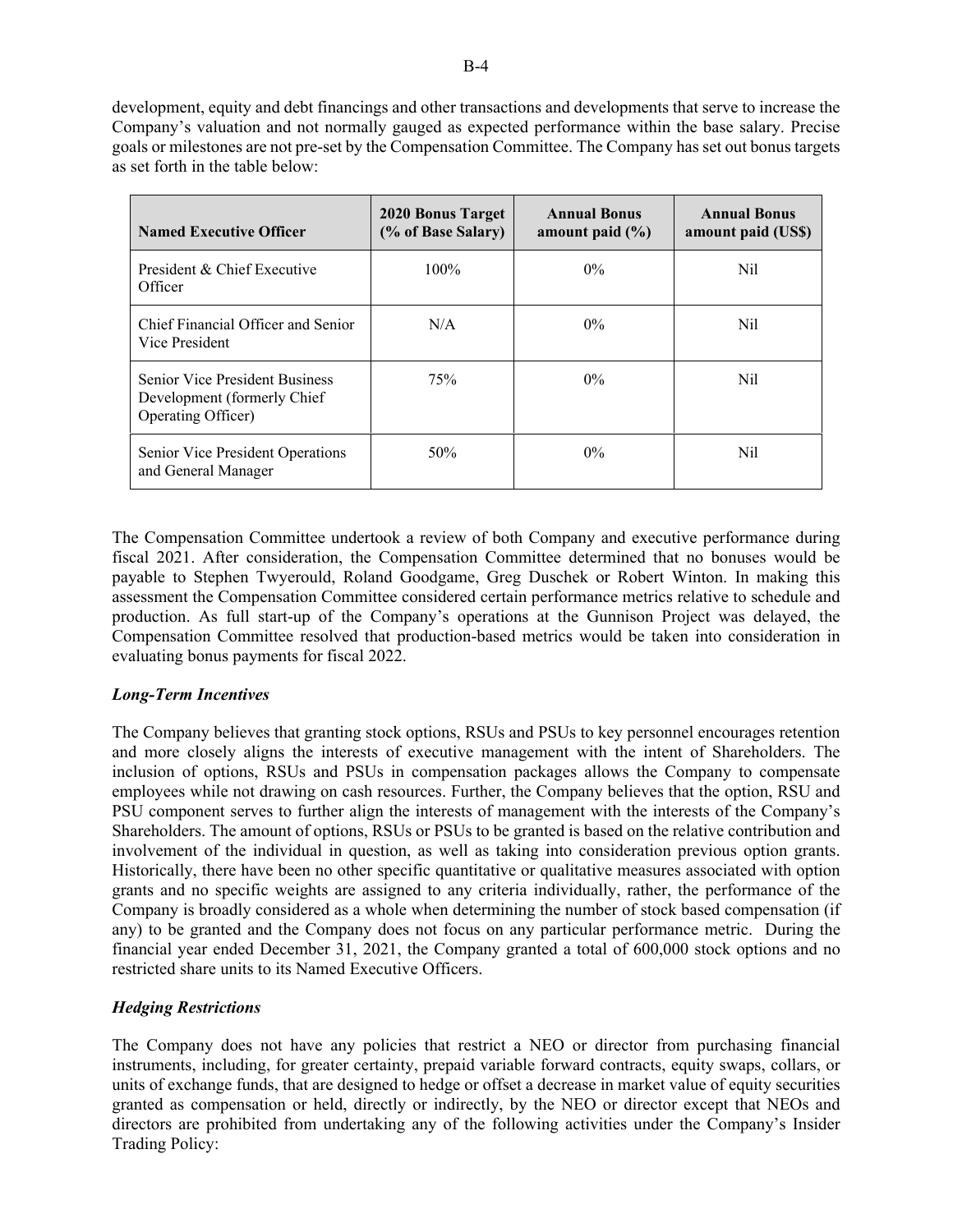- speculating in securities of the Company, which may include buying with the intention of quickly reselling such securities, or selling securities of the Company with the intention of quickly buying such securities (other than in connection with the acquisition and sale of shares issued under the Company's stock option plan or any other Company benefit plan or arrangement);
- buying the Company's securities on margin;
- short selling a security of the Company or any other arrangement that results in a gain only if the value of the Company's securities declines in the future;
- selling a "call option" giving the holder an option to purchase securities of the Company; and
- buying a "put option" giving the holder an option to sell securities of the Company.

### *Risk Management and Assessment*

With respect to the management of risk, the Board takes a conservative approach to executive compensation, rewarding individuals with additional performance-based compensation dependent upon the success of the Company and when such success can be demonstrated. The Compensation Committee is responsible for reviewing the Company's compensation program to ensure that risks are identified and mitigated to the extent possible. Care is taken in measuring this success, while ensuring it is achieved within normal operating procedures and standards, including those related to the environment, health, safety and sustainable development.

The nature of the business and the competitive environment in which the Company operates requires some level of risk-taking to achieve growth and desired results in the best interest of stakeholders. The Company's executive compensation program seeks to encourage behaviours directed towards increasing long-term value, while limiting incentives that promote excessive risk taking.

The Company has assessed the risks associated with its approach to bonuses and equity-based compensation grants. In order to manage risks, the executive team has been directed to give an overriding priority to safety, while at the same time working to bring the Gunnison Project into production according to the Board approved plan. The Company is also developing key performance indicators that will for the basis for the calculation of both performance bonuses and equity-based compensation grants for fiscal 2022.

The Company views stock options, RSUs and PSUs as a valuable tool for aligning the interest of management and Shareholders in the long term growth and success of the Company. The Company is aware that stock option, RSU and PSU grants that vest immediately may create an incentive for management to maximize short term gains at the expense of the long term success of the Company. In order to mitigate this risk, option, RSU and PSU grants are generally subject to time or performance based vesting conditions.

### **Performance Graph**

The following graph depicts the Company's cumulative total Shareholder returns in the past five years (to December 31, 2021), assuming a \$100 investment in Common Shares on January 1, 2017, compared to an equal investment in the S&P/TSX Composite Index. The Company does not currently issue dividends. The Common Share performance as set out in the graph does not necessarily indicate future price performance.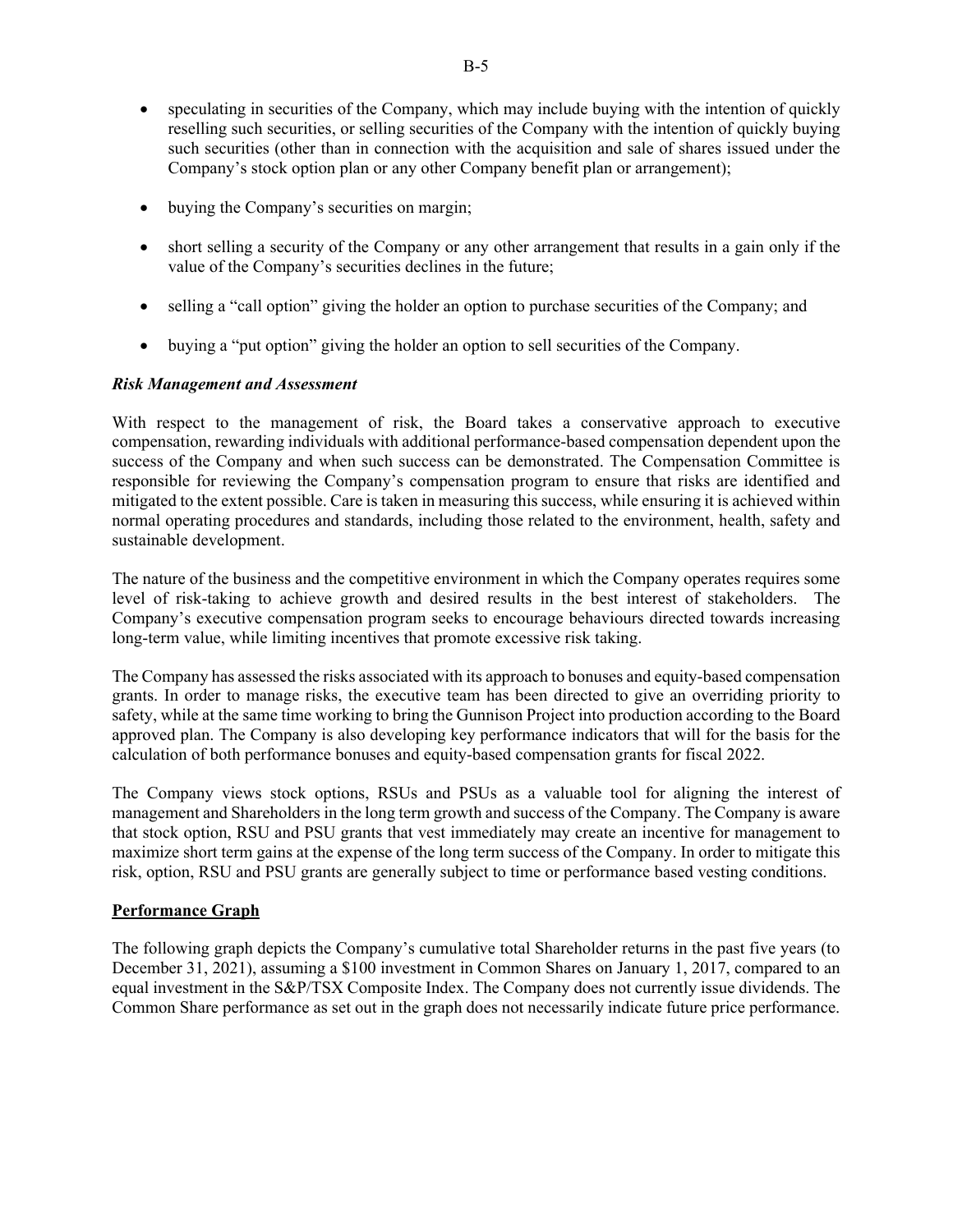

As described above, the Compensation Committee considers various factors in determining the compensation of the Named Executive Officers and common share performance is one performance measure that is reviewed and taken into consideration with respect to executive compensation. As a copper development company, the Common Share price can be impacted by the market price of copper, which can fluctuate widely and be affected by numerous factors that are beyond the Company's control and difficult to forecast. The Common Share price is also affected by other factors beyond the Company's control, including general and industry-specific economic and market conditions.

There is a correlation between the trend of Excelsior's stock price and Excelsior's executive compensation due to the increase in both the stock price and Excelsior overall executive compensation for the years 2017- 2020. Due to a variety of factors, the Company's executive compensation increased from 2017 to 2020 as the Company was in an expansion phase in the development of its Gunnison Copper Project and the acquisition of the adjacent Johnson Camp Mine. More recently, the Company's stock price has decreased and the Company has not increased salaries (other than in connection with the Chief Financial Officer appointment) or paid bonuses in the last two fiscal years.

During the year ended December 31, 2021, the Company's salary and bonus executive compensation decreased for the Chief Executive Officer and Senior Vice President Business Development. Effective December 23, 2020, the Interim Chief Financial Officer was promoted to Senior Vice President and Chief Financial Officer and effective January 1, 2021, his salary was increased. The role of Senior Vice President Operations and General Manager was newly created in fiscal 2020 without an existing baseline for comparison. The Company did increase the equity-based portion of its executive compensation to NEOs with certain option and restricted share unit grants. Overall, there was an increase in the Company's executive compensation as further detailed in the Summary Compensation Table below.

#### **Compensation Governance**

### **Compensation Committee**

### *Members and Independence*

On November 2, 2021, the board of directors restructured the Compensation, Nominating and Corporate Governance Committee to constitute the Compensation Committee (the "**Compensation Committee**") and the Nominating and Corporate Governance Committee as separate committees, comprised solely of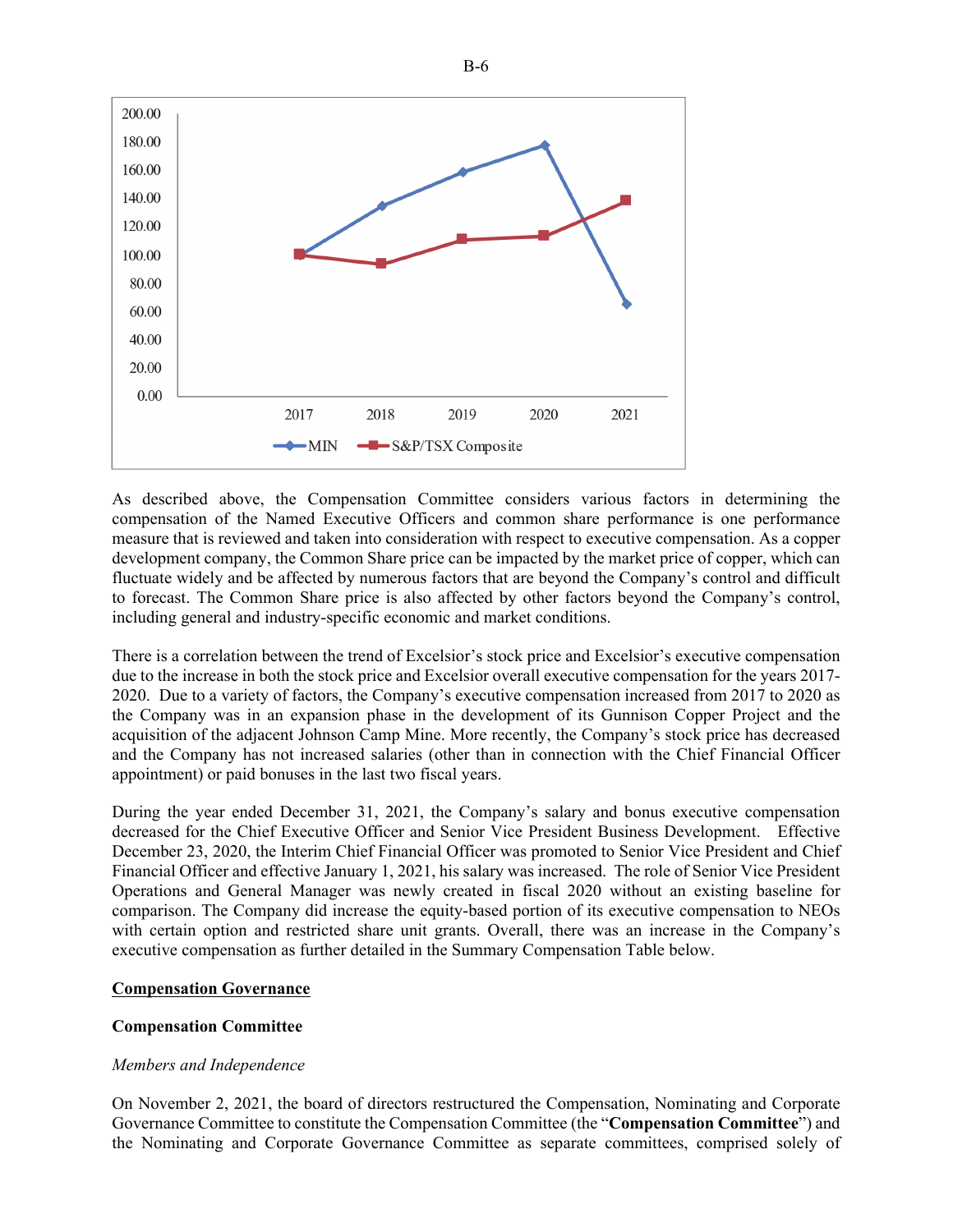independent directors. During the year ended December 31, 2021, until November 2, 2021 the Compensation Committee was comprised of Mark J. Morabito and Lord Robin Renwick. Lord Renwick was considered an independent director for purpose of application securities laws. Mr. Morabito was not independent as he was the Company's Chairman and is also the CEO of King & Bay West. Since November 2, 2021, the current members of the Compensation Committee are Stephen Axcell, Jim Kolbe and Fred DuVal, all of whom are independent directors.

#### *Skills and Experience*

The Board believes that each current and former member of the Compensation Committee possesses skills and experience relevant to the mandate of the Compensation Committee. In addition, the members of the Compensation Committee each have skills and experience that enable them to make decisions on the suitability of the Company's compensation policies and practices.

| <b>Committee Member</b> | <b>Relevant Skills and Experience</b>                                                                                                                                                                                                                                                                                                                                                                                                                                                                                                                                                                                                                                                                                                                                                                                                                                                                                                                                                   |
|-------------------------|-----------------------------------------------------------------------------------------------------------------------------------------------------------------------------------------------------------------------------------------------------------------------------------------------------------------------------------------------------------------------------------------------------------------------------------------------------------------------------------------------------------------------------------------------------------------------------------------------------------------------------------------------------------------------------------------------------------------------------------------------------------------------------------------------------------------------------------------------------------------------------------------------------------------------------------------------------------------------------------------|
| Lord Robin Renwick      | Lord Renwick was Vice Chairman, Investment Banking, JP Morgan Europe from<br>2000-2014 and Vice Chairman of JP Morgan Cazenove from 2005-2014. He is<br>also Chairman, Advisory Board of Stonehage Fleming. He currently serves as a<br>Director of Compagnie Financiere Richemont, Kazakhmys plc. He has served on<br>the Boards of Fluor Ltd, British Airways, BHP Billiton, Fluor Corporation,<br>SABMiller plc, GEM Diamonds, Harmony Gold Mining Co Ltd, Canal Plus,<br>Liberty International and as a Trustee of 'The Economist'. He has advised on a<br>number of IPOs on the London Stock Exchange, including Billiton, South African<br>Breweries, Xstrata plc, Kazakhmys and Ferrexpo. Based on his extensive<br>experience with several different resource companies, Lord Renwick has<br>developed significant knowledge with respect to executive compensation policies<br>and procedures.                                                                                 |
| Mark Morabito           | Mr. Morabito is a former practicing lawyer turned public company executive.<br>Based on his extensive experience with several different resource and other public<br>companies listed on stock exchanges in Canada and the United States, Mr.<br>Morabito has developed significant knowledge with respect to executive<br>compensation policies and procedures.                                                                                                                                                                                                                                                                                                                                                                                                                                                                                                                                                                                                                        |
| Stephen Axcell          | Mr. Axcell is an executive leader with 38 years of experience with strengths in<br>mining operations management and project management execution, including<br>process plant design and construction management; with industry expertise in<br>mining and minerals, pharmaceutical, and hydrocarbon projects. He has vast<br>experience in international design and construction projects. His experience<br>includes management and oversight of large and small projects, complex process<br>facilities in both green-fields and retro-fit (brown fields) environments. Mr.<br>Axcell is currently an Independent Consultant providing services to the Mining<br>Industry and large capital projects with an emphasis on achieving project delivery<br>excellence. Based on his extensive experience with several different resource and<br>other public companies, Mr. Axcell has developed significant knowledge with<br>respect to executive compensation policies and procedures. |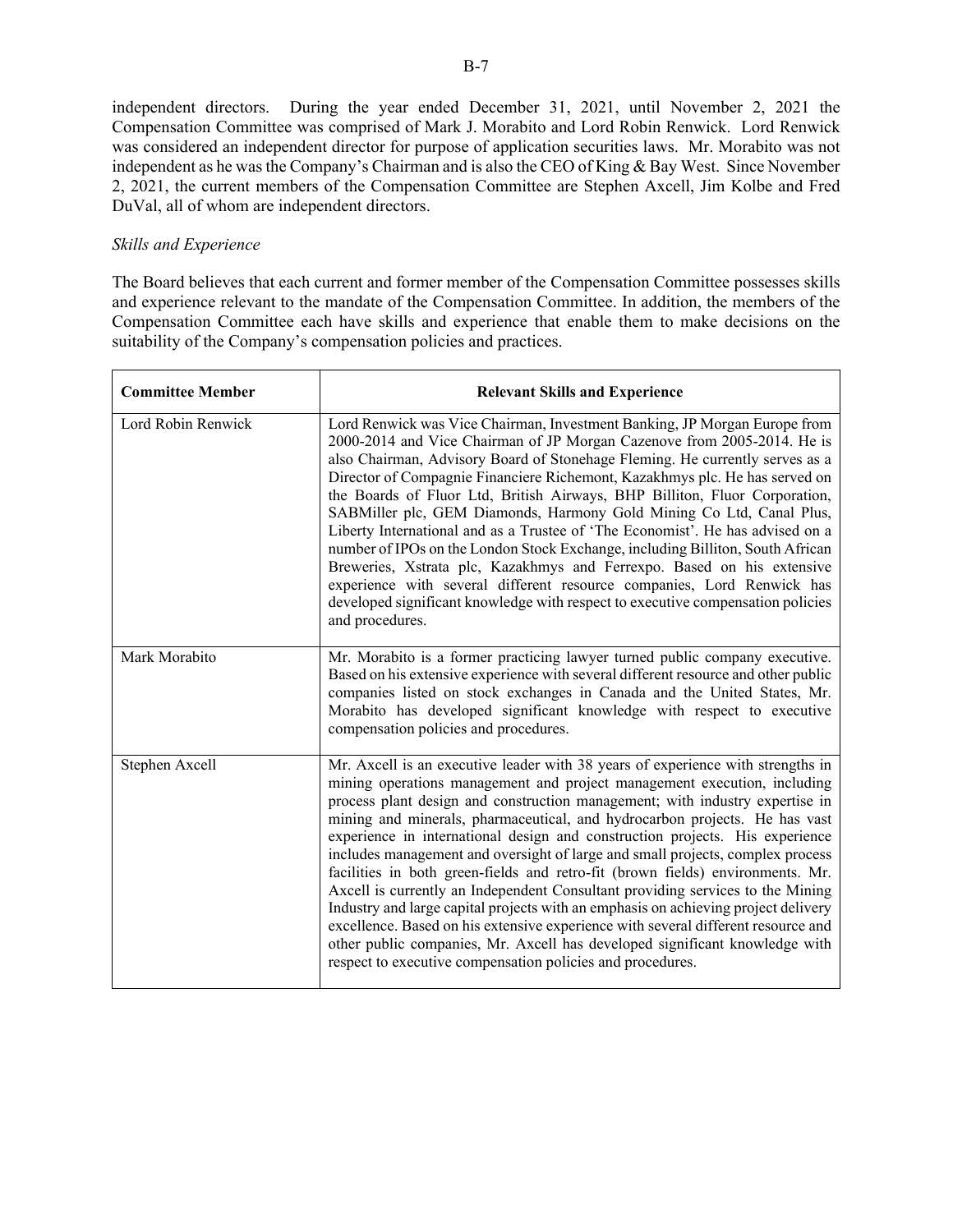| <b>Committee Member</b> | <b>Relevant Skills and Experience</b>                                                                                                                                                                                                                                                                                                                                                                                                                                                                                                                                                                                                                                                                                                                                                                                                                                                                                                                                                                                                                                                                                                 |
|-------------------------|---------------------------------------------------------------------------------------------------------------------------------------------------------------------------------------------------------------------------------------------------------------------------------------------------------------------------------------------------------------------------------------------------------------------------------------------------------------------------------------------------------------------------------------------------------------------------------------------------------------------------------------------------------------------------------------------------------------------------------------------------------------------------------------------------------------------------------------------------------------------------------------------------------------------------------------------------------------------------------------------------------------------------------------------------------------------------------------------------------------------------------------|
| Jim Kolbe               | Mr. Kolbe is a veteran Republican member of the U.S. House of Representatives<br>for Arizona's 8th congressional district, having retired after serving 11 terms from<br>1985 to 2007. During his tenure as congressman, Mr. Kolbe served as chair of the<br>Subcommittee on Foreign Operations, Export Financing and Related Programs of<br>the House Appropriations Committee. After retiring from office, Mr. Kolbe was<br>appointed to the Advisory Committee for Trade Policy and Negotiations in<br>September of 2010. Currently Mr. Kolbe is a fellow at the German Marshall<br>Fund, as well as a consultant for McLarty Associates, a strategic advisory and<br>advocacy firm, offering high-level strategic consultancy services to a broad<br>spectrum of U.S. and multinational companies. Throughout his distinguished<br>career, Mr. Kolbe has participated as a member of the audit committee of various<br>entities. Based on his extensive experience with several private and public<br>companies, Mr. Kolbe has developed significant knowledge with respect to<br>executive compensation policies and procedures. |
| Fred DuVal              | Mr. DuVal is currently a consultant to many American businesses, and a member<br>of Dentons Law, the largest law firm in the world. He is also a senior advisor to<br>Macquarie Infrastructure on public-private partnerships. Mr. DuVal was the<br>Democratic nominee for Governor of Arizona in 2014 and served as Chairman of<br>the Arizona Board of Regents and on the Arizona Commerce Commission. Mr.<br>DuVal was Chief of Protocol of the United States, Assistant to President Clinton<br>in the White House and responsible for all Governors and state issues; he was also<br>the Political Director for Vice President Al Gore. Based on his extensive<br>experience with several different public companies, Mr. DuVal has developed<br>significant knowledge with respect to executive compensation policies and<br>procedures.                                                                                                                                                                                                                                                                                        |

*Responsibilities, Powers and Operation*

The Compensation Committee's primary function to assist the Board of Directors in fulfilling its oversight responsibilities by:

- Reviewing and approving and then recommending to the Board of Directors salary or consulting fees, bonuses, and other benefits, direct or indirect, and any change-of-control packages of the Company's executive officers;
- Reviewing compensation of the Board of Directors;
- Administration of the Company's compensation plans, including stock option plans, outside directors' compensation plans, and such other compensation plans or structures as are adopted by the Company from time to time;
- Research and identification of trends in employment benefits; and
- Establishment and periodic review of the Company's policies in the area of management benefits and perquisites based on comparable benefits and perquisites in the mining industry.

Meetings of the Compensation Committee are held from time to time as the Compensation Committee or the Chair of the Compensation Committee shall determine. The Compensation Committee may ask members of Management or others to attend meetings or to provide information as necessary. The Compensation Committee is permitted to retain and terminate the services of outside compensation specialists and other advisors to the extent required, and has the sole authority to approve their fees and other retention terms.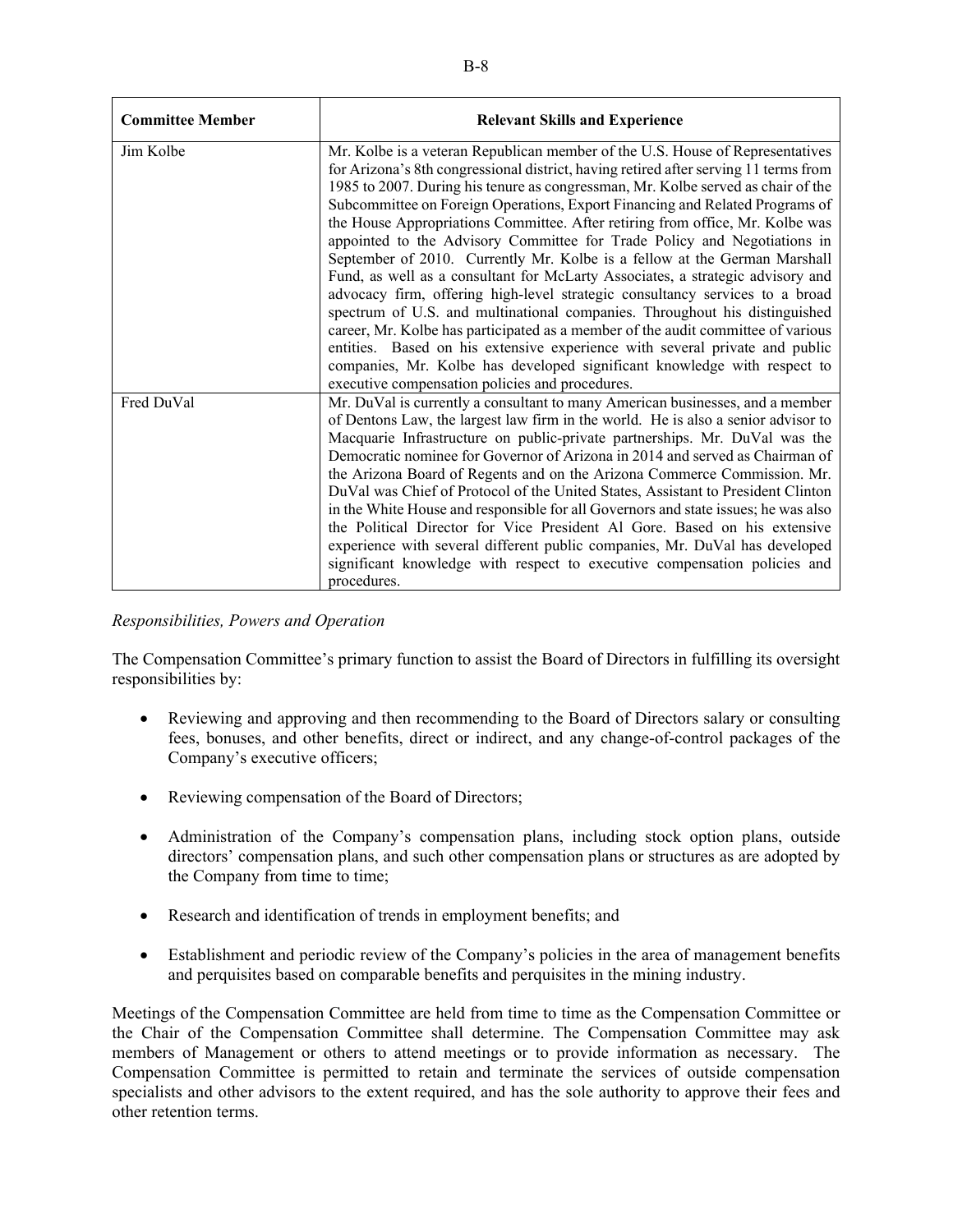#### *Compensation Advisor*

The Company has not, at any time during or since the Company's most recently completed financial year, retained a compensation consultant or advisor to assist the Board or Compensation Committee in determining the compensation of any of the Company's directors or executive officers.

#### **Summary Compensation Table**

The following table contains information about the compensation paid to, or earned by, those who were during the fiscal year ended December 31, 2021 the Company's Named Executive Officers. The Company had four Named Executive Officers during the fiscal year ended December 31, 2021, namely Stephen Twyerould, Roland Goodgame, Greg Duschek and Robert Winton.

| Name and<br>principal position) | Year  | <b>Salary</b><br>$(\$)$ | <b>Share-based</b><br>awards<br>(S) | <b>Option-</b><br>based<br>awards | <b>Non-equity incentive</b><br>plan compensation<br>$(\$)$ |                                     | Pensio<br>n value<br>$(\$)$ | All other<br>compen-<br>sation | Total compen-<br>sation<br>$(\$)$ |
|---------------------------------|-------|-------------------------|-------------------------------------|-----------------------------------|------------------------------------------------------------|-------------------------------------|-----------------------------|--------------------------------|-----------------------------------|
|                                 |       |                         |                                     | $(\$)$                            | Annual<br>incentive<br>plans                               | Long-<br>term<br>incentive<br>plans |                             | $(\$)$                         |                                   |
| Stephen                         | 2021  | 519,798                 | Nil                                 | Nil                               | Nil                                                        | Nil                                 | Nil                         | Nil                            | 519,798 <sup>(13)</sup>           |
| Twyerould $(1)$                 | 2020  | 520,012                 | $1,950,610^{(6)}$                   | $214,983^{(7)}$                   | Nil                                                        | Nil                                 | Nil                         | Nil                            | $2,685,605^{(14)}$                |
| <b>CEO</b>                      | 2019  | 532,508                 | Nil                                 | $786,420^{(9)}$                   | Nil                                                        | Nil                                 | Nil                         | Nil                            | 1,318,928(15)                     |
| Roland                          | 2021  | 418,374                 | Nil                                 | Nil                               | Nil                                                        | Nil                                 | Nil                         | Nil                            | $418.374^{(13)}$                  |
| Goodgame $(2)$                  | 2020  | 420,156                 | Nil                                 | $173,035^{(7)}$                   | Nil                                                        | Nil                                 | Nil                         | Nil                            | 593,191 <sup>(14)</sup>           |
| Senior Vice                     | 20119 | 428,604                 | Nil                                 | $524,280^{(9)}$                   | Nil                                                        | Nil                                 | Nil                         | Nil                            | 952,884(15)                       |
| <b>President Business</b>       |       |                         |                                     |                                   |                                                            |                                     |                             |                                |                                   |
| Development                     |       |                         |                                     |                                   |                                                            |                                     |                             |                                |                                   |
| Greg Dusche $k^{(3)}$           | 2021  | 316,950                 | Nil                                 | $101,203^{(10)}$                  | Nil                                                        | Nil                                 | Nil                         | Ni <sup>(11)</sup>             | $418,153^{(13)}$                  |
| Senior VP & CFO                 | 2020  | 261,822                 | Nil                                 | Nil                               | 33,917                                                     | Nil                                 | Nil                         | $6.607^{(11)}$                 | $268,429^{(14)}$                  |
|                                 | 2019  | 227,290                 | Nil                                 | $97.956^{(9)}$                    | Nil                                                        | Nil                                 | Nil                         | $9,741^{(12)}$                 | $368,904^{(15)}$                  |
| Robert Winton <sup>(4)</sup>    | 2021  | 342,306                 | Nil                                 | $101,203^{(10)}$                  | Nil                                                        | Nil                                 | Nil                         | Nil                            | 443,509((13)                      |
| Senior VP                       | 2020  | $162.167^{(5)}$         | Nil                                 | $239,366^{(8)}$                   | Nil                                                        | Nil                                 | Nil                         | Nil                            | $401,533^{(14)}$                  |
| Operations $\&$                 | 2019  | Nil                     | Nil                                 | Nil                               | Nil                                                        | Nil                                 | Nil                         | Nil                            | Nil                               |
| General Manager                 |       |                         |                                     |                                   |                                                            |                                     |                             |                                |                                   |

 (1) Effective January 1, 2017, Mr. Twyerould entered into an employment agreement with Excelsior Arizona. On July 1, 2018, Mr. Twyerould entered into a new employment agreement with Excelsior Arizona and receives his compensation pursuant to the terms of the employment agreement. See below under "Termination and Change of Control Benefits" for a description of the agreements. Mr. Twyerould also serves as a director of the Company, but receives no additional compensation for his services as a director.

- (2) Effective March 1, 2017, Mr. Goodgame entered into an employment agreement with Excelsior Arizona. On July 1, 2018, Mr. Goodgame entered into a new employment agreement with Excelsior Arizona and receives his compensation pursuant to the terms of the employment agreement. See below under "Termination and Change of Control Benefits" for a description of the agreements. Effective April 21, 2017, Mr. Goodgame was appointed Chief Operating Officer of the Company and served as COO until he was appointed Senior Vice President of the Company on August 24, 2020. Effective December 23, 2020, Mr. Goodgame was appointed Senior Vice President Business Development.
- (3) Mr. Duschek was first employed by the Company pursuant to an employment letter agreement dated August 27, 2017 between Excelsior Arizona and Greg Duschek. On April 13, 2018, Excelsior JCM and Mr. Duschek entered into an employment letter agreement, which agreement superseded the August 27, 2017 employment letter agreement. On April 7, 2020, Excelsior Arizona and Mr. Duschek entered into a new employment letter agreement, which agreement superseded the April 13, 2018 employment letter agreement. Effective May 5, 2020, Mr. Duschek was appointed Interim Chief Financial Officer and on December 23, 2020, Mr. Duschek was appointed Senior Vice President and CFO. Mr. Duschek receives his compensation pursuant to the employment letter agreement dated April 17, 2020 as amended by an employment letter agreement dated January 4, 2021 and employment letter agreement dated January 4, 2022. See below under "Termination and Change of Control Benefits" for a description of the terms of Mr. Duschek's employment.
- (4) Mr. Winton was appointed as Senior Vice President Operations & General Manager on August 24, 2020. Mr. Winton receives his compensation pursuant to the terms of an employment agreement between Excelsior Arizona and Robert Winton dated August 12, 2020. See below under "Termination and Change of Control Benefits" for a description of this agreement.

(5) Includes a signing bonus payment of \$38,196 pursuant to the terms of an employment agreement dated August 12, 2020.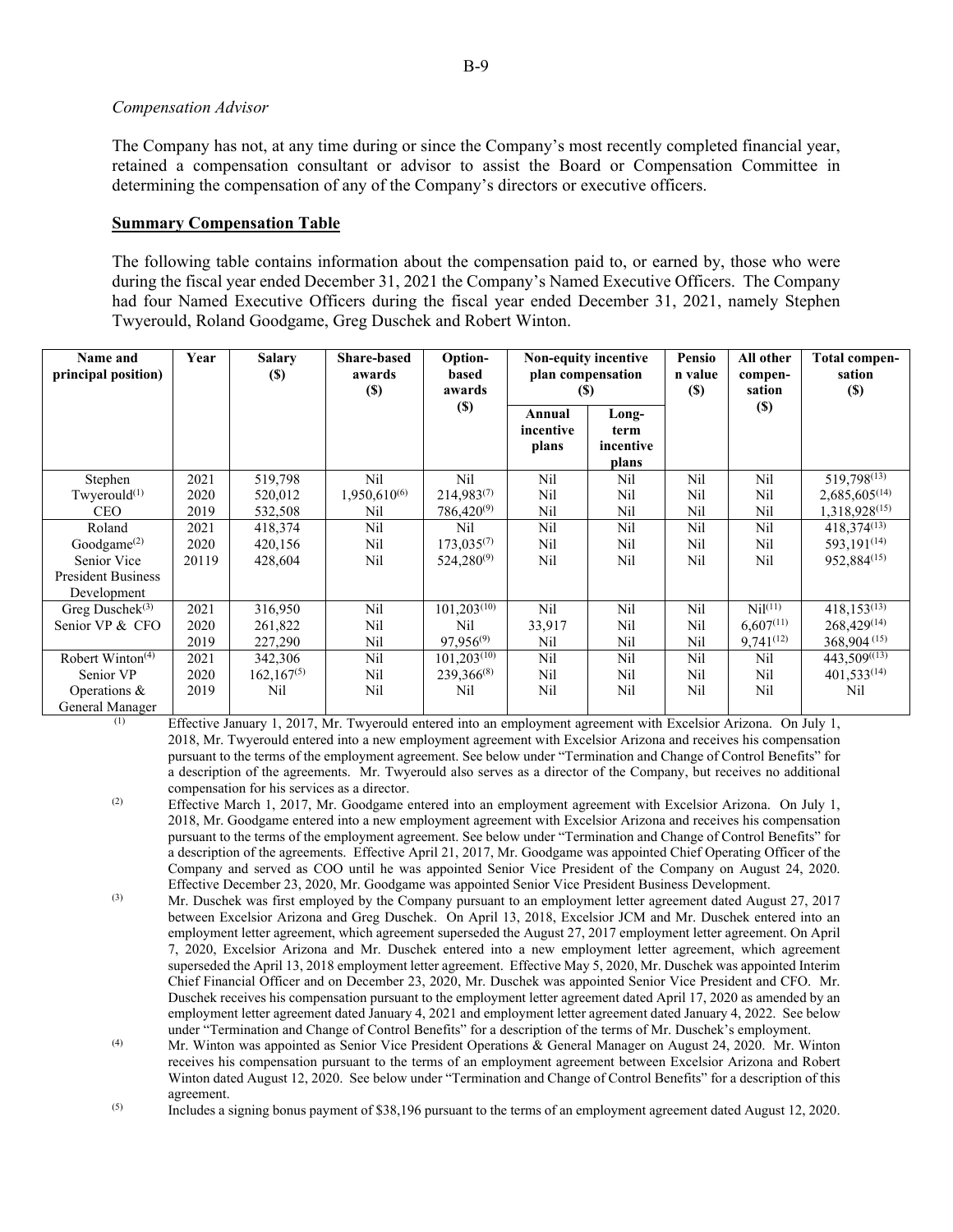- (6) The value of the share-based awards reflects the fair value of RSUs granted on the date of grant, which was December 23, 2020. The value of the RSUs was determined using the closing price of the Common Shares on the TSX on the date of grant.
- (7) The value of the option-based awards reflects the fair value of options granted on the date of grant, which was March 24, 2020. The fair value was computed using the Black Scholes option pricing model with the following assumptions: a) average risk-free interest rate of 0.985%; (b) expected life of five years; c) the price of the stock on the grant date; d) expected volatility of 55.3% and e) no expected dividend payments. The Black Scholes model was used to compute option fair values because it is the most commonly used option pricing model and is considered to produce a reasonable estimate of fair value.
- (8) The value of the option-based awards reflects the fair value of options granted on the date of grant, which was August 12, 2020. The fair value was computed using the Black Scholes option pricing model with the following assumptions: a) average risk-free interest rate of 0.606%; (b) expected life of five years; c) the price of the stock on the grant date; d) expected volatility of 56.1% and e) no expected dividend payments. The Black Scholes model was used to compute option fair values because it is the most commonly used option pricing model and is considered to produce a reasonable estimate of fair value.
- $(9)$  The value of the option-based awards reflects the fair value of options granted on the date of grant, which was March 26, 2019. The fair value was computed using the Black Scholes option pricing model with the following assumptions: a) average risk-free interest rate of 1.36%; (b) expected life of five years; c) the price of the stock on the grant date; d) expected volatility of 59.03% and e) no expected dividend payments. The Black Scholes model was used to compute option fair values because it is the most commonly used option pricing model and is considered to produce a reasonable estimate of fair value.
- $(10)$  The value of the option-based awards reflects the fair value of options granted on the date of grant, which was March 31, 2021. The fair value was computed using the Black Scholes option pricing model with the following assumptions: a) average risk-free interest rate of 0.988%; (b) expected life of five years; c) the price of the stock on the grant date; d) expected volatility of 52.41% and e) no expected dividend payments. The Black Scholes model was used to compute option fair values because it is the most commonly used option pricing model and is considered to produce a reasonable estimate of fair value.
- $(11)$  Includes a relocation payment of \$3,424 and a vehicle allowance of \$3,183 pursuant to the terms of an employment letter agreement dated April 13, 2018, as amended.
- (12) Includes a vehicle allowance payment of \$9,741 pursuant to the terms of an employment letter agreement dated April 13, 2018, as amended.
- (13) U.S. dollar amounts have been converted to Canadian dollars using an exchange rate of one U.S. dollar equals 1.2678 of one Canadian dollar, based on the average daily exchange rate on December 31, 2021 as published by the Bank of Canada.
- $(14)$  U.S. dollar amounts have been converted to Canadian dollars using an exchange rate of one U.S. dollar equals 1.2732 of one Canadian dollar, based on the average daily exchange rate on December 31, 2020 as published by the Bank of Canada.
- (15) U.S. dollar amounts have been converted to Canadian dollars using an exchange rate of one U.S. dollar equals 1.2988 of one Canadian dollar, based on the average daily exchange rate on December 31, 2019 as published by the Bank of Canada.

### **Option-based Awards**

The Company currently has a stock option plan (the "**Plan**") in place. The Plan has been approved by the Toronto Stock Exchange (the "**TSX**") and the Shareholders of the Company. The purpose of the Plan is to advance the interests of the Company by encouraging equity participation in the Company through the acquisition of Common Shares.

The Plan is an evergreen plan which provides that if any option has been exercised, then the number of Common Shares into which such option was exercised shall become available to be issued upon the exercise of options subsequently granted under the Plan. The Plan operates in conjunction with the Restricted Share Unit Plan (the "**RSU Plan**") and Performance Share Unit Plan (the "**PSU Plan**"). The Plan, RSU Plan and PSU Plan are collectively referred to as the "**Security-Based Compensation Plans**".

The key provisions of the Plan can be summarized as follows:

(a) The maximum number of Common Shares that may be reserved for issuance for all purposes under the Plan, together with all other Security-Based Compensation Plans, is a maximum of 10% of the issued and outstanding Common Shares at the time of a grant of stock options under the Plan. However, if any option has been exercised, then the number of Common Shares into which such option was exercised shall become available to be issued under all Security-Based Compensation Plans.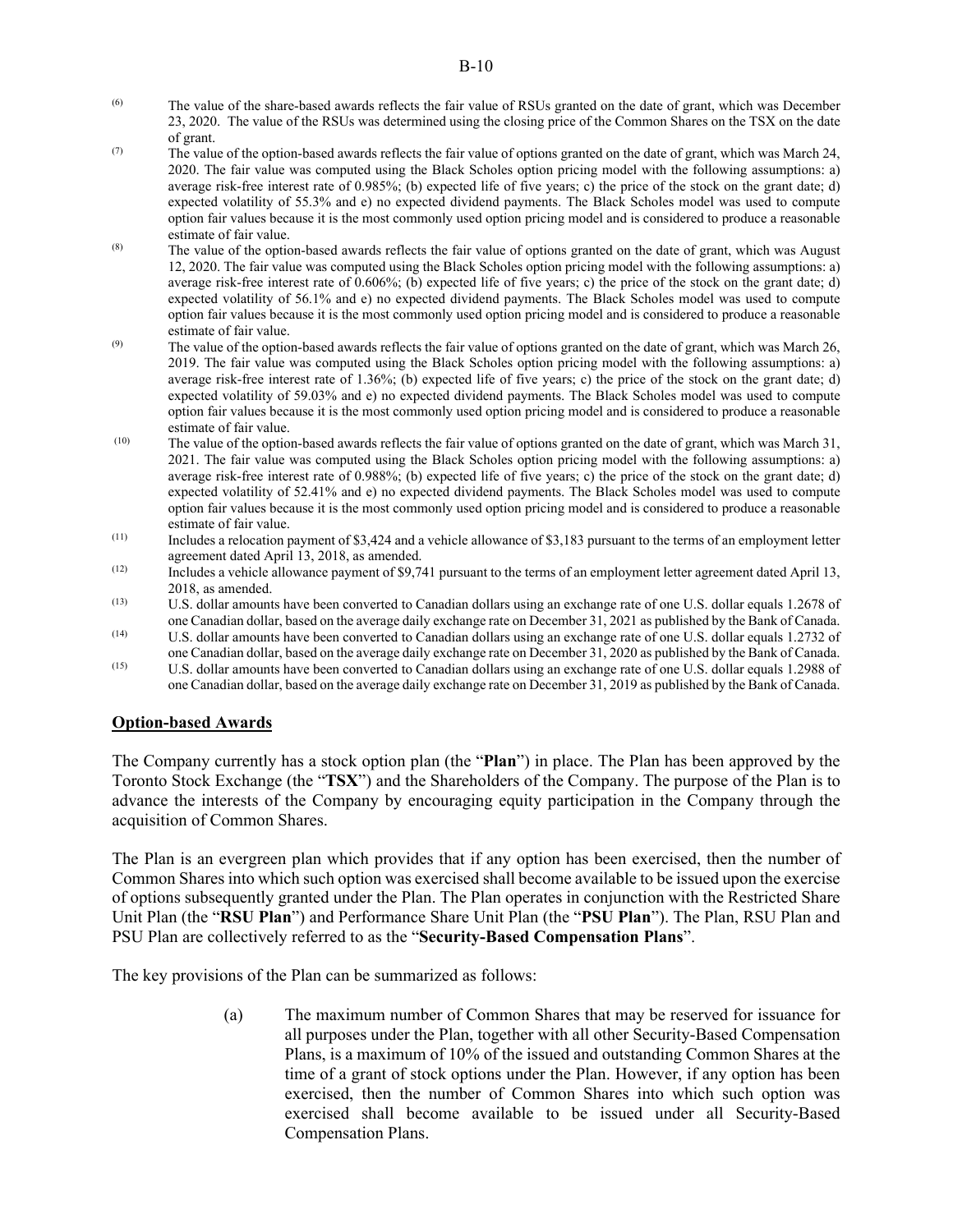- (b) As at December 31, 2021the Company had options outstanding that will result in 17,647,234 Common Shares being issuable upon the exercise of such options, which represents approximately 6.4% of the number of issued and outstanding Common Shares at December 31, 2021.
- (c) The exercise price per Common Share shall be determined by the Board of Directors at the time the option is granted, but such price shall not be less than the closing price of the Common Shares on the TSX on the last trading day preceding the date on which the grant of the option is approved by the Board of Directors. In the event that the Common Shares are not listed and posted for trading on any stock exchange or other quotation system, the exercise price shall be the fair market value of the Common Shares as determined by the Board of Directors in its sole discretion.
- (d) The Plan provides that options may be granted to directors, employees, corporations that have a right to nominate a director to the Board of Directors, and consultants of the Corporation or any of its designated affiliates.
- (e) The Plan gives discretion to establish, and modify vesting provisions to the Board of Directors, or a committee established thereby.
- (f) The Plan provides that all outstanding options will immediately vest upon a change of control.
- (g) The Plan provides that where a participant is terminated for any reason other than cause or death, options may be exercised no later than 90 days after the termination date, in the case of termination by reason of death, no later than 12 months following the date of death or disability, by the legal representative(s) of the estate of the participant, and in the case of termination for cause, options expire immediately.
- (h) Any amendment to any provision of the Plan shall be subject to any necessary approvals by any stock exchange or regulatory body having jurisdiction over the securities of the Company. The Plan will require Shareholder approval of certain amendments in accordance with the policies of the TSX, however, the Board of Directors has the discretion to make the following amendments, which it may deem necessary without having to obtain Shareholder approval:
	- (i) for the purposes of making formal minor or technical modifications to any of the provisions of the Plan;
	- (ii) to correct any ambiguity, defective provisions, error or omission in the provisions of the Plan;
	- (iii) to change the persons who qualify as participants under the Plan;
	- (iv) to change any vesting provisions of options;
	- (v) to change the termination provisions of the options or of the Plan which does not entail an extension beyond the original expiry date of the options; and
	- (vi) to add, or amend the terms of, a cashless exercise feature to the Plan, providing for the payment in cash or securities on the exercise of options;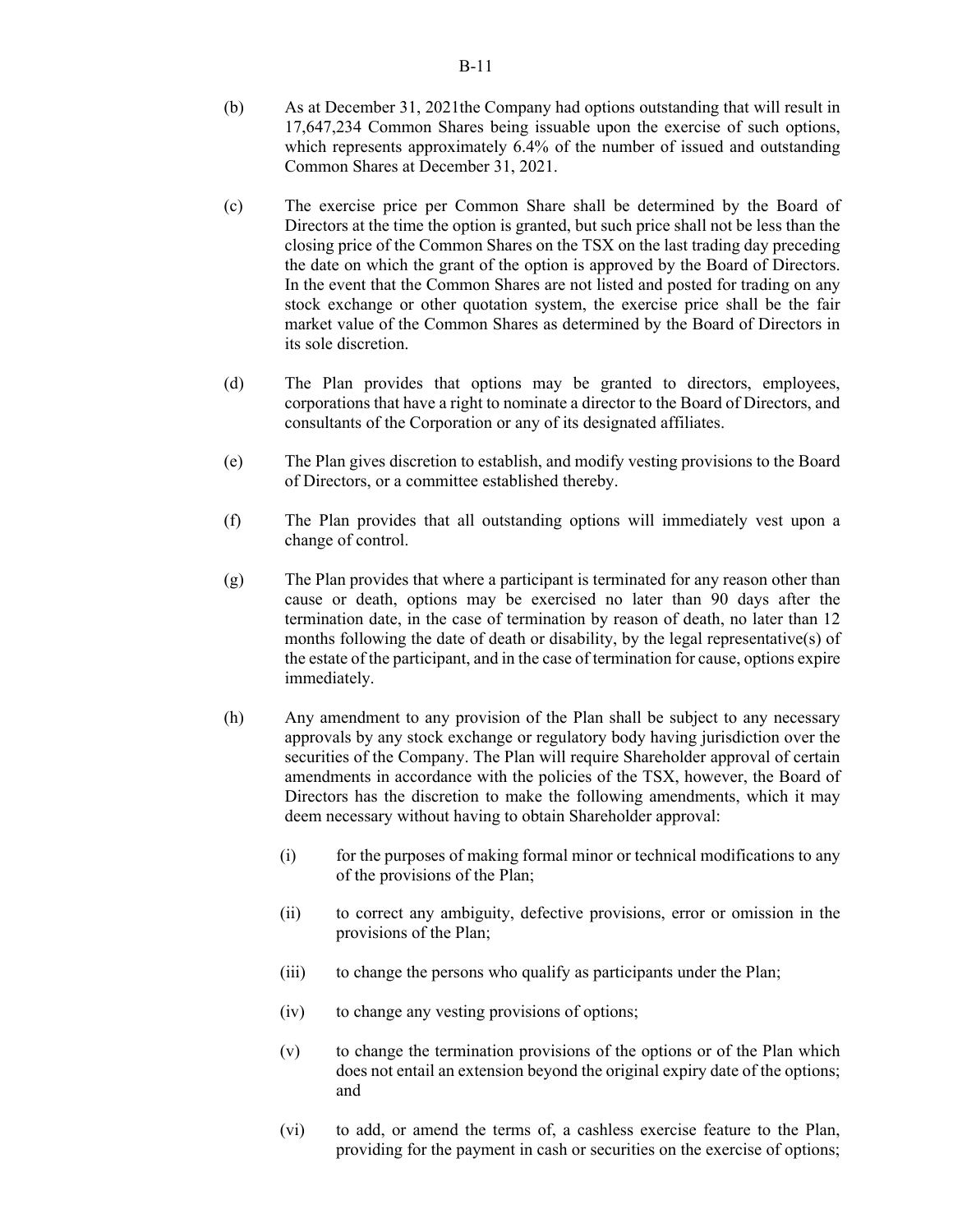provided, however, that:

- (vii) no such amendment of the Plan may be made without the consent of such affected Participant (as defined in the Plan) if such amendment would adversely affect the rights of such affected Participant under the Plan; and
- (viii) Shareholder approval shall be obtained in accordance with the requirements of the TSX for any amendment that results in:
	- 1. an increase in the number of shares issuable under options granted pursuant to the Plan;
	- 2. a reduction in the exercise price of an option;
	- 3. an extension of the term of an option granted under the Plan benefiting an insider (within the meaning of the rules of the TSX) of the Company;
	- 4. a change to the insider participation limit set forth in the Plan; or
	- 5. a change to amending provision of the Plan.

Additionally, the Plan contains the following provisions:

- (a) The number of Common Shares issuable to any individual under any Security-Based Compensation Plan of the Company shall not, within a one-year period, exceed 5% of the number of Common Shares outstanding immediately prior to the subject grant.
- (b) The maximum term for stock options issued pursuant to the Plan cannot exceed 10 years, subject to an automatic extension in the event that the expiry of the term of an option falls within a black out period.
- (c) The number of Common Shares: (i) issued to insiders of the Company, within any one-year period, and (ii) issuable to insiders of the Company, at any time, under the Plan, or when combined with all of the Company's other Security-Based Compensation Plans, will not exceed 10% of the Company's total issued and outstanding Common Shares.
- (d) An option is personal to an optionee and non-assignable, subject to limited exceptions as set out in the Plan.
- (e) In the event of a Change in Control (as defined in the Plan), if the surviving corporation fails to continue or assume the obligations with respect to each option or fails to provide for the conversion or replacement of each option with an equivalent award, then all options that have not otherwise previously been cancelled shall immediately vest on the date on which a Change in Control occurs.
- (f) The Plan allows the Company to withhold from any remuneration otherwise payable to a participant any amounts required by any taxing authority to be withheld for taxes of any kind as a consequence of their participation in the Plan. This provision of the Plan is necessary as a result of certain proposed amendments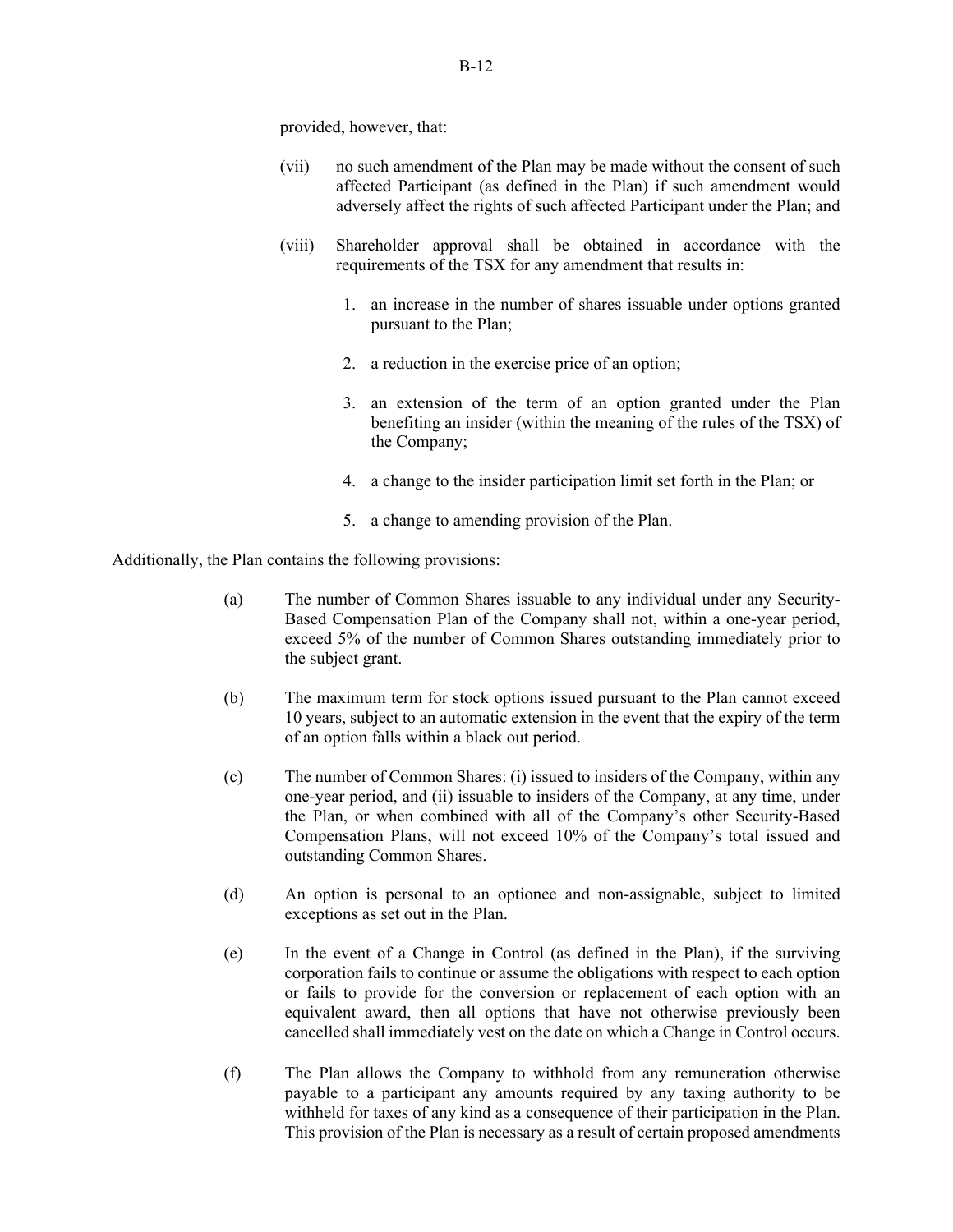to the *Income Tax Act* (Canada) relating to the taxation of share options which came into effect on January 1, 2011.

- (g) The Plan contains a cashless exercise feature whereby, at the sole discretion of the Company, an option that is eligible for exercise may be exercised on a cashless basis instead of a participant making a cash payment for the aggregate exercise price of the options. There are two options for a cashless exercise of options that the Company has made available:
	- a. *Broker assisted cashless exercise*: The Company shall issue directly to the participant's broker the number of Common Shares in respect of such options exercised for cash and the participant's broker shall, at the election of the participant: (i) sell at market, and retain the proceeds of, a sufficient number of Common Shares to cover the aggregate purchase price of the Common Shares and any withholding obligations in respect of which the option has been exercised, with any cash balance to be delivered to the participant and any remaining Common Shares held by the participant's broker in trust for, or delivered as directed by, the participant; or (ii) sell at market all of the Common Shares in respect of which the option has been exercised and deliver to the participant the cash balance remaining after deducting the aggregate purchase price of such Common Shares and any withholding Obligations.
	- b. *Exchange for Substituted Rights*: The participant relinquishes his options in return for a substituted right to acquire from the Company a number of Common Shares determined by the in-the-money amount of option. The inthe-money amount of the option is divided by the market price at the time of exercise and the participant receives a net amount of Common Shares without any cash payment to the Company, other than for withholding obligations.

### **Restricted Share Unit Plan**

In order to further align the interests of the Company's senior executives, key employees, consultants and directors with those of the Shareholders, the Company has adopted its RSU Plan. The RSU Plan has been approved by the TSX and the Shareholders of the Company.

Restricted share units ("**RSUs**") are a bookkeeping entry, with each RSU having the same value as a Common Share. The number of RSUs awarded is determined by the Board of Directors in its sole discretion and from time to time by resolution.

Upon each vesting date, participants receive (a) the issuance of Common Shares from treasury equal to the number of RSUs vesting, or (b) a cash payment equal to the number of vested RSUs multiplied by the fair market value of a Common Share, calculated as the closing price of the Common Shares on the TSX for the trading day immediately preceding such payment date; or (c) a combination of (a) and (b).

#### **Description of RSU Plan**

The description of the RSU Plan set forth below is subject to and qualified in its entirety by the provisions of the RSU Plan. Reference should be made to the provisions of the RSU Plan with respect to any particular provision described below.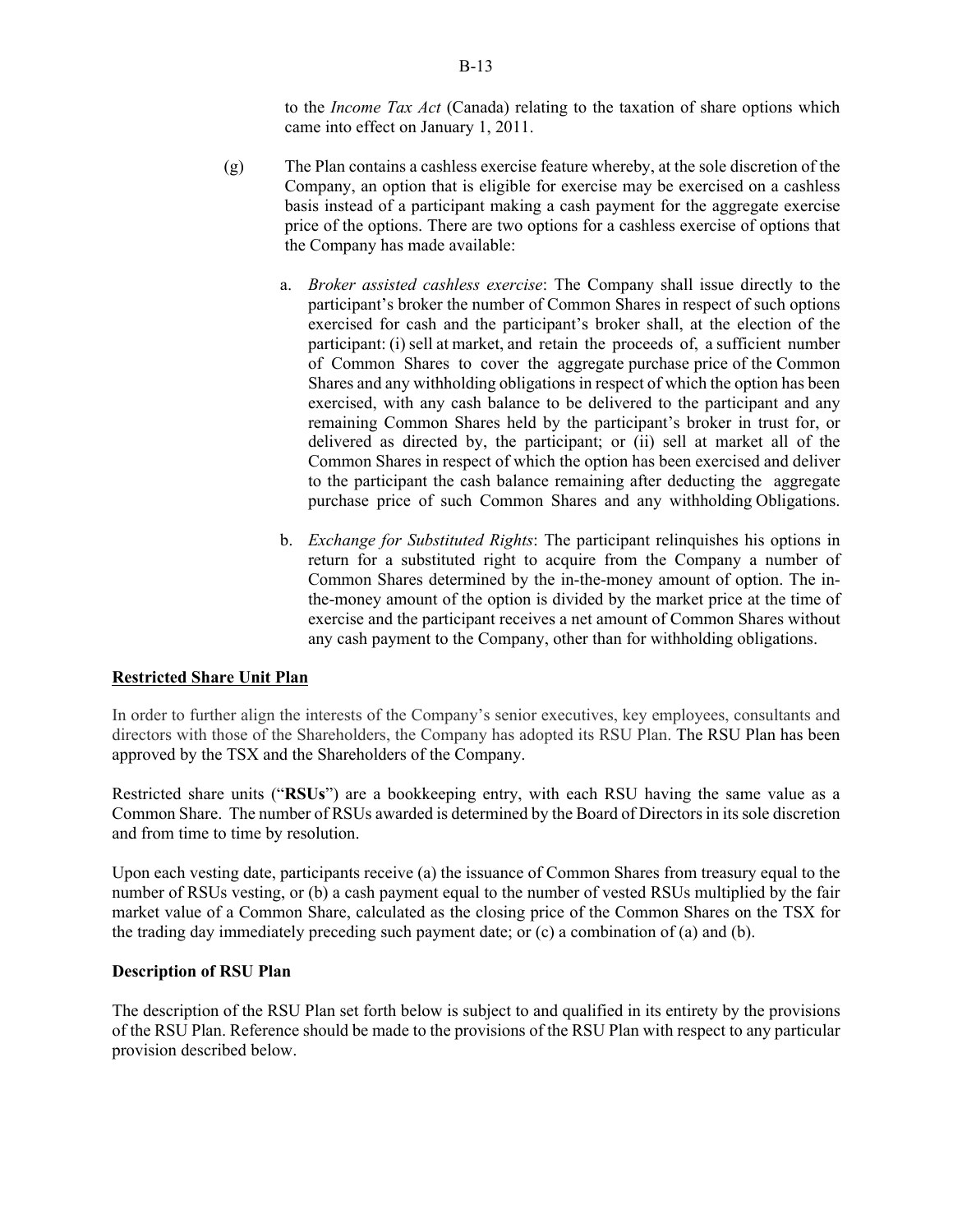# **Eligibility**

 RSUs may be granted to a person who is a director, officer, employee, management company employees of, or consultants to, the Company or its related entities, or their permitted assigns (each, a "**Participant**").

# **Limitations**

- The maximum aggregate number of Common Shares issuable to Participants at any time pursuant to the RSU Plan, together with all other Security-Based Compensation Plans of the Company, may not exceed 10% of the issued and outstanding Common Shares at the time of a grant of the RSU. However, if any RSU has been vested and redeemed, then the number of Common Shares into which such RSU was redeemed shall become available to be issued under all Security-Based Compensation Plans.
- The number of Common Shares issuable to any individual under any Security-Based Compensation Plan of the Company shall not, within a one-year period, exceed 5% of the number of Common Shares outstanding immediately prior to the subject grant.
- The number of Common Shares: (i) issued to insiders of the Company, within any one-year period, and (ii) issuable to insiders of the Company, at any time, under the RSU Plan, or when combined with all of the Company's other Security-Based Compensation Plans, will not exceed 10% of the Company's total issued and outstanding Common Shares.

# Fair Market Value

 At any particular date, the market value of a Common Share at that date will be the closing price of the Common Shares on the principal stock exchange where the Common Shares are listed for the trading day immediately preceding such date; provided that if the Common Shares are no longer listed on any stock exchange, then the fair market value will be the fair market value of the Common Shares as determined by the Board.

# Vesting

- RSUs shall vest and be subject to the terms and conditions of the RSU Plan and such other terms and conditions, in each case, as determined in the sole discretion of the Board at the time of grant.
- The Board of Directors may, in its sole discretion, (i) shorten the vesting period of any RSUs or waive any conditions applicable to such RSUs and (ii) determine on the grant date of RSUs that such RSUs may not be satisfied by the issuance of Common Shares and such RSUs must be satisfied by cash payment only.
- In the event of a Change in Control (as defined in the RSU Plan), if the surviving corporation fails to continue or assume the obligations with respect to each RSU or fails to provide for the conversion or replacement of each RSU with an equivalent award, then all RSUs credited to a Participant's account that have not otherwise previously been cancelled shall immediately vest on the date on which a Change in Control occurs.
- If vesting occurs during a period when a blackout on trading has been imposed, or within ten business days following the end of a blackout, the redemption date of such vested units shall be extended to a date which is the earlier of (i) ten (10) business days following the end of such blackout and (ii) the expiry date, provided that in order to avoid a salary deferral arrangement, in the case of a Participant that is a Canadian taxpayer, any redemption that is effected during a blackout period will be redeemed for cash.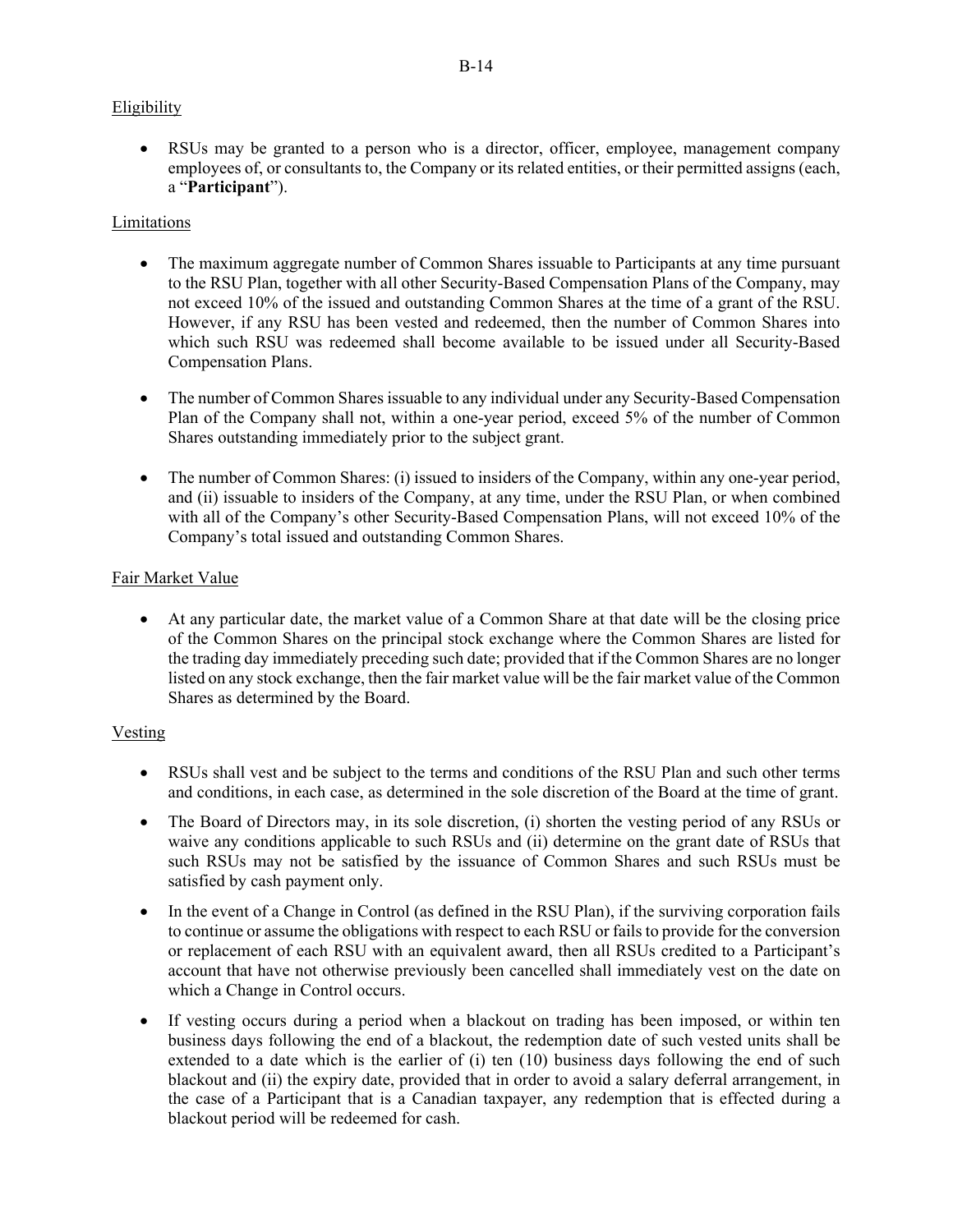### Termination

- Subject to the terms of any agreement between a Participant and the Company, or unless otherwise determined by the Board of Directors, upon termination of a Participant without cause or death of a Participant: (i) all RSUs credited to the Participant's account which have vested may be redeemed; and (ii) all RSUs credited to the Participant's account which have not yet vested shall be cancelled and no further payments shall be made under the RSU Plan in relation to such RSUs and the Participant shall have no further rights, title or interest with respect to such RSUs.
- Subject to the terms of any agreement between a Participant and the Company, or unless otherwise determined by the Board of Directors, upon termination of a Participant for cause, all RSUs credited to the Participant's account, whether vested or unvested, shall be cancelled and no further payments shall be made under the RSU Plan in relation to such RSUs and the Participant shall have no further rights, title or interest with respect to such RSUs.

#### Assignability and Transferability

 RSUs are not assignable or transferable and payments with respect to vested RSUs may only be made to the Participant, other than in the case of the death of the Participant.

#### Amendments to the RSU Plan

- The RSU Plan provides that the Board may amend the RSU Plan without the approval of Shareholders, provided however, that the Shareholders must approve any amendment to the RSU Plan which:
	- (i) increases the fixed number of Common Shares issuable pursuant to the RSU Plan (in combination with all of the Company's other Share-Based Compensation Plans);
	- (ii) amends the definition of "Participant" so as to broaden the categories of persons eligible to receive RSUs;
	- (iii) amends the provisions of the RSU Plan with respect to the assignability and transferability of units; or
	- (iv) amends the provisions of the RSU plan so as to increase the ability of the Board of Directors to amend or modify the RSU Plan.
- Examples of amendments to the RSU Plan which could be made without the approval of Shareholders include the following:
	- (i) amendments ensuring continuing compliance with applicable laws, regulations, requirements, rules or policies of any governmental authority or any stock exchange;
	- (ii) amendments of a "housekeeping" nature, which include amendments to eliminate any ambiguity or correct or supplement any provision contained in the RSU Plan which may be incorrect or incompatible with any other provision thereof;
	- (iii) amendments, modification or termination of any outstanding RSU, including, but not limited to, substituting another award of the same or of a different type; and
	- (iv) changing the vesting provisions of the RSU Plan or any RSU, including to provide for accelerated vesting.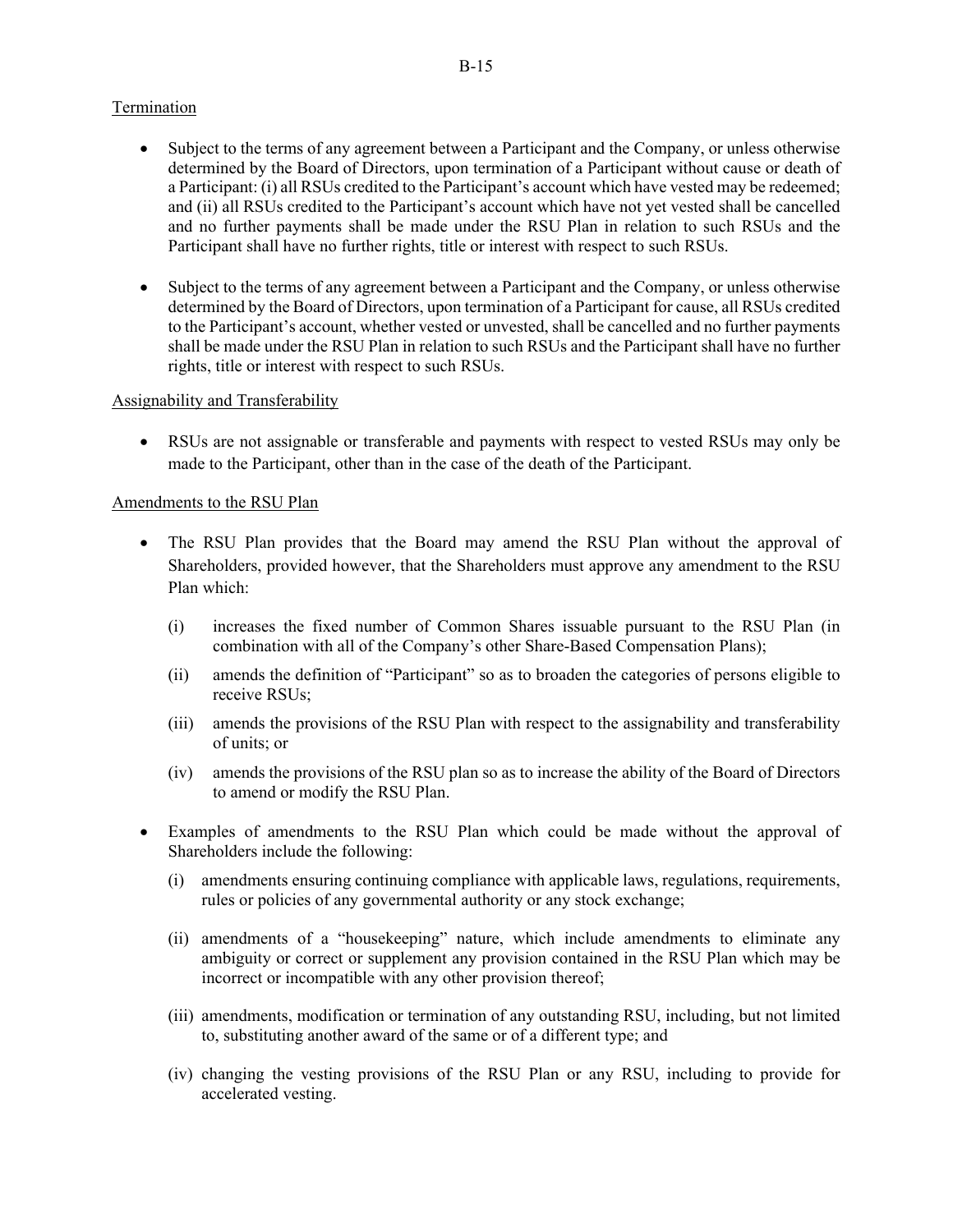#### B-16

#### Outstanding RSUs

During the year ended December 31, 2021, a total of 50,000 RSUs were granted and a total of 242,692 RSUs vested. As December 31, 2021, a total of 1,823,400 RSUs were outstanding

### **Performance Stock Unit Plan**

In order to further align the interests of the Company's senior executives, key employees and consultants with those of the Shareholders, the Company has adopted its PSU Plan. Accordingly, at the Meeting, Shareholders will be asked to consider and, if thought advisable, approve the Company's PSU Plan.

Performance share units ("**PSUs**") are a bookkeeping entry, with each PSU having the same value as a Common Share. The number of PSUs awarded and the target milestones for vesting of PSUs, including performance and/or time targets, is determined by the Board of Directors in its sole discretion and from time to time by resolution.

Upon each vesting date, participants receive (a) the issuance of Common Shares from treasury equal to the number of PSUs vesting, or (b) a cash payment equal to the number of vested PSUs multiplied by the fair market value of a Common Share, calculated as the closing price of the Common Shares on the TSX for the trading day immediately preceding such payment date; or (c) a combination of (a) and (b).

#### **Description of PSU Plan**

The description of the PSU Plan set forth below is subject to and qualified in its entirety by the provisions of the PSU Plan. Reference should be made to the provisions of the PSU Plan with respect to any particular provision described below.

### Eligibility

 PSUs may be granted to a person who is an officer, employee or consultant of the Company or of a related entity of the Corporation (each, a "**Participant**").

### Limitations

- The maximum aggregate number of Common Shares issuable to Participants at any time pursuant to the PSU Plan, together with all other Security-Based Compensation Plans of the Company, may not exceed 10% of the issued and outstanding Common Shares at the time of a grant of the PSU. However, if any PSU has been vested and redeemed, then the number of Common Shares into which such PSU was redeemed shall become available to be issued under all Security-Based Compensation Plans.
- The number of Common Shares issuable to any individual under any Security-Based Compensation Plan of the Company shall not, within a one-year period, exceed 5% of the number of Common Shares outstanding immediately prior to the subject grant.
- The number of Common Shares: (i) issued to insiders of the Company, within any one-year period, and (ii) issuable to insiders of the Company, at any time, under the PSU Plan, or when combined with all of the Company's other Security-Based Compensation Plans, will not exceed 10% of the Company's total issued and outstanding Common Shares.

### Fair Market Value

 At any particular date, the market value of a Common Share at that date will be the closing price of the Common Shares on the principal stock exchange where the Common Shares are listed for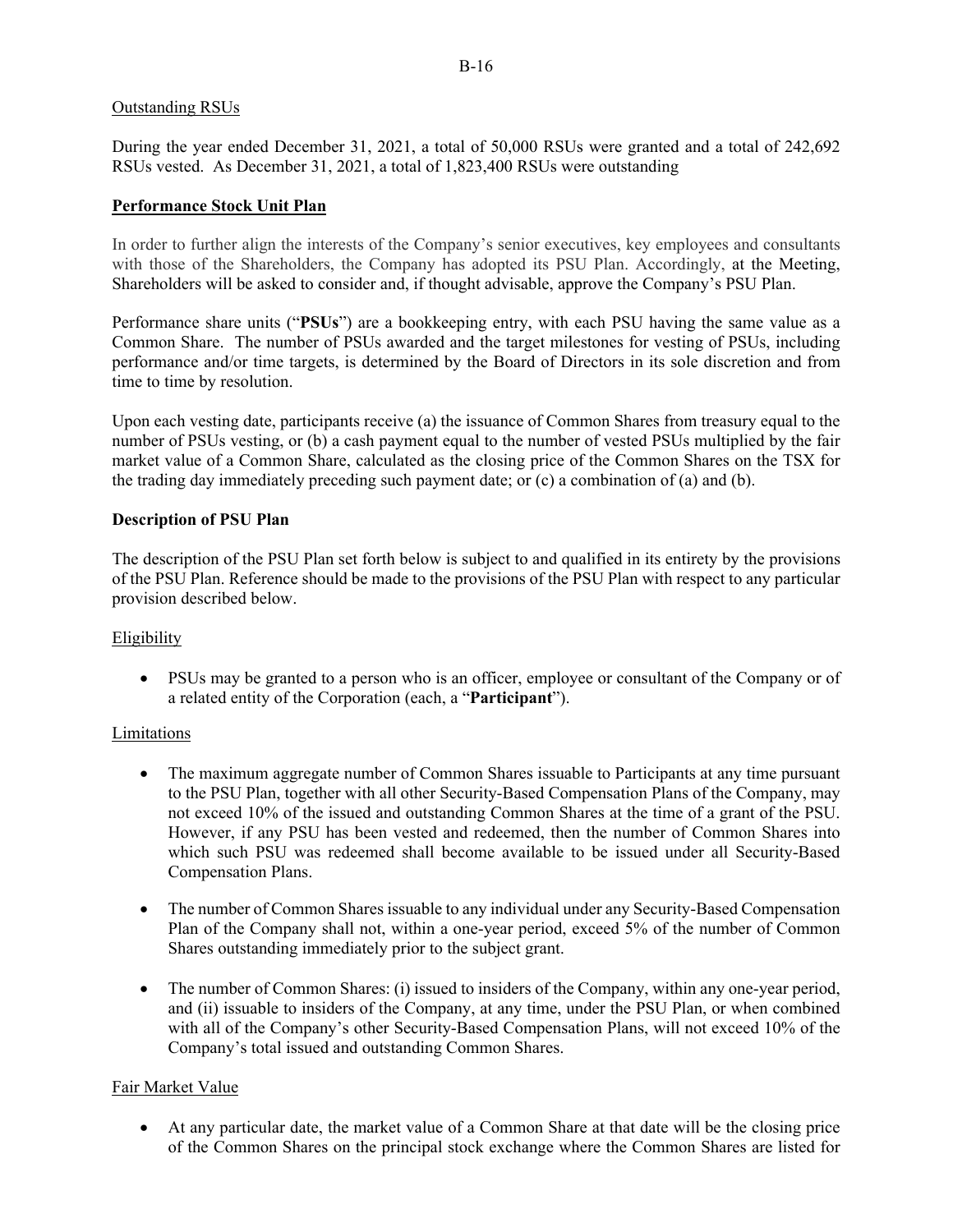the trading day immediately preceding such date; provided that if the Common Shares are no longer listed on any stock exchange, then the fair market value will be the fair market value of the Common Shares as determined by the Board.

## Vesting

- PSUs shall vest and be subject to the terms and conditions of the PSU Plan and applicable target milestones, including performance and/or time targets, and such other terms, in each case, as determined in the sole discretion of the Board at the time of grant.
- The Board of Directors may, in its sole discretion, (i) alter the applicable target milestones for vesting of any PSUs or waive any other conditions applicable to such PSUs and (ii) determine on the grant date of PSUs that such PSUs may not be satisfied by the issuance of Common Shares and such PSUs must be satisfied by cash payment only.
- In the event of a Change in Control (as defined in the PSU Plan), if the surviving corporation fails to continue or assume the obligations with respect to each PSU or fails to provide for the conversion or replacement of each PSU with an equivalent award, then all PSUs credited to a Participant's account that have not otherwise previously been cancelled shall immediately vest on the date on which a Change in Control occurs.
- If vesting occurs during a period when a blackout on trading has been imposed, or within ten business days following the end of a blackout, the redemption date of such vested units shall be extended to a date which is the earlier of (i) ten (10) business days following the end of such blackout and (ii) the expiry date, provided that in order to avoid a salary deferral arrangement, in the case of a Participant that is a Canadian taxpayer, any redemption that is effected during a blackout period will be redeemed for cash

### Termination

- Subject to the terms of any agreement between a Participant and the Company, or unless otherwise determined by the Board of Directors, upon termination of a Participant without cause or death of a Participant: (i) all PSUs credited to the Participant's account which have vested may be redeemed; and (ii) all PSUs credited to the Participant's account which have not yet vested shall be redeemable based on the following: (A) if a Participant's performance toward a target milestone can be objectively measured, the vesting of the PSUs shall be in accordance with the proportional achievement of the target milestone as determined by the Board, acting reasonably; and (B) if a Participant's performance toward a target milestone cannot be objectively measured but the Board considers that it can nevertheless measure such performance, the vesting of any PSUs of such Participant shall be determined by the Board, acting reasonably.
- Subject to the terms of any agreement between a Participant and the Company, or unless otherwise determined by the Board of Directors, upon termination of a Participant for cause, all PSUs credited to the Participant's account, whether vested or unvested, shall be cancelled and no further payments shall be made under the PSU Plan in relation to such PSUs and the Participant shall have no further rights, title or interest with respect to such PSUs.

### Assignability and Transferability

 PSUs are not assignable or transferable and payments with respect to vested PSUs may only be made to the Participant, other than in the case of the death of the Participant.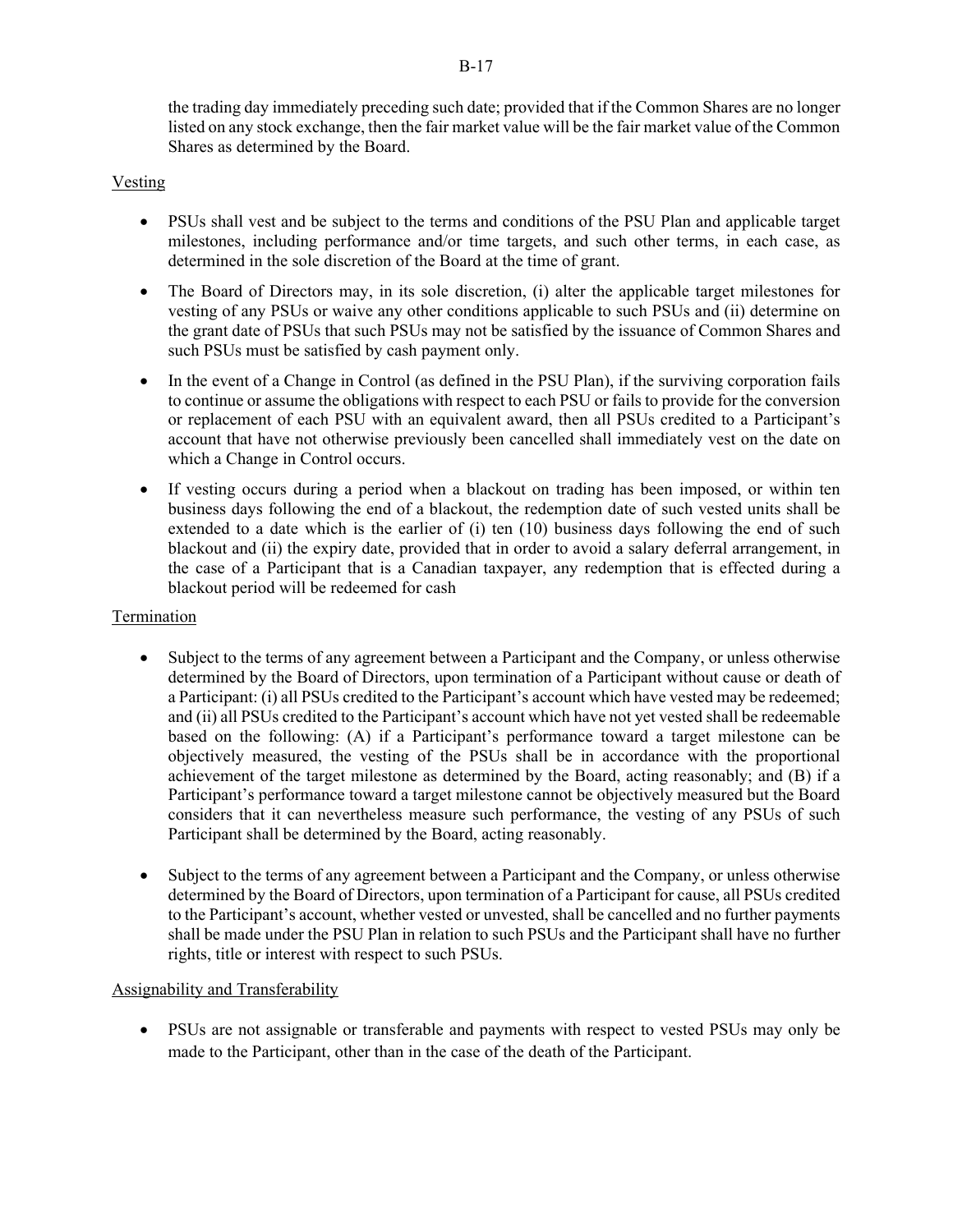#### Amendments to the PSU Plan

- The PSU Plan provides that the Board may amend the PSU Plan without the approval of Shareholders, provided however, that the Shareholders must approve any amendment to the PSU Plan which:
	- (v) increases the fixed number of Common Shares issuable pursuant to the PSU Plan (in combination with all of the Company's other Share-Based Compensation Plans);
	- (vi) amends the definition of "Participant" so as to broaden the categories of persons eligible to receive PSUs;
	- (vii) amends the provisions of the PSU Plan with respect to the assignability and transferability of units; or
	- (viii) amends the provisions of the PSU plan so as to increase the ability of the Board of Directors to amend or modify the PSU Plan.
- Examples of amendments to the PSU Plan which could be made without the approval of Shareholders include the following:
	- (i) amendments ensuring continuing compliance with applicable laws, regulations, requirements, rules or policies of any governmental authority or any stock exchange;
	- (ii) amendments of a "housekeeping" nature, which include amendments to eliminate any ambiguity or correct or supplement any provision contained in the PSU Plan which may be incorrect or incompatible with any other provision thereof;
	- (iii) amendments, modification or termination of any outstanding PSU, including, but not limited to, substituting another award of the same or of a different type; and
	- (iv) changing the target milestone and vesting provisions of the PSU Plan or any PSU.

#### Outstanding PSUs

During the year ended December 31, 2021, the Company did not grant any PSUs and as such, no PSUs have been satisfied through the issuance of Common Shares.

### **Annual Burn Rate**

The annual burn rate for the Company's Security-Based Compensation Plans for the three most recently completed financial years is set out in the table below: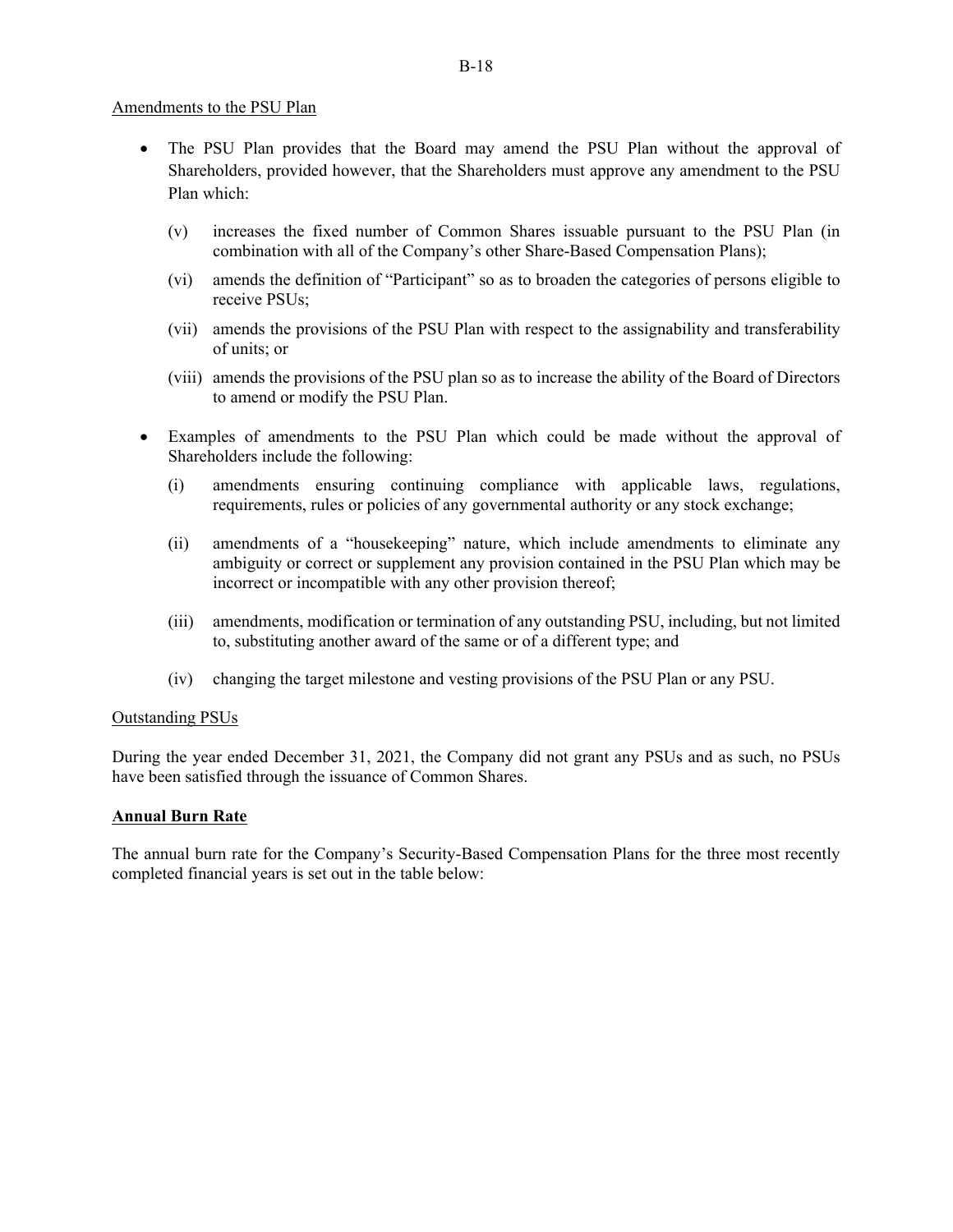| <b>Fiscal Year</b> | Plan              | Number of<br><b>Securities Granted</b><br><b>During Fiscal Year</b> | Weighted<br>Average<br>Number of<br><b>Securities</b><br>Outstanding | <b>Burn Rate</b> |
|--------------------|-------------------|---------------------------------------------------------------------|----------------------------------------------------------------------|------------------|
| 2020               | Stock Option Plan | 2,120,000                                                           | 269,627,462                                                          | $0.79\%$         |
|                    | RSU Plan          | 50,000                                                              |                                                                      | 0.00018%         |
|                    | PSU Plan          | Nil                                                                 |                                                                      | Nil              |
| 2020               | Stock Option Plan | 7,790,000                                                           | 239,650,395                                                          | 3.25%            |
|                    | RSU Plan          | 2,016,092                                                           |                                                                      | $0.84\%$         |
|                    | PSU Plan          | Nil                                                                 |                                                                      | Nil              |
| 2019               | Stock Option Plan | 6,995,000                                                           | 238,765,048                                                          | 2.93%            |
|                    | RSU Plan          | Nil                                                                 |                                                                      | N <sub>il</sub>  |
|                    | <b>PSU Plan</b>   | Nil                                                                 |                                                                      | N <sub>il</sub>  |

#### *Outstanding share-based awards and option-based awards*

The following table provides details with respect to outstanding option-based awards and share-based awards, granted to the Named Executive Officers as at the year ended December 31, 2021.

|                                           | <b>Option-based Awards</b>                                                  |                                                |                           |                                                                    | <b>Share-based Awards</b>                                                        |                                                                                                 |                                                                                                               |
|-------------------------------------------|-----------------------------------------------------------------------------|------------------------------------------------|---------------------------|--------------------------------------------------------------------|----------------------------------------------------------------------------------|-------------------------------------------------------------------------------------------------|---------------------------------------------------------------------------------------------------------------|
| Name                                      | Number of<br>securities<br>underlying<br>unexercised<br>options<br>$^{(#)}$ | <b>Option exercise</b><br>price<br><b>(\$)</b> | Option<br>expiration date | Value of<br>unexercised in-<br>the-money<br>options<br>$(S)^{(1)}$ | Number of<br>shares or<br>units of shares<br>that have not<br>vested<br>$^{(#)}$ | Market or<br>payout value<br>of share-based<br>awards that<br>have not<br>vested<br>$(S)^{(1)}$ | Market or<br>payout value of<br>vested share-<br>based awards<br>not paid out or<br>distributed<br><b>(S)</b> |
| Stephen Twyerould                         | $1,500,000^{(2)}$                                                           | \$1.02                                         | 2024-03-26                | Nil                                                                | 1,823,400                                                                        | 729,360                                                                                         | Nil                                                                                                           |
| <b>CEO</b>                                | $820,000^{(3)}$                                                             | \$0.475                                        | 2025-03-24                | Nil                                                                |                                                                                  |                                                                                                 |                                                                                                               |
| Roland Goodgame                           | $1,000,000^{(2)}$                                                           | \$1.02                                         | 2024-03-26                | Nil                                                                | Nil                                                                              | Nil                                                                                             | Nil                                                                                                           |
| $\rm{COO}$                                | $660,000^{(3)}$                                                             | \$0.475                                        | 2025-03-24                | Nil                                                                |                                                                                  |                                                                                                 |                                                                                                               |
| Greg Dusche $k^{(4)}$                     | $200,000^{(2)}$                                                             | \$1.20                                         | 2022-09-21                | Nil                                                                | Nil                                                                              | Nil                                                                                             | Nil                                                                                                           |
| Senior VP & CFO                           | $100,000^{(2)}$                                                             | \$1.00                                         | 2023-05-15                | Nil                                                                |                                                                                  |                                                                                                 |                                                                                                               |
|                                           | $200,000^{(2)}$                                                             | \$1.02                                         | 2024-03-24                | Nil                                                                |                                                                                  |                                                                                                 |                                                                                                               |
|                                           | $300,000^{(2)}$                                                             | \$0.74                                         | 2026-03-31                |                                                                    |                                                                                  |                                                                                                 |                                                                                                               |
| Robert Winton <sup><math>(5)</math></sup> | $800,000^{(6)}$                                                             | \$0.73                                         | 2025-08-24                | Nil                                                                | Nil                                                                              | Nil                                                                                             | Nil                                                                                                           |
| Senior VP Operations                      | $300,000^{(2)}$                                                             | \$0.74                                         | 2026-03-31                | Nil                                                                |                                                                                  |                                                                                                 |                                                                                                               |
| & General Manager                         |                                                                             |                                                |                           |                                                                    |                                                                                  |                                                                                                 |                                                                                                               |

(1) Based on the closing price of the Common Shares on the Exchange on December 31, 2021, being \$0.41.<br>Contions are granted for a period of five years and yest over a period of two years such that 25% becom-

(2) Options are granted for a period of five years and vest over a period of two years such that 25% become available for exercise on each of the six, twelve, eighteen and twenty-four month anniversaries of the date of grant.

(3) Options are granted for a period of five years and 100% vest and become available for exercise on the day of first sales of marketable grade copper from the Gunnison Copper Project located in Cochise County, Arizona.

(4) Mr. Duschek was appointed Interim CFO on May 5, 2020 and was appointed Senior VP and CFO on December 23, 2020.

 $M_r$ . Winton was appointed Senior VP Operations and General Manager on August 24, 2020.

Options are granted for a period of five years and 100% vest and become available for exercise on the date that the Gunnison Copper Project produces copper cathode in a calendar month at the design capacity of 25 million pounds per year and the average direct operating cost to produce such copper is less than the average sale price of such copper.

### *Incentive plan awards – value vested or earned during the financial year ended December 31, 2021*

The following table provides information regarding value vested or earned through incentive plan awards by the Named Executive Officers during the year ended December 31, 2021: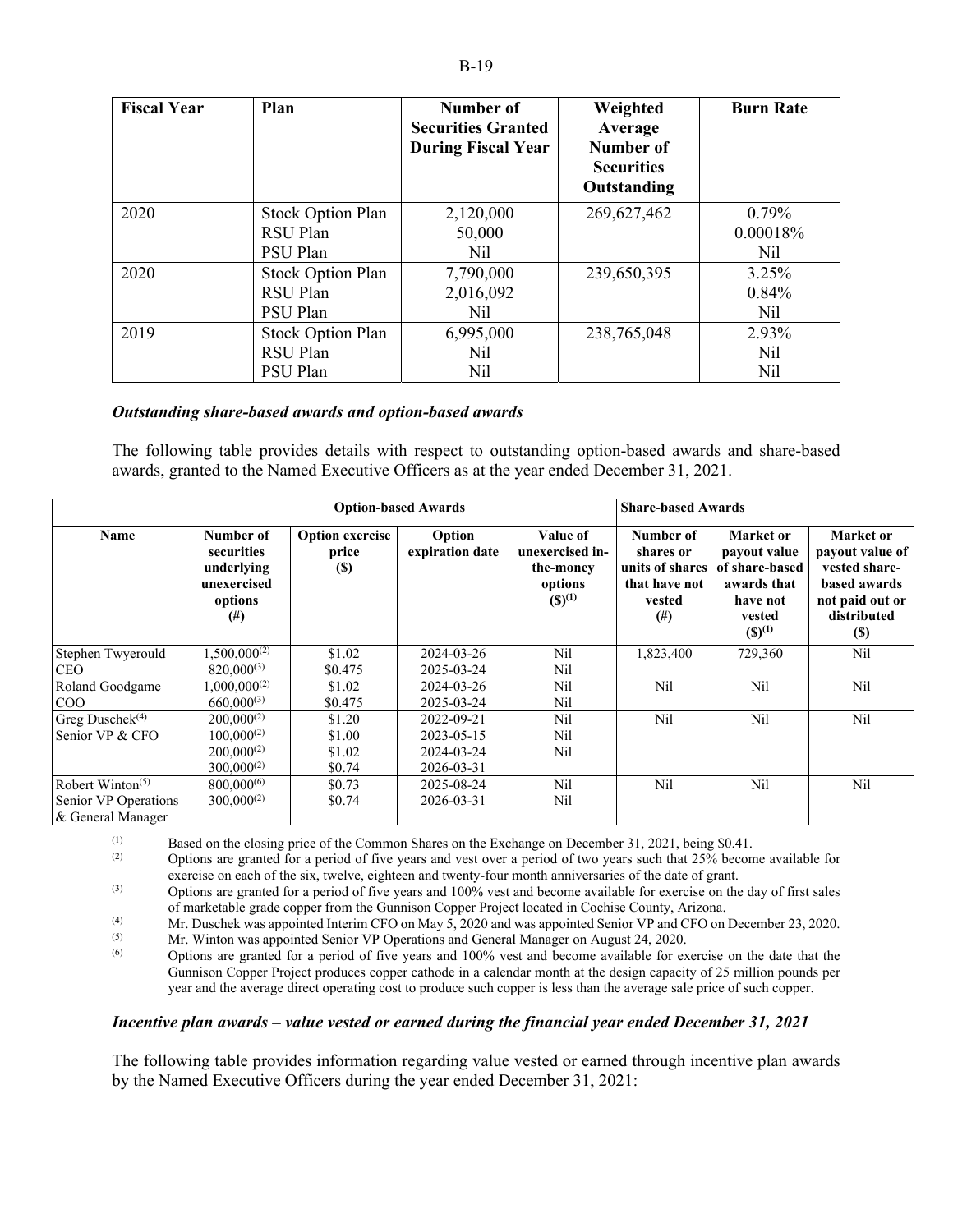| <b>Name</b>                                                | Option-based awards – Value<br>vested during the year<br>$(S)^{(1)}$ | Share-based awards - Value<br>vested during the year<br>$(S)^{(2)}$ | Non-equity incentive plan<br>compensation - Value earned<br>during the year<br>(S) |
|------------------------------------------------------------|----------------------------------------------------------------------|---------------------------------------------------------------------|------------------------------------------------------------------------------------|
| Stephen Twyerould<br><b>CEO</b>                            | $438,700^{(3)}$                                                      | $56,000^{(7)}$                                                      | Nil                                                                                |
| Roland Goodgame<br>COO                                     | $353,100^{(4)}$                                                      | Nil                                                                 | Nil                                                                                |
| Greg Duschek<br>Senior VP & CFO                            | $\mathrm{Nil}^{(5)}$                                                 | Nil                                                                 | Nil                                                                                |
| Robert Winton<br>Senior VP Operations &<br>General Manager | Ni <sup>16</sup>                                                     | Nil                                                                 | Nil                                                                                |

 $<sup>(1)</sup>$  This amount is calculated based on the dollar value that would have been realized by determining the difference between</sup> the closing market price of the Common Shares and the exercise price of the options on the vesting date.

- (2) This amount is calculated by multiplying the number of RSUs vested by the closing price of the Common Shares on the Exchange on the day immediately preceding the date on which the RSUs vested.
- (3) 375,000 options exercisable at \$1.02 per share vested on March 26, 2021 and 820,000 options exercisable at \$0.475 per share vested on January 28, 2021. The closing prices of the Common Shares on the Exchange on March 26, 2021 and January 28, 2021 were \$0.77 and \$1.01, respectively.
- (4) 250,000 options exercisable at \$1.02 per share vested on March 26, 2021 and 660,000 options exercisable at \$0.475 per share vested on January 28, 2021. The closing prices of the Common Shares on the Exchange on March 26, 2021, and January 28, 2021 were \$0.77 and \$1.01, respectively.
- (5) 50,000 options exercisable at \$1.02 per share vested on March 26, 2021. The closing price of the Common Shares on the Exchange on March 26, 2021was \$0.77.
- (6) No options vested during the year ended December 31, 2021.
- $(7)$  100,000 RSUs vested on August 21, 2021. The closing price of the Common Shares on the Exchange on August 20, 2021 was \$0.56.

### **Pension Plan Benefits**

The Company does not have any pension or retirement plans or arrangements for its Named Executive Officers.

#### **Termination and Change of Control Benefits**

The following describes the respective employment agreements currently in effect for the Named Executive Officers:

#### **Stephen Twyerould**

Effective January 1, 2017, Stephen Twyerould entered into an employment agreement with Excelsior Arizona pursuant to which Excelsior Arizona employs Mr. Twyerould in the position of Chief Executive Officer and President of the Company, Excelsior Arizona and Excelsior Mining JCM, Inc. ("**Excelsior JCM**"). Effective July 1, 2018, Mr. Twyerould entered into a new employment agreement (the "**Twyerould Agreement**") with Excelsior Arizona and his annual base salary increased to US\$410,000.

Pursuant to the Twyerould Agreement if Excelsior Arizona terminates the Twyerould Agreement for cause, Excelsior Arizona is required to pay Mr. Twyerould all previously unpaid base salary up to the date of termination. If Excelsior Arizona terminates the Twyerould Agreement for any reason other than for cause or the death or disability of Mr. Twyerould, or if Mr. Twyerould terminates the Twyerould Agreement for Good Reason (as defined below), Excelsior Arizona is required to pay Mr. Twyerould all unpaid base salary and an amount equal to one year of base salary. In the event of a Change of Control (as defined below) and Excelsior Arizona terminates the Twyerould Agreement or fails to renew the Twyerould Agreement within 18 months of the Change of Control, Excelsior Arizona is required to pay Mr. Twyerould an amount equal to (i) three years worth of base salary, (ii) plus an amount calculated by multiplying (A) the targeted amount of the annual bonus by (B) a fraction the numerator of which is the number of whole months of base salary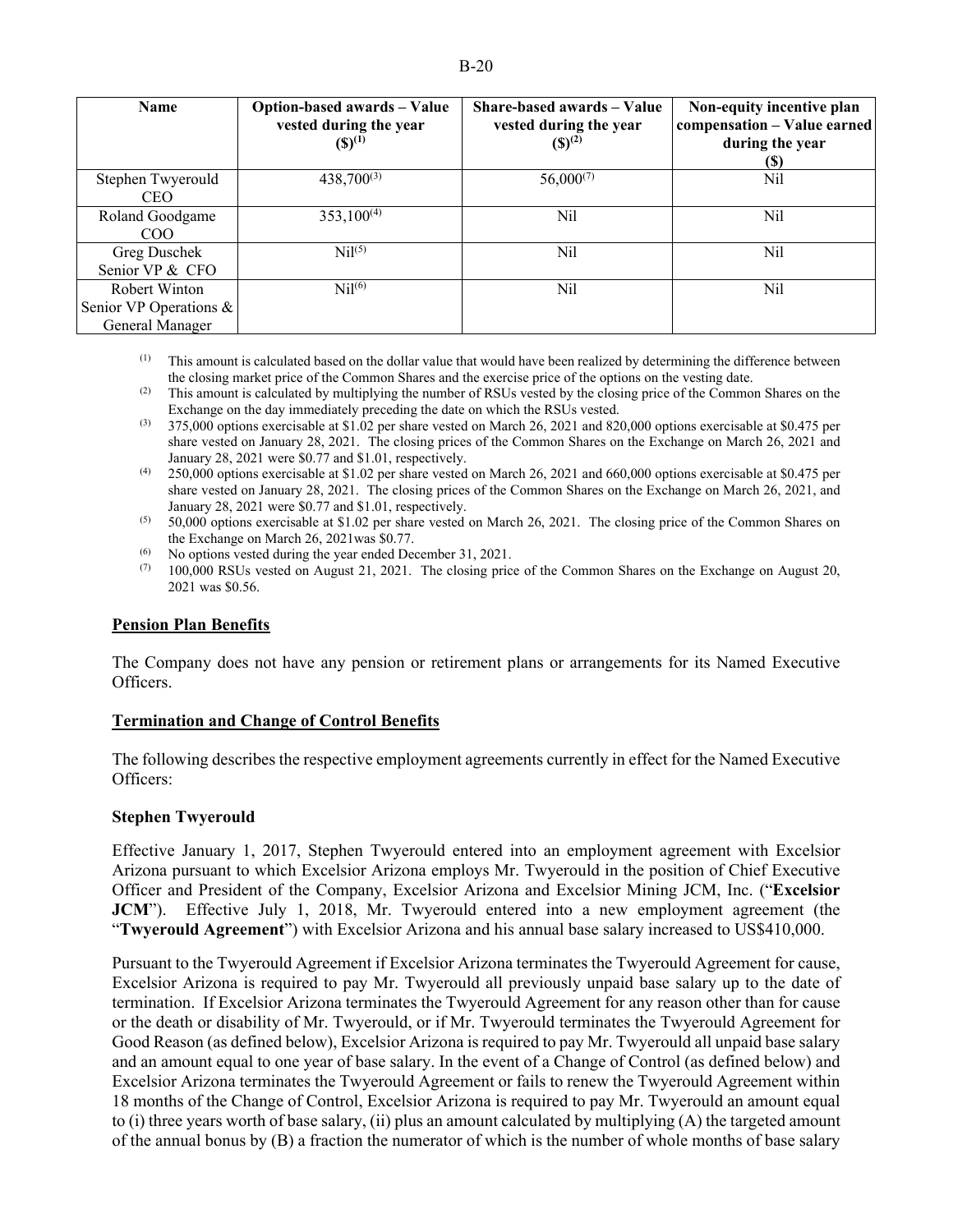that is provided pursuant to (i) and the denominator is 12, and (iii) provide either the continuation of benefits for a one year period or a payout of the value of such benefits as determined by an independent valuator

## **Roland Goodgame**

selected by the Company.

Effective March 1, 2017, Roland Goodgame entered into an employment agreement with Excelsior Arizona pursuant to which Excelsior Arizona employs Mr. Goodgame in the position of Chief Operating Officer of the Company, Excelsior Arizona and Excelsior JCM. Effective July 1, 2018, Mr. Goodgame entered into a new employment agreement with Excelsior Arizona (the "**Goodgame Agreement**") and his annual base salary increased to US\$330,000.

Pursuant to the Goodgame Agreement, if Excelsior Arizona terminates the Goodgame Agreement for cause, Excelsior Arizona is required to pay Mr. Goodgame all previously unpaid base salary up to the date of termination. If Excelsior Arizona terminates the Goodgame Agreement for any reason other than for cause or the death or disability of Mr. Goodgame, or if Mr. Goodgame terminates the Goodgame Agreement for Good Reason (as defined below), Excelsior Arizona is required to pay Mr. Goodgame all unpaid base salary and an amount equal to one year of base salary. In the event of a Change of Control (as defined below) and Excelsior Arizona terminates the Goodgame Agreement or fails to renew the Goodgame Agreement within 18 months of the Change of Control, Excelsior Arizona is required to pay Mr. Goodgame an amount equal an amount equal to (i) three years worth of base salary, (ii) plus an amount calculated by multiplying  $(A)$ the targeted amount of the annual bonus by (B) a fraction the numerator of which is the number of whole months of base salary that is provided pursuant to (i) and the denominator is 12, and (iii) provide either the continuation of benefits for a one year period or a payout of the value of such benefits as determined by an independent valuator selected by the Company.

### **Robert Winton**

Effective August 12, 2020, Robert Winton entered into an employment agreement with Excelsior Arizona (the "**Winton Agreement**") pursuant to which Excelsior Arizona employs Mr. Winton in the position of Senior Vice President Operations and General Manager of the Company, Excelsior Arizona and Excelsior JCM at an annual base salary of US\$270,000.

Pursuant to the Winton Agreement, Mr. Winton, may terminate the Winton Agreement on the giving to the Excelsior Arizona at least three months' written notice of the effective date of such termination. Excelsior Arizona may terminate the Winton Agreement without cause as follows:

- (i) for the period from the Commencement Date until and including the one year anniversary of the Commencement Date, six (6) months' written notice or pay in lieu of notice;
- (ii) for the period after the one year anniversary date of the Commencement Date until and including the second year anniversary of the Commencement Date, nine (9) months' written notice or pay in lieu of notice; and
- (iii) for any period after the second year anniversary of the Commencement Date, twelve (12) months' written notice or pay in lieu of notice.

In the event of a Change of Control (as defined below) and Excelsior Arizona terminate the Winton Agreement without cause or for Good Reason within 12 months of the change of control, the Excelsior Arizona are required to pay Mr. Winton an amount equal to the 12 months' base salary at the time of termination or failure to renew.

### **Greg Duschek**

Effective August 28, 2017, Greg Duschek entered into an employment letter agreement with Excelsior Arizona pursuant to which Excelsior Arizona originally employed Mr. Duschek in the position of Mine Controller of the Company, Excelsior Arizona and Excelsior JCM at an annual base salary of US\$140,000.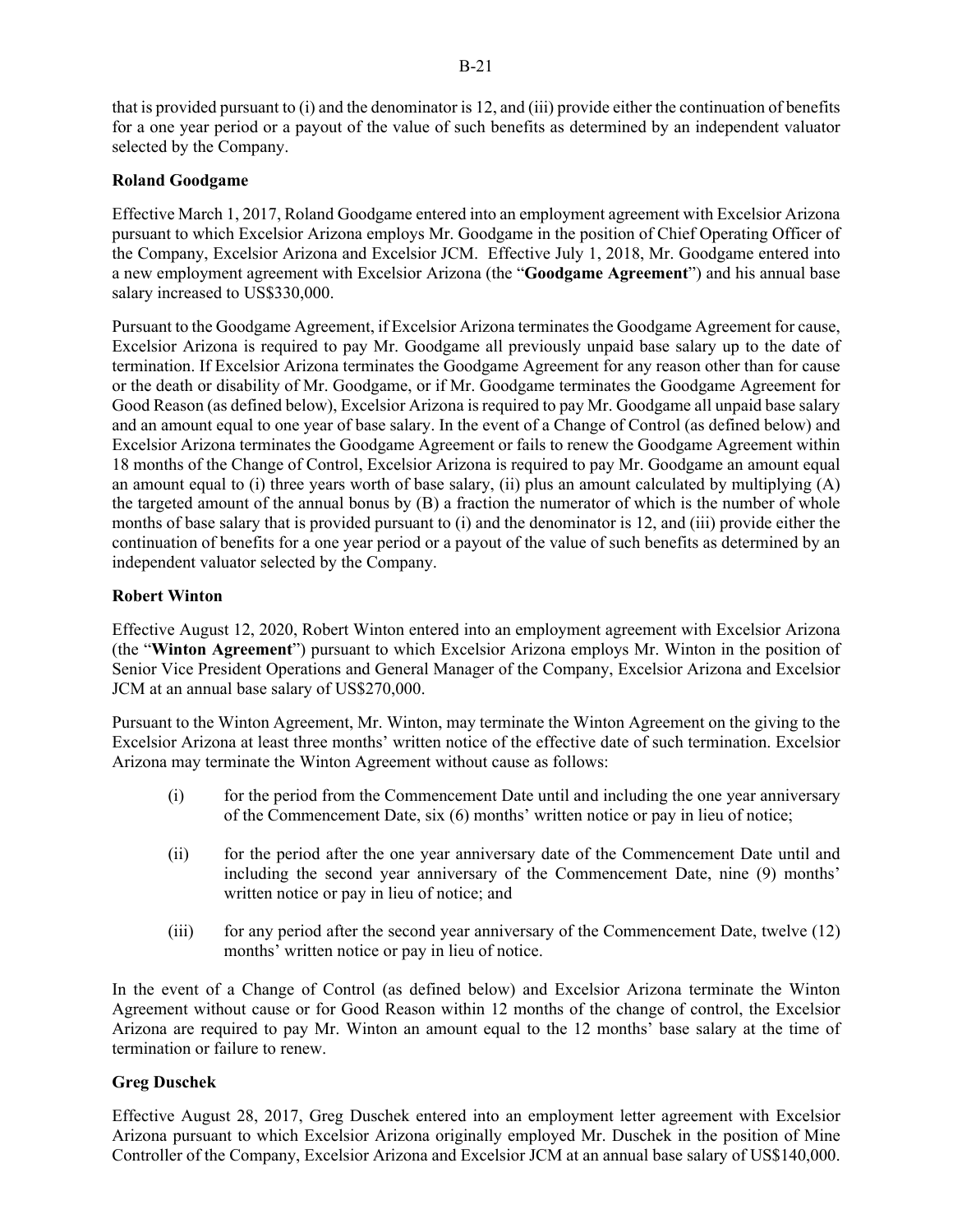On April 18, 2018, Greg Duschek entered into an employment letter agreement with Excelsior JCM pursuant to which Excelsior JCM employed Mr. Duschek as General Manager of the Company, Excelsior Arizona and Excelsior JCM at an annual base salary of US\$170,000. The April 18, 2018 employment letter agreement replaced and superseded the August 28, 2017 employment letter agreement. On April 7, 2020 Greg Duschek entered into an employment letter agreement (the "**Duschek Agreement**") with Excelsior Arizona pursuant to which, effective May 5, 2020, Excelsior Arizona employed Mr. Duschek as Interim Chief Financial Officer of the Company, Excelsior Arizona and Excelsior JCM at an annual base salary of US\$200,000. The Duschek Agreement replaced and superseded the April 18, 2018 employment letter agreement. Effective December 23, 2020, Mr. Duschek was appointed Senior Vice President and Chief Financial Officer of the Company, Excelsior Arizona and Excelsior JCM, and effective January 1, 2021 his annual base salary increased to US\$250,000. On June 24, 2021, the Duschek Agreement was further amended to was to include a change of control provision. On January 4, 2022, the termination provisions of the Duschek Agreement were amended to provide that either the Company or the Employee may terminate this Agreement by providing four (4) months' written notice of termination to the other party, provided that in the event that the end of such notice period is within 30 days of the regulatory filing deadline for interim or annual financial statements of Excelsior Mining Corp., at the Company's option the notice period shall be extended to the day after the associated financial statements are filed.

In the event of a Change of Control (as defined below) and Excelsior Arizona terminates the Duschek Agreement without cause or for Good Reason within 12 months of the change of control, then Excelsior Arizona is required to pay Mr. Duschek an amount equal to the 12 months' base salary at the time of termination or failure to renew.

#### **Definitions**

Change of control ("**Change of Control**") is defined in each of the Goodgame Agreement, the Twyerould Agreement and the Winton Agreement to include each of the following: (a) any tender offer, take-over bid or exchange offer is consummated involving fifty one percent (51%) or more of the combined voting power of Excelsior Arizona's or the Company's outstanding securities; (b) the consummation of any merger, consolidation or other reorganization or similar transaction involving Excelsior Arizona or the Company where less than sixty percent (60%) of the outstanding voting shares of the surviving entity are or would be owned in the aggregate by Excelsior Arizona's or the Company's stockholders who are stockholders of Excelsior Arizona or the Company, as applicable, as of the date of such action; (c) the consummation of any sale or transfer of all or substantially all of the assets of Excelsior Arizona or the Company to any person or entity, other than to an entity that is wholly owned by Excelsior Arizona or the Company, as applicable; (d) any tender offer, take-over bid, exchange offer, merger, take-over bid, consolidation, other reorganization or similar transaction, sale or transfer of assets or contested election where less than a majority of the board of directors of Excelsior Arizona or the Company, or, if applicable, the surviving entity were directors of Excelsior Arizona or the Company, as applicable, before such action; or (e) any transaction relating to Excelsior Arizona or the Company that is required to be described in accordance with Schedule 14A of Regulation 14A of the Securities and Exchange Commission (or equivalent regulations applicable in Canada). In the Goodgame Agreement and the Twyerould Agreement a change of control also includes where any securityholder, including its affiliates, sells or transfers fifty percent (50.0%) or more of the combined voting power of Excelsior Arizona's or the Company's outstanding securities to a party that is not an affiliate of the transferring securityholder, where references to an "affiliate" are as such term is defined in the *Business Corporations Act* (British Columbia).

Change of Control is defined in the Duschek Agreement to include each of the following: (a) any tender offer, take- over bid or exchange offer is consummated involving more than fifty percent (50.0%) or more of the combined voting power of Excelsior Arizona's or the Company's outstanding securities; (b) any securityholder, including its affiliates, sells or transfers fifty percent (50.0%) or more of the combined voting power of the Excelsior Arizona's or Company's outstanding securities to a party that is not an affiliate of the transferring securityholder, where references to an "affiliate" are as such term is defined in the Business Corporations Act (British Columbia); (c) the consummation of any merger, consolidation or other reorganization or similar transaction involving Excelsior Arizona or the Parent Company where less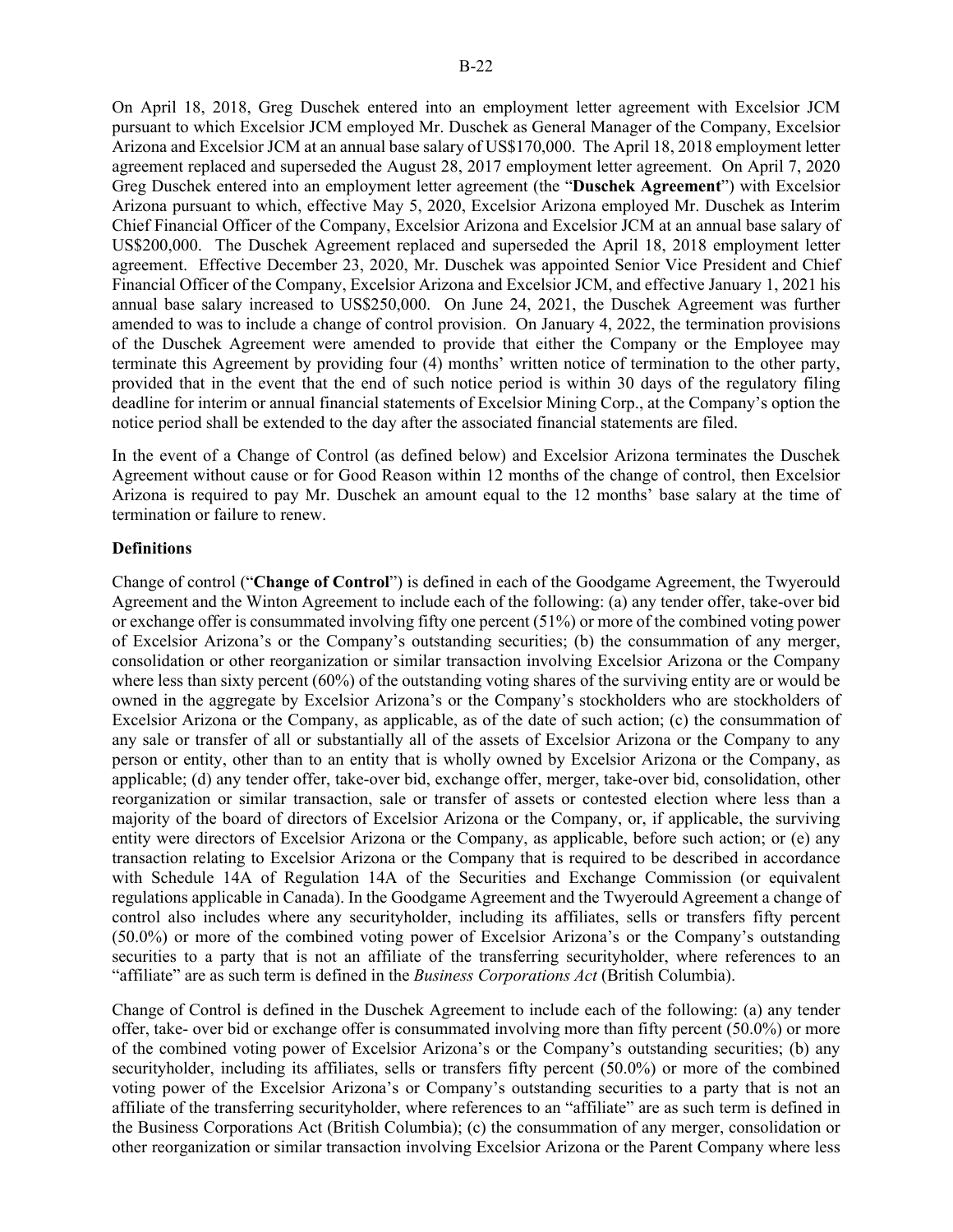than sixty percent (60%) of the outstanding voting shares of the surviving entity are or would be owned in the aggregate by Excelsior Arizona's or the Company's stockholders who are stockholders of Excelsior Arizona or the Company, as applicable, as of the date of such action; (d) the consummation of any sale or transfer of all or substantially all of the assets of Excelsior Arizona or the Company to any person or entity, other than to an entity that is wholly owned by Excelsior Arizona or the Company, as applicable; or (e) any tender offer, take-over bid, exchange offer, merger, take-over bid, consolidation, other reorganization or similar transaction, sale or transfer of assets or contested election where less than a majority of the board of directors of Excelsior Arizona or the Company, or, if applicable, the surviving entity were directors of Excelsior Arizona or the Company, as applicable, before such action,

Good reason is defined in the Twyerould Agreement to mean, without Twyerould's written consent, the occurrence of any of the following circumstances: (i) reduction by Excelsior Arizona in Twyerould's Base Salary; (ii) the failure of Twyerould to be appointed or re-appointed to the position of President & Chief Executive Officer of Excelsior Arizona or the Company; (iii) a material diminution in Twyerould's duties or the assignment to Twyerould of any duties inconsistent with his position and status as President & Chief Executive Officer of Excelsior Arizona or the Company; (iv) the Company ceases to be publicly traded; (v) a change in Twyerould's reporting relationship such that Twyerould no longer reports directly to the Board of Directors of Excelsior Arizona and the Company; or (vi) a relocation of place of work outside of Arizona.

Good Reason is defined in the Goodgame Agreement to mean, without Goodgame's written consent, the occurrence of any of the following circumstances: (i) reduction by Excelsior Arizona in the Goodgame's Base Salary; (ii) the failure of the Goodgame to be appointed or re-appointed to the position of Senior Vice President or Chief Operating Officer, as applicable, of Excelsior Arizona or the Company; (iii) a material diminution in the Goodgame's duties or the assignment to the Goodgame of any duties inconsistent with his position and status as Senior Vice President or Chief Operating Officer, as applicable, of Excelsior Arizona or the Company; (iv) the Company ceases to be publicly traded; (v) a change in the Goodgame's reporting relationship such that the Goodgame no longer reports directly to the Chief Executive Officer of Excelsior Arizona and the Company; or (vi) a relocation of place of work outside of Arizona.

Good Reason is defined in the Winton Agreement to mean, without Winton's written consent, the occurrence of any of the following circumstances: (i) reduction by Excelsior Arizona in Winton's Base Salary; (ii) the failure of Winton to be appointed or re-appointed to the position of Senior Vice President Operations and General Manager; (iii) a material diminution in Winton's duties or the assignment to Winton of any duties inconsistent with his position and status as Senior Vice President Operations and General Manager of Excelsior Arizona, or the Company; (iv) the Company ceases to be publicly traded; (v) a change in Winton's reporting relationship such that Winton no longer reports directly to the Chief Executive Officer; (vi) Winton is directed by the Company to act, or refrain from acting, in a manner that would result in the Company becoming non-compliant with any of its permits or a violation of applicable law; or (vii) a relocation of place of work outside of Arizona.

Good Reason" is defined in the Duschek Agreement to mean, without Duschek's written consent, the occurrence of any of the following circumstances: (i) reduction by Excelsior Arizona in Duschek's Base Salary; (ii) the failure of Duschek to be appointed or re- appointed to the position of Senior Vice President and Chief Financial Officer of Excelsior Arizona or the Company; (iii) a material diminution in Duschek's duties or the assignment to Duschek of any duties inconsistent with his position and status as Senior Vice President and Chief Financial Officer of Excelsior Arizona and the Company; (iv) the Company ceases to be publicly traded; (v) a change in Duschek's reporting relationship such that Duschek no longer reports directly to the Chief Executive Officer of the Company; or (vi) a relocation of place of work outside of Arizona.

#### **Termination Payments**

The following table shows estimated incremental payments triggered pursuant to termination of employment of a Named Executive Officer in the event of a Change of Control in accordance with the termination provisions described above: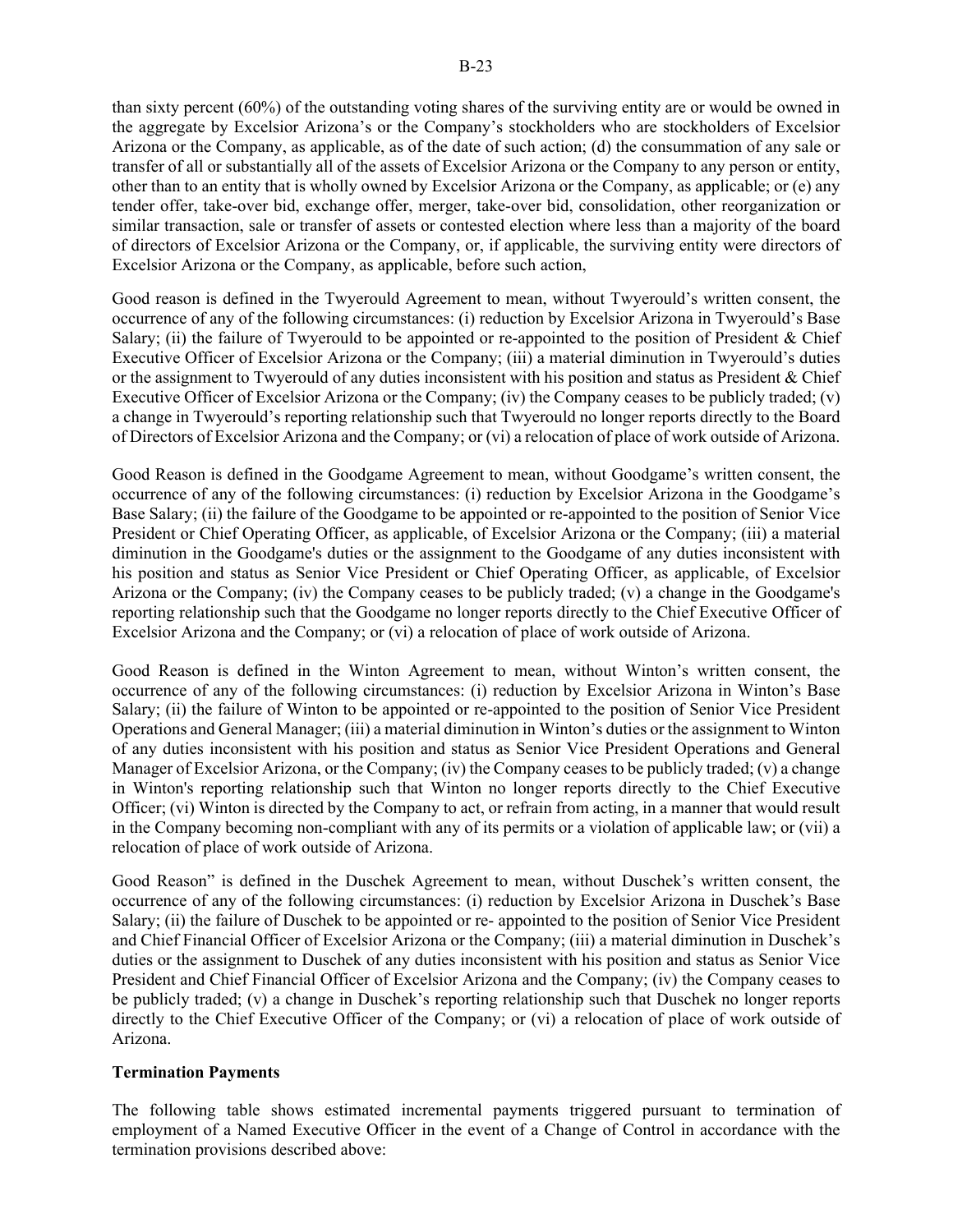| Name $(1)$ , $(2)$                    | <b>Stephen</b><br>Twyerould | Roland<br>Goodgame | <b>Greg Duschek</b> | <b>Robert Winton</b> |
|---------------------------------------|-----------------------------|--------------------|---------------------|----------------------|
| Severance Period                      | 36 months                   | 36 months          | 12 months           | 12 months            |
| Severance Payment (Salary Portion)    | \$1,559,394                 | \$1,260,468        | \$316,950           | \$342,306            |
| Severance Payment (Bonus Portion)     | \$1,559,394                 | \$941,341          | Nil                 | Nil                  |
| Unvested Stock Options <sup>(3)</sup> | \$Nil                       | \$Nil              | \$Nil               | \$Nil                |
| Benefits <sup>(4)</sup>               | \$41,301                    | \$24,738           | Nil                 | \$Nil                |
| <b>TOTALS</b>                         | \$3,160,089                 | \$2,226,547        | \$316,950           | \$342,306            |

 $<sup>(1)</sup>$  The termination value assumes that the triggering event took place on the last business day of the Company's financial</sup> year-end (December 31, 2021).

 $(2)$  U.S. dollar amounts have been converted to Canadian dollars using an exchange rate of one U.S. dollar equals 1.2678 of one Canadian dollar, based on the average daily exchange rate on December 31, 2021 as published by the Bank of Canada.

(3) Subject to any resolution of the Board of Directors, if there is a Change of Control, all stock options vest immediately prior to such Change of Control. This calculation is based on the closing price of the Common Shares on the Toronto Stock Exchange on December 31, 2021, being \$0.41 per share.

(4) This amount includes health and medical plan premiums.

The following table shows estimated incremental payments triggered pursuant to termination of employment of a Named Executive Officer without cause in accordance with the termination provisions described above:

| Name $\frac{(1)}{(2)}$             | <b>Stephen</b><br>Twyerould | Roland<br>Goodgame | <b>Robert Winton</b> |
|------------------------------------|-----------------------------|--------------------|----------------------|
| Severance Period                   | 12 months                   | 12 months          | 6 months             |
| Severance Payment (Salary Portion) | \$519,798                   | \$418,374          | \$171,153            |
| Severance Payment (Bonus Portion)  | Nil                         | Nil                | Nil                  |
| Unvested Stock Options             | Nil                         | Nil                | Nil                  |
| <b>Benefits</b>                    | Nil                         | Nil                | Nil                  |
| <b>TOTALS</b>                      | \$522,012                   | \$420,156          | \$166,995            |

(1) The termination value assumes that the triggering event took place on the last business day of the Company's financial year-end (December 31, 2021).

(2) U.S. dollar amounts have been converted to Canadian dollars using an exchange rate of one U.S. dollar equals 1.2678 of one Canadian dollar, based on the average daily exchange rate on December 31, 2021 as published by the Bank of Canada.

<sup>(3)</sup> There are no severance payment provisions for termination without cause in the terms of employment for Mr. Duschek (Senior Vice President and CFO).

#### **Director Compensation**

To June 30, 2018, under the Company's director compensation program, non-executive Directors of the Company received an annual board retainer of \$24,000, which fees are paid quarterly. The directors of the Company are eligible to receive options to purchase Common Shares pursuant to the terms of the Company's incentive stock option plan and the non-executive Directors of the Company generally also receive a minimum grant of 500,000 incentive stock options to purchase Common Shares pursuant to the terms of the Company's incentive stock option plan. The Company's Chair received an annual retainer of \$75,000 for his services.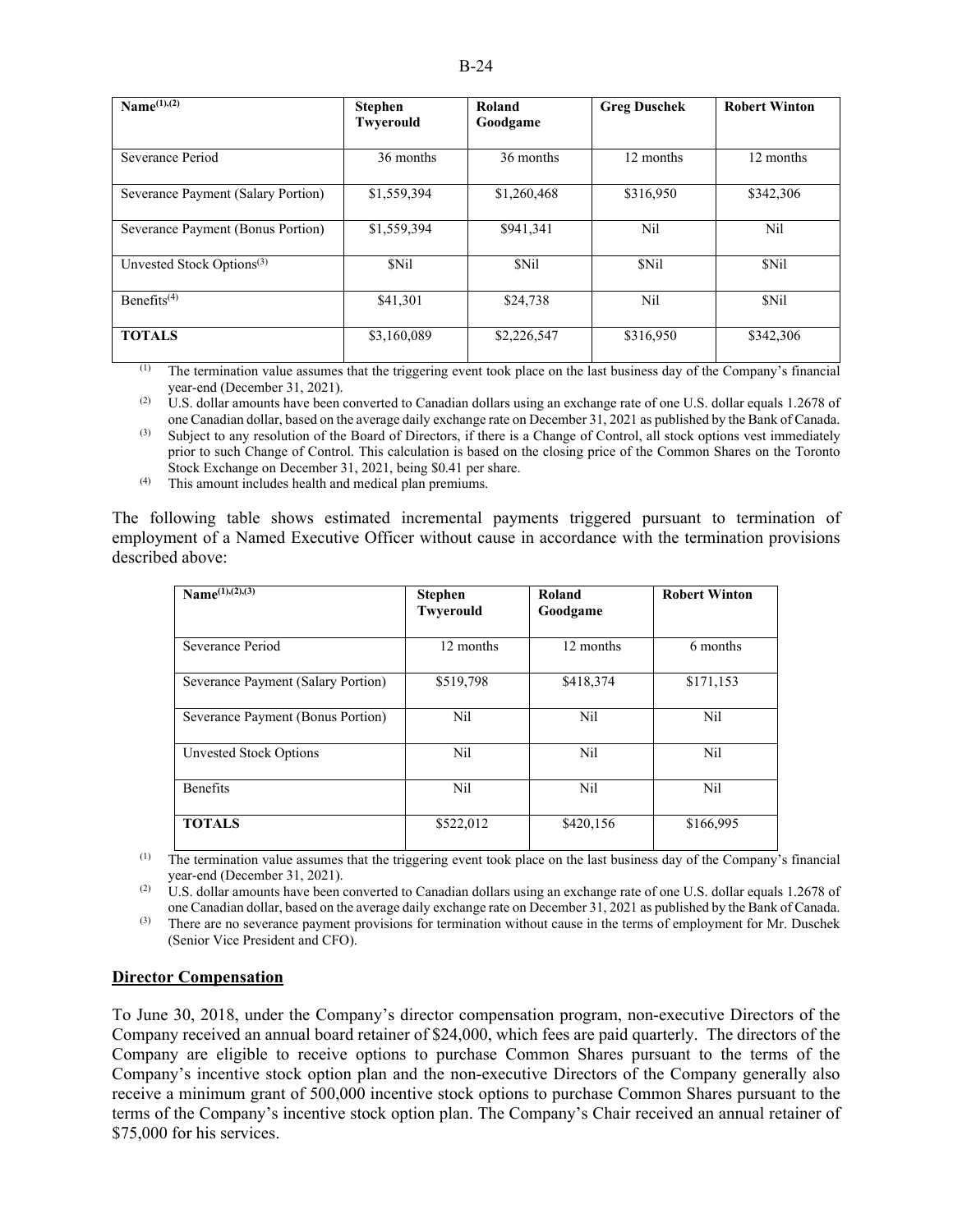Effective July 1, 2018, the annual board retainer for non-executive Directors was increased from \$24,000 to US\$35,000, paid quarterly. The Chair's annual retainer was increased from \$75,000 to US\$90,000, paid quarterly.

The following table contains information about the compensation paid to, or earned by Directors of the Company who were not Named Executive Officers. During the financial year ended December 31, 2021, the Company had seven Directors who were not Named Executive Officers, being Mark J. Morabito, Colin Kinley, Jim Kolbe, Michael Haworth, Lord Robin Renwick, Fred DuVal and Stephen Axcell.

| Name                            | Fees<br>earned<br><b>(\$)</b> | Share-<br>based<br>awards<br>$(S)^{(3)}$ | Option-<br>based<br>awards<br>$(S)^{(3)}$ | Non-equity<br>incentive<br>plan<br>compensation<br><b>(\$)</b> | <b>Pension</b><br>value<br><b>(\$)</b> | All other<br>compen-<br>sation<br><b>(\$)</b> | <b>Total</b><br><b>(\$)</b> |
|---------------------------------|-------------------------------|------------------------------------------|-------------------------------------------|----------------------------------------------------------------|----------------------------------------|-----------------------------------------------|-----------------------------|
| Mark J. Morabito <sup>(1)</sup> | \$124,667                     | Nil                                      | Nil                                       | Nil                                                            | Nil                                    | $$190,170^{(4)}$                              | $$314,837^{(5)}$            |
| Director                        |                               |                                          |                                           |                                                                |                                        |                                               |                             |
| Colin Kinley                    | \$60,221                      | Nil                                      | Nil                                       | Nil                                                            | Nil                                    | Nil                                           | $$60,221^{(5)}$$            |
| Director                        |                               |                                          |                                           |                                                                |                                        |                                               |                             |
| Jim Kolbe                       | \$63,390                      | Nil                                      | Nil                                       | Nil                                                            | Nil                                    | Nil                                           | $$63,390^{(5)}$$            |
| Director                        |                               |                                          |                                           |                                                                |                                        |                                               |                             |
| Michael Haworth                 | \$69,729                      | Nil                                      | Nil                                       | Nil                                                            | Nil                                    | Nil                                           | $$69,729^{(5)}$             |
| Director                        |                               |                                          |                                           |                                                                |                                        |                                               |                             |
| Lord Robin                      | \$60,221                      | Nil                                      | Nil                                       | N <sub>il</sub>                                                | Nil                                    | Nil                                           | $$60,221^{(5)}$             |
| Renwick                         |                               |                                          |                                           |                                                                |                                        |                                               |                             |
| Director                        |                               |                                          |                                           |                                                                |                                        |                                               |                             |
| Fred DuVal <sup>(2)</sup>       | \$71,314                      | Nil                                      | Nil                                       | Nil                                                            | Nil                                    | Nil                                           | $$71,314^{(5)}$             |
| Director                        |                               |                                          |                                           |                                                                |                                        |                                               |                             |
| Stephen Axcell                  | \$60,221                      | Nil                                      | Nil                                       | Nil                                                            | Nil                                    | Nil                                           | $$60,221^{(5)}$             |
| Director                        |                               |                                          |                                           |                                                                |                                        |                                               |                             |

(1) Mr. Morabito was appointed as Chair on January 31, 2016. Mr. Morabito ceased as Chair effective November 2, 2021.<br>
Mr. DuVal was appointed as Chair effective November 2, 2021

(2)  $\mu$  Mr. DuVal was appointed as Chair effective November 2, 2021.<br>(3) One-time bonus naid to Mr. Morabito in connection success

(3) One-time bonus paid to Mr. Morabito in connection successful completion of the 2021 Bought Deal Prospectus Financing.

(3) No share-based awards or option-based awards were granted to non-executive Directors during the year ended December 31, 2021.

(4) U.S. dollar amounts have been converted to Canadian dollars using an exchange rate of one U.S. dollar equals 1.2678 of one Canadian dollar, based on the average daily exchange rate on December 31, 2021 as published by the Bank of Canada.

### *Incentive plan awards - Outstanding share-based awards and option-based awards granted to Directors*

The following table provides details with respect to outstanding option-based awards and share-based awards, granted to the Directors of the Company who were not Named Executive Officers as at the year ended December 31, 2021.

|                               | <b>Option-based Awards</b>                                                  |                                        |                                              |                                                                    | <b>Share-based Awards</b>                                                      |                                                                                                           |                                                                                                 |
|-------------------------------|-----------------------------------------------------------------------------|----------------------------------------|----------------------------------------------|--------------------------------------------------------------------|--------------------------------------------------------------------------------|-----------------------------------------------------------------------------------------------------------|-------------------------------------------------------------------------------------------------|
| Name                          | Number of<br>securities<br>underlying<br>unexercised<br>options<br>$^{(#)}$ | Option<br>exercise price<br><b>(S)</b> | Option<br>expiration date                    | Value of<br>unexercised in-<br>the-money<br>options<br>$(S)^{(1)}$ | Number of<br>shares or units<br>of shares that<br>have not vested<br>$^{(\#)}$ | Market or<br>payout value of payout value<br>share-based<br>awards that<br>have not vested<br>$(S)^{(1)}$ | Market or<br>of vested<br>share-based<br>awards not<br>paid out or<br>distributed<br><b>(S)</b> |
| Mark J. Morabito,<br>Director | $850,000^{(2)}$<br>$850,000^{(2)}$                                          | \$1.00<br>\$0.60                       | $2023 - 11 - 02$<br>2025-04-15               | Nil                                                                | Nil                                                                            | Nil                                                                                                       | N <sub>i</sub> l                                                                                |
| Colin Kinley<br>Director      | $580,000^{(2)}$<br>$20,000^{(2)}$<br>$600.000^{(2)}$                        | \$1.00<br>\$1.02<br>\$0.60             | $2023 - 11 - 02$<br>2024-03-26<br>2025-04-15 | Nil                                                                | Nil                                                                            | Nil                                                                                                       | Nil                                                                                             |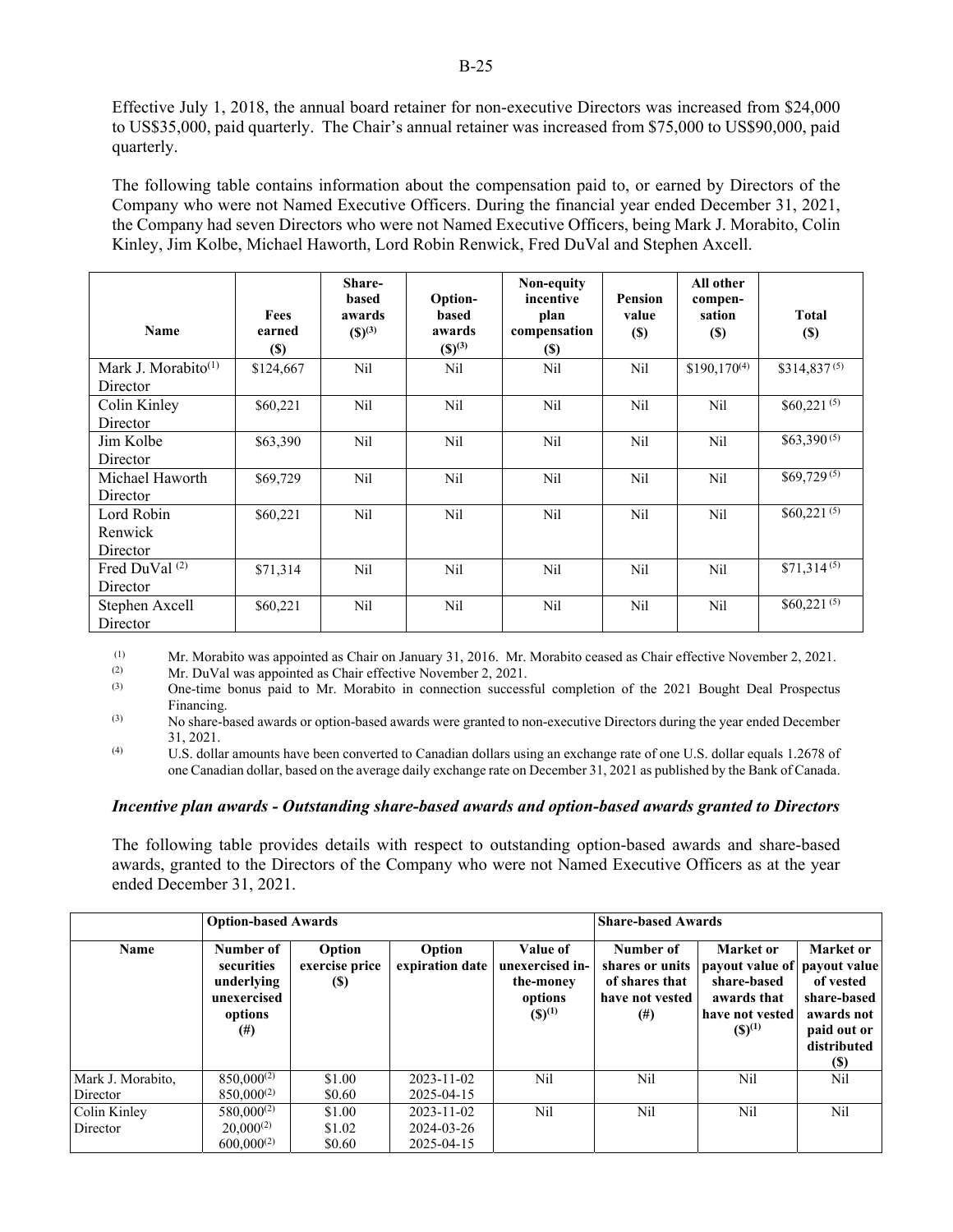|                    | <b>Option-based Awards</b>                                                  |                                 |                           |                                                                    | <b>Share-based Awards</b>                                                     |                                                                                                           |                                                                                                  |
|--------------------|-----------------------------------------------------------------------------|---------------------------------|---------------------------|--------------------------------------------------------------------|-------------------------------------------------------------------------------|-----------------------------------------------------------------------------------------------------------|--------------------------------------------------------------------------------------------------|
| Name               | Number of<br>securities<br>underlying<br>unexercised<br>options<br>$^{(#)}$ | Option<br>exercise price<br>(S) | Option<br>expiration date | Value of<br>unexercised in-<br>the-money<br>options<br>$(S)^{(1)}$ | Number of<br>shares or units<br>of shares that<br>have not vested<br>$^{(#)}$ | Market or<br>payout value of payout value<br>share-based<br>awards that<br>have not vested<br>$(S)^{(1)}$ | Market or<br>of vested<br>share-based<br>awards not<br>paid out or<br>distributed<br><b>(\$)</b> |
| Jim Kolbe          | $600,000^{(2)}$                                                             | \$1.00                          | 2023-11-02                | N <sub>il</sub>                                                    | Nil                                                                           | Nil                                                                                                       | Nil                                                                                              |
| Director           | $600.000^{(2)}$                                                             | \$0.60                          | 2025-04-15                |                                                                    |                                                                               |                                                                                                           |                                                                                                  |
| Michael Haworth    | $600,000^{(2)(3)}$                                                          | \$1.00                          | $2023 - 11 - 02$          | Nil                                                                | Nil                                                                           | Nil                                                                                                       | Nil                                                                                              |
| Director           | $600,000^{(2)(3)}$                                                          | \$0.60                          | 2025-04-15                |                                                                    |                                                                               |                                                                                                           |                                                                                                  |
| Lord Robin Renwick | $600,000^{(2)}$                                                             | \$1.00                          | 2023-11-02                | N <sub>il</sub>                                                    | Nil                                                                           | Nil                                                                                                       | Nil                                                                                              |
| Director           | $600.000^{(2)}$                                                             | \$0.60                          | 2025-04-15                |                                                                    |                                                                               |                                                                                                           |                                                                                                  |
| Fred DuVal         | $100,000^{(2)}$                                                             | \$1.11                          | 2023-02-22                | N <sub>i</sub>                                                     | Nil                                                                           | Nil                                                                                                       | Nil                                                                                              |
| Director           | $500,000^{(2)}$                                                             | \$1.00                          | 2023-11-02                |                                                                    |                                                                               |                                                                                                           |                                                                                                  |
|                    | $600.000^{(2)}$                                                             | \$0.60                          | 2025-04-15                |                                                                    |                                                                               |                                                                                                           |                                                                                                  |
| Stephen Axcell     | $600,000^{(2)}$                                                             | \$1.00                          | $2023 - 11 - 02$          | N <sub>il</sub>                                                    | Nil                                                                           | Nil                                                                                                       | Nil                                                                                              |
| Director           | $600.000^{(2)}$                                                             | \$0.60                          | 2025-04-15                |                                                                    |                                                                               |                                                                                                           |                                                                                                  |

(1) Based on the closing price of the Common Shares on the Exchange on December 31, 2021, being \$0.41.<br>
Ontions are exercisable for a period of five years and yest over a period of two years such that 25% become

Options are exercisable for a period of five years and vest over a period of two years such that 25% become available for exercise on each of the six, twelve, eighteen and twenty-four month anniversaries of the date of grant.

(3) These Options were granted to Greenstone Management Ltd. instead of Mr. Haworth directly.

#### *Incentive plan awards – value vested or earned during the financial year ended December 31, 2021*

The following table provides information regarding value vested or earned through incentive plan awards by the Directors of the Company who were not Named Executive Officers during the year ended December 31, 2021:

| <b>Name</b>                     | Option-based awards - Value<br>vested during the year<br>$({\bf S})^{(1)}$ | Share-based awards – Value<br>vested during the year<br>$(S)^{(2)}$ | Non-equity incentive plan<br>compensation - Value earned<br>during the year<br>(S) |
|---------------------------------|----------------------------------------------------------------------------|---------------------------------------------------------------------|------------------------------------------------------------------------------------|
| Mark J. Morabito,<br>Director   | $46,750^{(3)}$                                                             | Nil                                                                 | Nil                                                                                |
| Colin Kinley,<br>Director       | $33,000^{(4)}$                                                             | 36,149.88 <sup>(6)</sup>                                            | Nil                                                                                |
| Jim Kolbe,<br>Director          | $33,000^{(5)}$                                                             | 36,149.88 <sup>(6)</sup>                                            | Nil                                                                                |
| Michael Haworth,<br>Director    | $33,000^{(5)}$                                                             | Nil                                                                 | Nil                                                                                |
| Lord Robin Renwick,<br>Director | $33,000^{(5)}$                                                             | Nil                                                                 | Nil                                                                                |
| Fred DuVal,<br>Director         | $33,000^{(5)}$                                                             | Nil                                                                 | Nil                                                                                |
| Stephen Axcell,<br>Director     | $33,000^{(5)}$                                                             | Nil                                                                 | Nil                                                                                |

(1) This amount is calculated based on the dollar value that would have been realized by determining the difference between the closing market price of the Common Shares and the exercise price of the options on the vesting date.

(2) This amount is calculated by multiplying the number of RSUs vested by the closing price of the Common Shares on the Exchange on the day immediately preceding the date on which the RSUs vested.

 $(3)$  212,500 options exercisable at \$0.60 per share vested on April 15, 2021 and 212,500 options exercisable at \$0.60 per share vested on October 15, 2021. The closing prices of the Common Shares on the Exchange on April 15, 2021 and October 15, 2021 were \$0.82 and \$0.50, respectively.

(4) 5,000 options exercisable at \$1.02 per share vested on March 26, 2021, 150,000 options exercisable at \$0.60 per share vested on April 15, 2021, and 150,000 options exercisable at \$0.60 per share vested on October 15, 2021. The closing